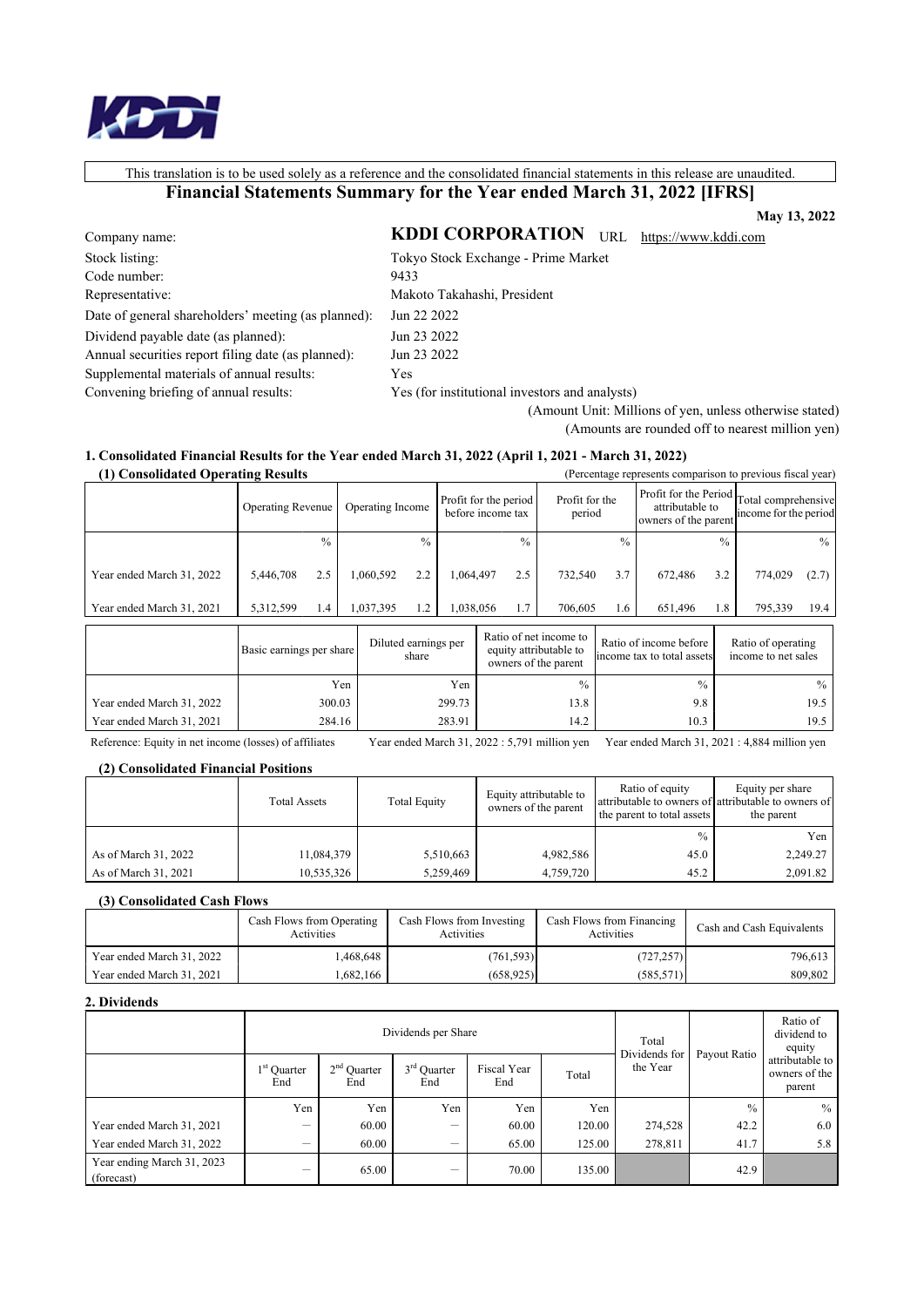### 3. Consolidated Financial Forecast for the Year ending March 31, 2023 (April 1, 2022 - March 31, 2023)

|                    | <b>Operating Revenue</b> |               | Operating Income |               | Profit for the Period attributable<br>to owners of the parent |                        | Basic earnings per share |
|--------------------|--------------------------|---------------|------------------|---------------|---------------------------------------------------------------|------------------------|--------------------------|
|                    |                          | $\frac{0}{0}$ |                  | $\frac{0}{0}$ |                                                               | $\frac{0}{0}$          | Yen                      |
| Entire Fiscal Year | 5,560,000                | 2.1           | .100.000         | 3.7           | 688,000                                                       | 2 <sub>2</sub><br>د. ک | 314.92                   |

(Percentage represents comparison to previous fiscal year)

\*The above forecast reflects the impact of the novel coronavirus based on the information currently available. The update for forecast will be disclosed promptly if the situation is changed.

(1) Changes in significant consolidated subsidiaries (which resulted in changes in scope of consolidation): None Addition: None

Exclusion: None

| (2) Changes in accounting policies, accounting estimates                                                                  |                                                                    |               |
|---------------------------------------------------------------------------------------------------------------------------|--------------------------------------------------------------------|---------------|
| 1) Changes in accounting policies required under IFRSs:                                                                   | None                                                               |               |
| 2) Other changes in accounting policies:                                                                                  | None                                                               |               |
|                                                                                                                           | Yes (Refer to P.25 4. Consolidated Financial Statements and        |               |
| 3) Changes in accounting estimates:                                                                                       | Notes, and (7) Notes to Consolidated Financial Statements 2. Basis |               |
|                                                                                                                           | of preparation (4) Use of estimates and judgement)                 |               |
| (3) Numbers of Outstanding Shares (Common Stock)                                                                          |                                                                    |               |
| 1) Number of shares outstanding (inclusive of treasury stock) As of March 31, 2022                                        |                                                                    | 2,304,179,550 |
|                                                                                                                           | As of March 31, 2021                                               | 2,304,179,550 |
| 2) Number of treasury stock                                                                                               | As of March 31, 2022                                               | 88,978,932    |
|                                                                                                                           | As of March 31, 2021                                               | 28,782,253    |
| 3) Number of weighted average common stock outstanding                                                                    | For the year ended March 31, 2022                                  | 2,241,430,392 |
| (cumulative for all quarters)                                                                                             | For the year ended March 31, 2021                                  | 2,292,737,610 |
| Note: The shares of the Company's stock owned by the executive compensation BIP Trust account and the stock-granting ESOP |                                                                    |               |
| Trust account are included in the total number of treasury stock below.                                                   |                                                                    |               |
| As of March 31, 2022: 3,920,592 shares                                                                                    |                                                                    |               |

As of March 31, 2021: 4,114,964 shares

Explanation for appropriate use of forecasts and other notes

- 1. The forward-looking statements such as operational forecasts contained in this statements summary are based on the information currently available to KDDI and certain assumptions which are regarded as legitimate. Actual results may differ significantly from these forecasts due to various factors. Please refer to P.12 "1. Consolidated Business Results (4) Outlook for the Year ending March 31, 2023" under [the Attachment] for the assumptions used and other notes.
- 2. On May 13 2022, KDDI will hold a financial result briefing for the institutional investors and analysts. Presentation materials will be webcasted on the same time as the release of this earnings report, and the live presentation and Q&A summary will be also posted on our website immediately after the commencement of the financial result briefing. In addition to the above, KDDI holds the briefing and the presentations on our business for the individual investors timely. For the schedule and details, please check our website.

Notes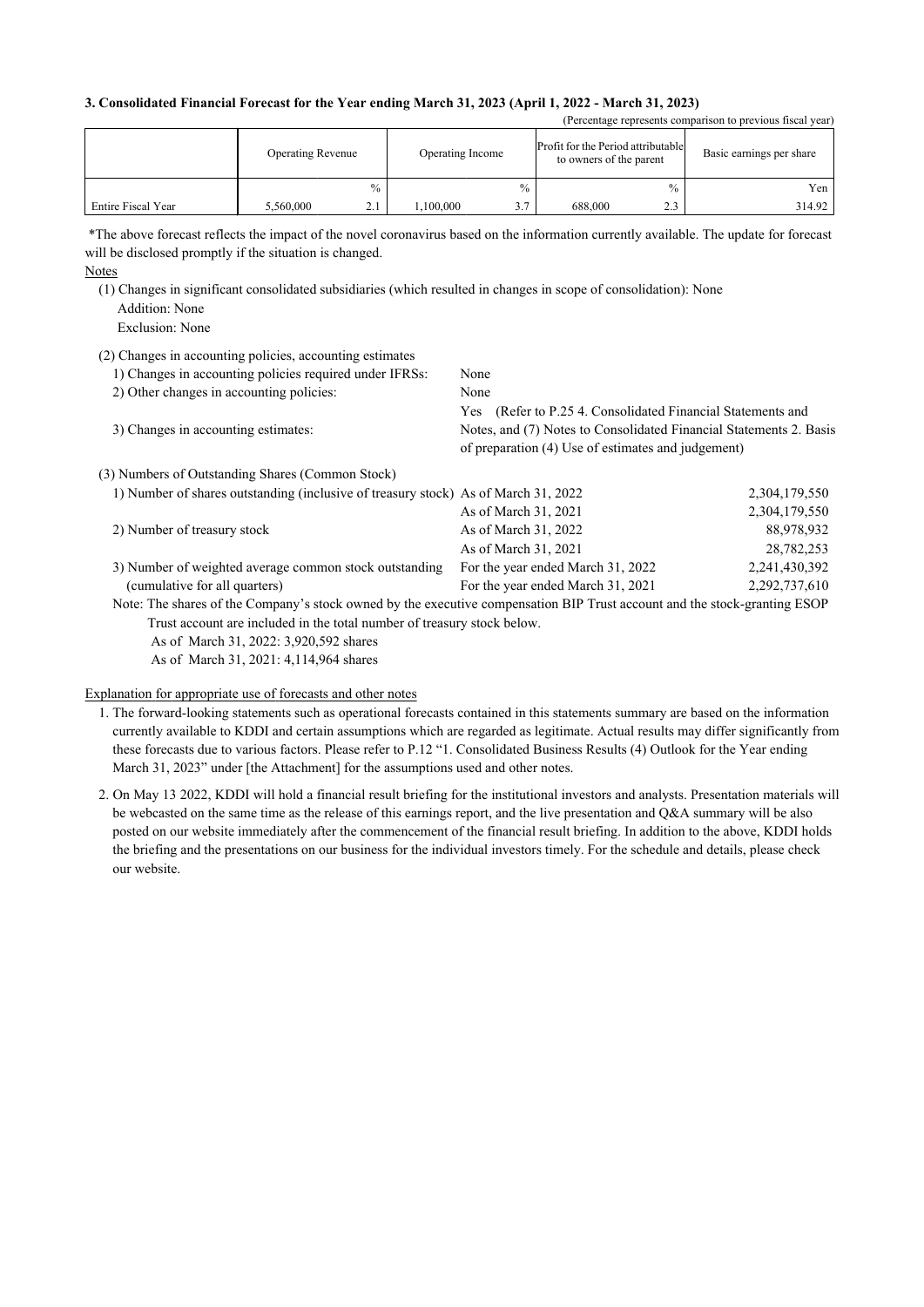# **[the Attachment]**

# **Index of the Attachment**

| $\overline{2}$ |
|----------------|
| $\mathfrak{2}$ |
| 10             |
| 11             |
| 12             |
| 12             |
| 13             |
| 14             |
| 15             |
| 16             |
| 16             |
| 18             |
| 19             |
| 20             |
| 22             |
| 24             |
| 24             |
| 24             |
| 24             |
| 28             |
| 40             |
| 43             |
| 44             |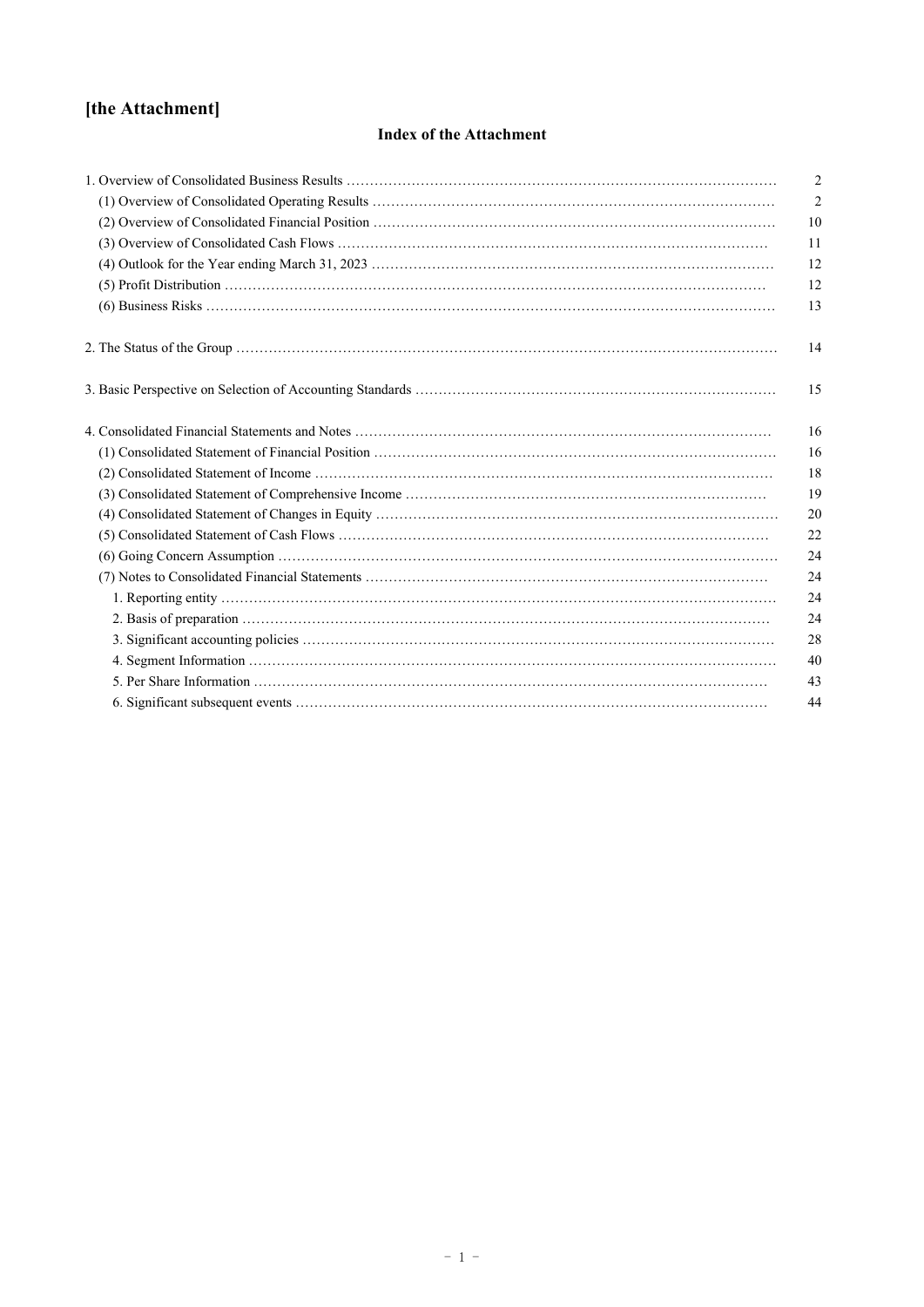# **1. Overview of Consolidated Business Results**

# **(1) Overview of Consolidated Operating Results**

# **1) Results Overview**

# **Industry Trends and KDDI's Position**

Due to the COVID-19 pandemic, the structure of day-to-day life as we know it has been completely upended and, amid an ongoing rapid digital shift affecting every aspect of society, telecommunications have taken on an increasingly important role. To ensure its ability to promptly adapt to the changes of this era and promote its medium- to long-term vision, KDDI aimed to achieve overall growth through sustainable growth in existing businesses as well as new innovation endeavors under its medium-term management plan spanning the period of April 1, 2019 to March 31, 2022 (FY2020.3–FY2022.3).

Under the slogan Zutto, Motto, Tsunagu Zo, au (Connecting more and always with au), we strive to provide pricing plans aligned with diverse needs and lifestyles to individual customers over a wide telecommunications area via a high-quality network by offering the reliable and unlimited-use "au," simple for everyone "UQ mobile," and the all topping "povo" starting from a base fee of ¥0. In addition, we provide an experience value only possible with 5G by collaborating with partners to provide a metaverse (virtual reality) that includes a virtual city that integrates virtual and physical space. We deliver new experience value to customers by steadily promoting the "integration of telecommunications and life design" through the wider adoption of "au PAY" as a contact point with customers.

For corporate customers, companies' digital transformation (DX) is accelerating across a wide range of industries and uses, and corporate business models are changing profoundly. KDDI is undertaking DX with customers, aiming to grow our businesses in tandem. By fully leveraging KDDI DIGITAL GATE, which is a new business development center, DXGoGo Inc., a new company founded in May 2021, and various Group company assets, we promote the creation of new experience value and businesses with the aim of becoming a digital integrator for this era, in which telecommunications are becoming seamlessly integrated with all kinds of physical things.

In addition, KDDI considers human resources its most important resource. With the aim of transforming into a company that puts human resources first and has made their development and enhancement the foundation of management, we are working on this across three pillars: introducing the KDDI Version Job Style Personnel System, promoting Internal DX, and realizing the Declaration of KDDI New Work Styles.

Furthermore, to achieve KDDI's SDGs for 2030 we formulated the KDDI Sustainable Action initiatives. These initiatives target sustainable growth with society by "connecting and protecting lives," "connecting day-to-day lives," and "connecting hearts and minds" through the pursuit of business partnerships that utilize 5G, IoT, and other technologies.

Every year, the effects of global warming grow more severe, and the resulting climate-driven disasters are increasing in Japan and around the world. In April 2021, KDDI announced its agreement with the Task Force on Climate-related Financial Disclosures (TCFD) recommendations. With the release of our Sustainability Report 2021 in September, we made our first disclosure in line with the TCFD recommendations. In addition, in April 2022, we decided to move up our target of achieving net zero CO2 emissions by 2050 (non-consolidated), which was announced in July 2021, to fiscal 2030.

Furthermore, for its CO2 emissions reduction targets, the KDDI Group acquired SBT certification from the international climate change-focused Science Based Targets initiative (SBTi).\* Going forward, we will enhance non-financial disclosures while continuing to work to reduce CO2 emissions by facilitating the transition to renewable energy and making mobile phone base stations and telecommunication equipment more energy efficient.

In addition, in November 2021 we entered into a partnership with SBI Investment Co., Ltd. to establish KDDI Green Partners Fund to invest in startups that address a wide range of climate change-related issues. In March 2022, as its first project, the fund invested in EneCoat Technologies Co., Ltd., which is developing perovskite solar cells, which are expected to be the next generation of solar cells.

In order to achieve sustainable growth while responding swiftly to changes in the business environment, KDDI has newly established "KDDI VISION 2030: Creating a society where everyone can realize their dreams by evolving the 'power to connect' and formulated new materiality that comprehensively cover social issues and the importance of our management from a long-term perspective. Based on the above, we will promote the medium-term management strategy (FY2022-2024) for the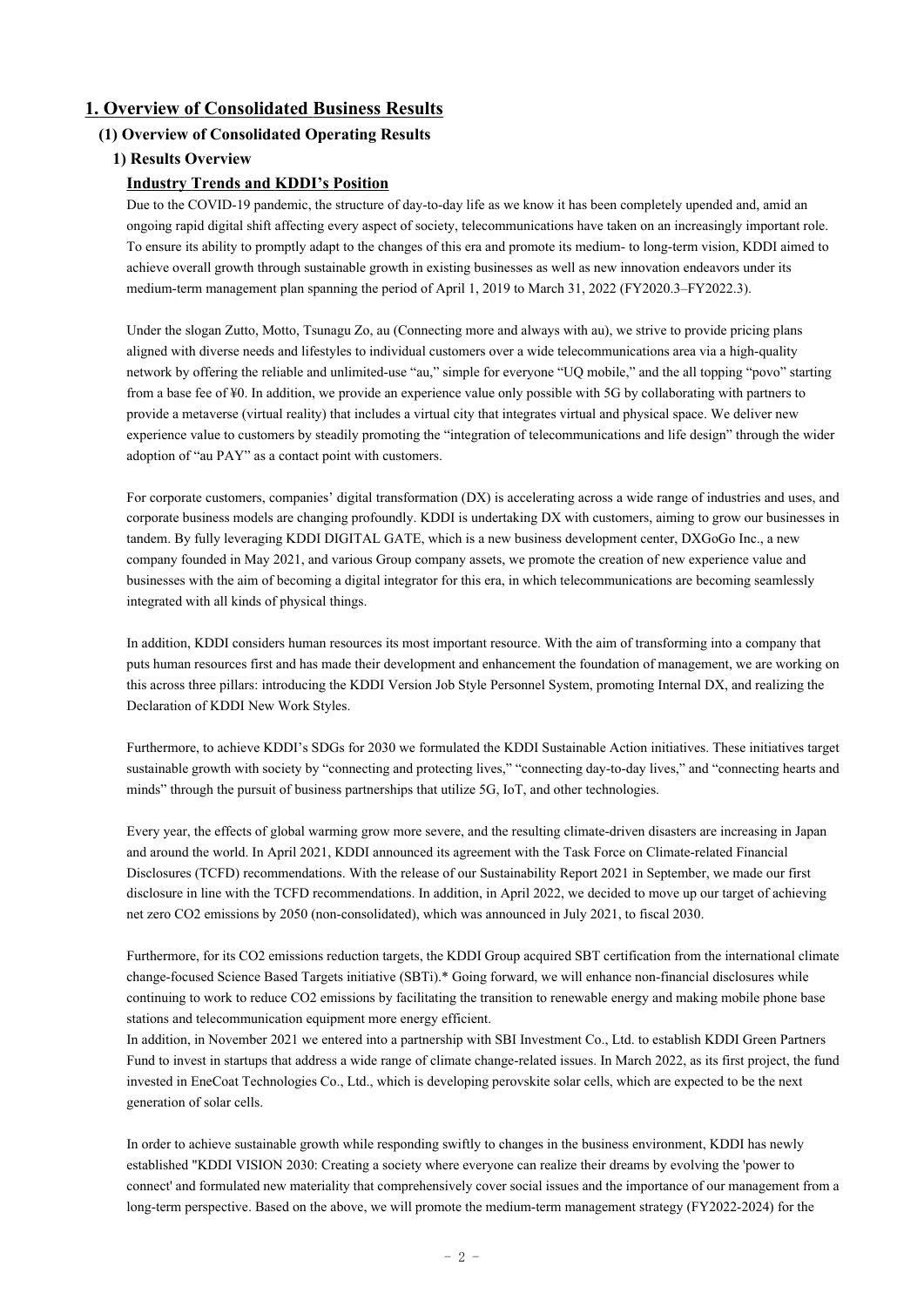### next three years.

In this medium-term management strategy, we will promote the evolution of the telecommunications business through 5G, expansion of focused areas with telecommunications at the core, and reinforcement of the management foundation to support these efforts, with sustainability management as the cornerstone, aiming for sustainable growth of society and enhancement of corporate value together with our partners.

\* March 9, 2022: Sustainability News (Japanese only), "Acquired SBT Certification of an International Climate Change Initiative"

(https://news.kddi.com/kddi/corporate/csr-topic/2022/03/09/5933.html)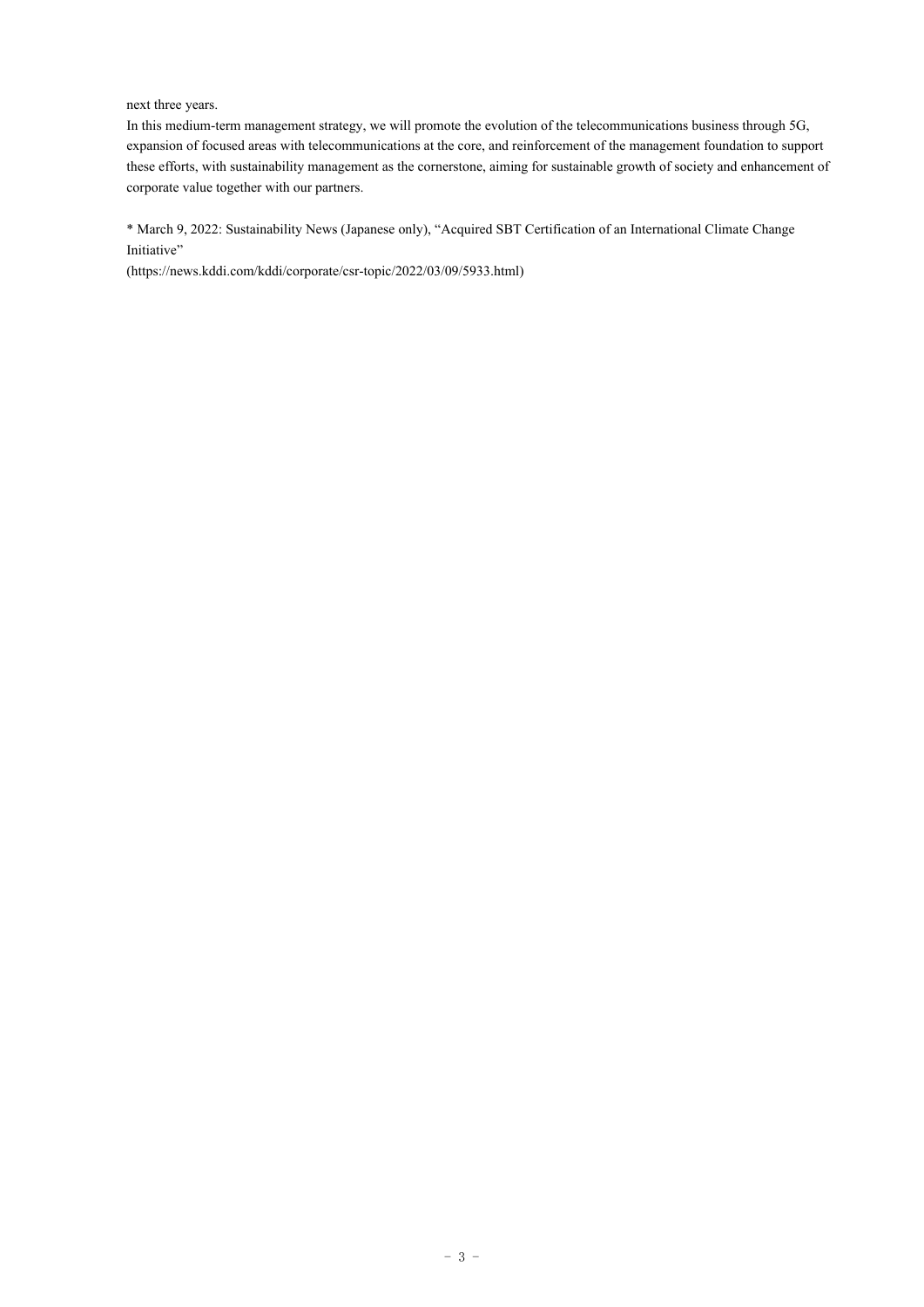# **Financial Results For the year ended March 31, 2022**

(Amount unit: Millions of yen)

|                                                                                | Year ended<br>March 31, 2021 | Year ended<br>March 31, 2022 | Increase<br>(Decrease) | Increase<br>$(Decrease)\%$ |
|--------------------------------------------------------------------------------|------------------------------|------------------------------|------------------------|----------------------------|
| Operating revenue                                                              | 5,312,599                    | 5,446,708                    | 134,108                | 2.5                        |
| Cost of sales                                                                  | 2,928,175                    | 2,984,589                    | 56,414                 | 1.9                        |
| Gross profit                                                                   | 2,384,424                    | 2,462,119                    | 77,695                 | 3.3                        |
| Selling, general and administrative<br>expenses                                | 1,364,234                    | 1,422,539                    | 58,304                 | 4.3                        |
| Other income and expense (Net)                                                 | 12,322                       | 15,221                       | 2,899                  | 23.5                       |
| Share of profit (loss) of investments<br>accounted for using the equity method | 4,884                        | 5,791                        | 907                    | 18.6                       |
| Operating income                                                               | 1,037,395                    | 1,060,592                    | 23,197                 | 2.2                        |
| Finance income and cost (Net)                                                  | (1,772)                      | 2,457                        | 4,229                  |                            |
| Other non-operating profit and loss (Net)                                      | 2,433                        | 1,448                        | (985)                  | (40.5)                     |
| Profit for the period before income tax                                        | 1,038,056                    | 1,064,497                    | 26,441                 | 2.5                        |
| Income tax                                                                     | 331,451                      | 331,957                      | 506                    | 0.2                        |
| Profit for the period                                                          | 706,605                      | 732,540                      | 25,934                 | 3.7                        |
| Attributable to owners of the parent                                           | 651,496                      | 672,486                      | 20,990                 | 3.2                        |
| Attributable to non-controlling interests                                      | 55,109                       | 60,054                       | 4,944                  | 9.0                        |

During the fiscal year ended March 31, 2022, operating revenue increased by 2.5% year on year to ¥5,446,708 million mainly due to an increase in handset sales revenues and revenue in energy business.

Operating income increased by 2.2% year on year to ¥1,060,592 million mainly due to an increase in operating revenue. Profit for the period attributable to owners of the parent increased by 3.2% year on year to ¥672,486 million.

The business environment surrounding the KDDI group is affected by COVID-19. However, the KDDI group continues working on implementation of business strategy and enhancement of management base and there are no significant impact on consolidated financial results for the fiscal year ended March 31, 2022.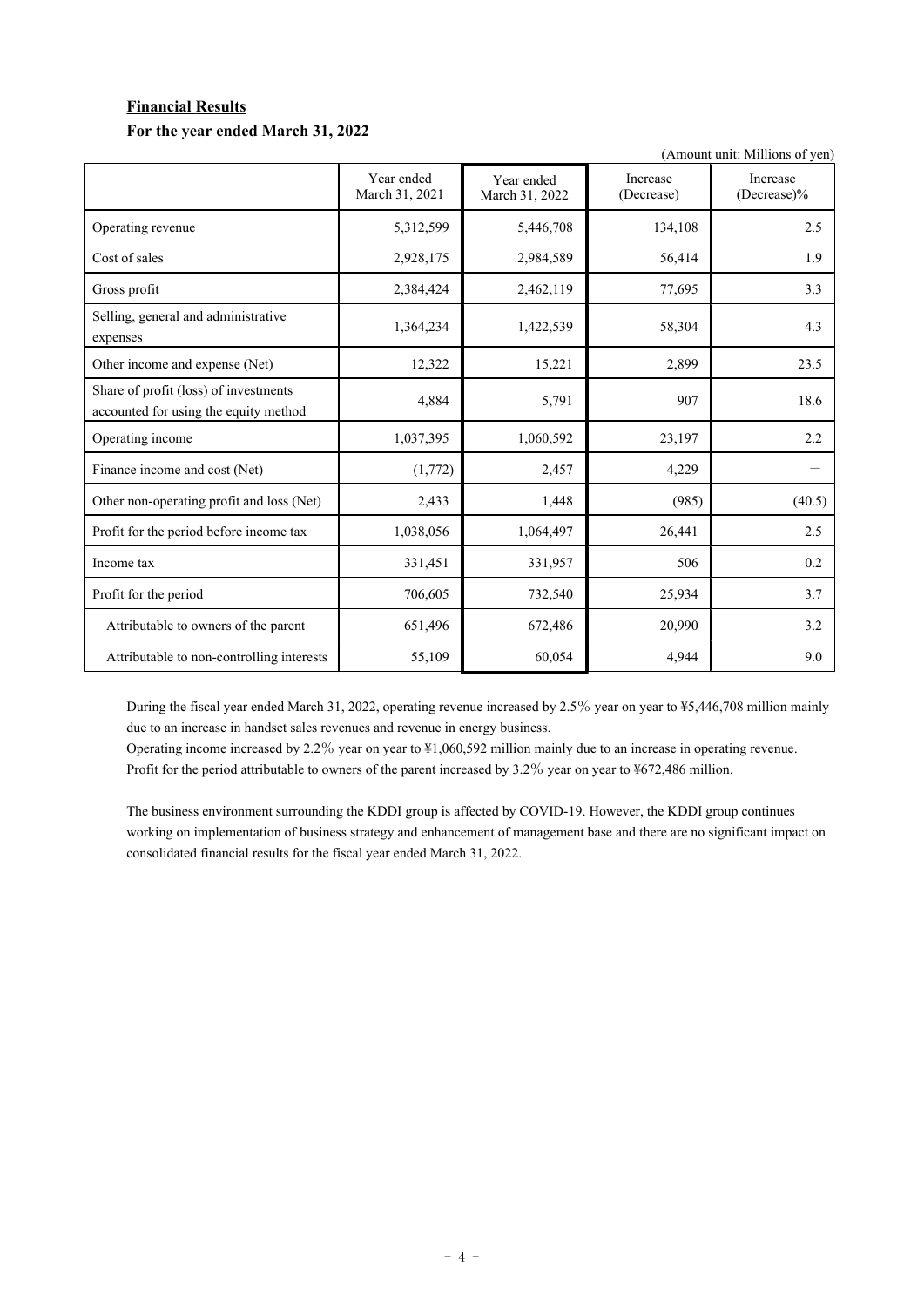### **2) Results by Business Segment**

#### **Personal Services**

The Personal Services segment provides services to individual customers.

In Japan, KDDI aims to provide new experience value by expanding and coordinating various life design services, including those related to commerce, finance, energy, entertainment, education, and healthcare, while focusing on conventional telecommunications services, such as those related to smartphones, cell phones, FTTH, and CATV. We dynamically provide services attuned to customer needs and market conditions through a multi-brand strategy that encompasses "au," "UQ mobile," and "povo." In the life design domain, we provide financial, energy and commerce services focused on the customer contact points of "au PAY" and "au Smart Pass." We aim to expand the "au Economic Zone" going forward by enhancing these customer points and circulating reward points.

Overseas, we use know-how cultivated in Japan to actively provide telecommunications and life design services to individual customers, especially those in Myanmar, Mongolia, and other Asian regions.

### **Highlights**

- We provide pricing plans that are 5G-ready and meet the needs of every customer through reliable and unlimited-use "au," simple for everyone "UQ mobile," and the all toppings selectable from zero "povo." Through au, we offer unique 5G services utilizing the high-speed, high-volume telecommunications enabled by 5G, such as the "Unlimited-Use MAX 5G ALL STAR Pack,"\*1 which is an unlimited-use pricing plan that includes access to entertainment streaming services offering video and music content, to provide an enhanced product at a fixed price. Through UQ mobile, we offer the "Home Set Discount,"\*2 which starts from just ¥990 per month (tax included) for all family members and makes the "Rollover Plan +5G" an even better-value package plan. In this and other ways, we listen to customer opinions and provide new experience value. At all "au Style" and "au Shop" locations, we handle both the "au" and "UQ mobile" brands. We work to closely meet the lifestyle needs of each family member through various KDDI life design services, including in-person support services, going beyond the boundaries of brands. In addition, as an online-only brand, we provide povo2.0, which offers 11 types of free-to-choose toppings (unlimited phone calls, data, and video streaming, etc.) starting with a base plan with a basic fee of ¥0 in line with customers' usage styles. Through our multi-brand strategy that encompasses "au," "UQ mobile," and "povo," we are promoting initiatives that enable each customer to use pricing plans that align with their individual lifestyle.
- Under the slogan Zutto, Motto, Tsunagu Zo, au (Connecting more and always with au), we aim to provide telecommunications services that continue to connect people, and the entire Company is working to construct 5G-capable service areas. We concentrate especially in commercial districts and along train lines, locations where customer spend a lot of their time and we are working on construction of a 5G communications network on stations on platforms and in inter-station areas for JR and private train companies.
- In the life design domain, we launched au Matomete Preferred Interest accounts from September 2021 with the maximum annual interest rate for yen-denominated ordinary deposits set at 0.20% (0.15% after taxes) for customers who linked au PAY, au PAY Card, and the securities accounts of au Kabucom Securities with au Jibun Bank. Furthermore, from March 2022, we further enhanced the connections between our financial services, such as enabling the building of reserves in investment trusts of au Kabucom Securities through au PAY Card settlements. The number of contracts for KDDI's electric power services exceeded three million in August 2021. In September 2021, we began offering the "au Denki eco Plan," which uses net 100% renewable energy. As for creating new 5G experience value, around 550,000 people from around the world participated in the Virtual Shibuya au5G Halloween Festival 2021 held in October 2021. Moreover, we opened Virtual Osaka in February 2022 and connected it with Virtual Shibuya as a new city-linked metaverse. Then, in February and March, the Virtual Shibuya au5G Shibuharu Festival 2022 was held. In March 2022, we released Nreal Air smart glasses from Nreal Ltd.
- In Myanmar,\*3 since the political change in February 2021, we have been striving to maintain our telecommunications services, which are indispensable to the lives of Myanmar's people, while prioritizing the safety of our associated personnel in accordance with the KDDI Group Human Rights Policy. In Mongolia, our consolidated subsidiary MobiCom Corporation LLC celebrated its 25th anniversary and revamped its brand. MobiCom promotes advanced initiatives, such as monpay bond, Mongolia's first digital corporate bond, and helps enhance the nation's economic development and people's lives as the country's No. 1 telecommunications operator.

<sup>\*1.</sup> An unlimited data pricing plan that is bundled with entertainment services, such as video and music streaming. For tethering,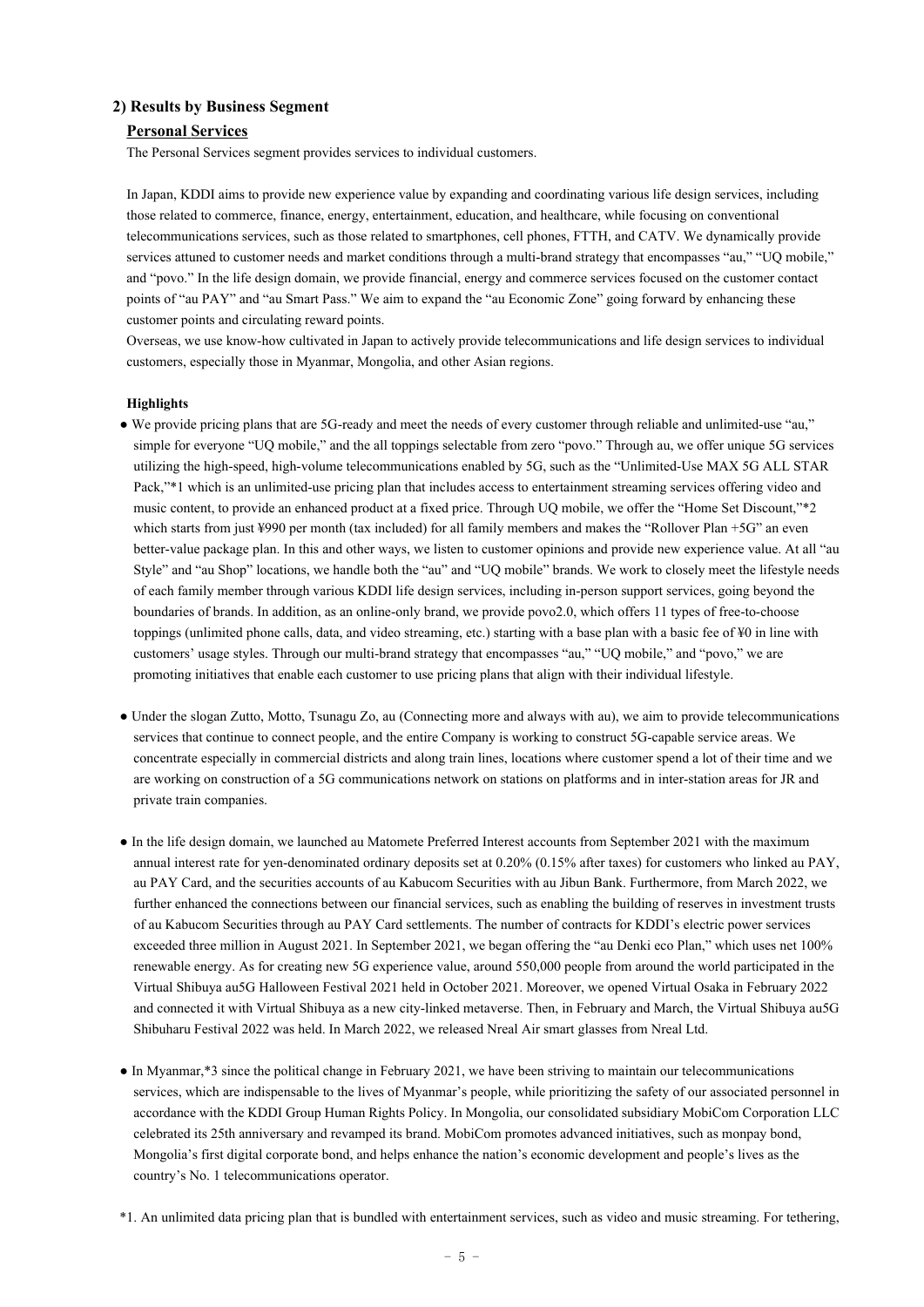data sharing, and international roaming (fixed global data price), there is a limit of 80GB of data per month. When using large volumes of data, transmission speed could be restricted during peak hours. When watching videos, the transmission speed is restricted.

- \*2. This service discounts the monthly fee of UQ mobile by offering eligible services (internet or electric power) in a bundled set.
- \*3. The Myanmar telecommunications business is jointly operated by KDDI Summit Global Myanmar Co., Ltd., a consolidated subsidiary, and Myanma Posts & Telecommunications (MPT).

Operating performance in the Personal Services segment for the fiscal year ended March 31, 2022 is described below.

# **Results**

# **For the year ended March 31, 2022**

|                          |                              |                              |                        | (Amount unit: Millions of yen) |
|--------------------------|------------------------------|------------------------------|------------------------|--------------------------------|
|                          | Year ended<br>March 31, 2021 | Year ended<br>March 31, 2022 | Increase<br>(Decrease) | Increase<br>$(Decrease)\%$     |
| <b>Operating Revenue</b> | 4,585,116                    | 4,669,993                    | 84,877                 | 1.9                            |
| Operating Income         | 862,858                      | 865,476                      | 2,618                  | 0.3                            |

During the fiscal year ended March 31, 2022, operating revenue increased by 1.9% year on year to ¥4,669,993 million mainly due to an increase in handset sales revenues and revenue in energy business.

Operating income increased by 0.3% year on year to ¥865,476 million mainly due to an increase in operating revenue.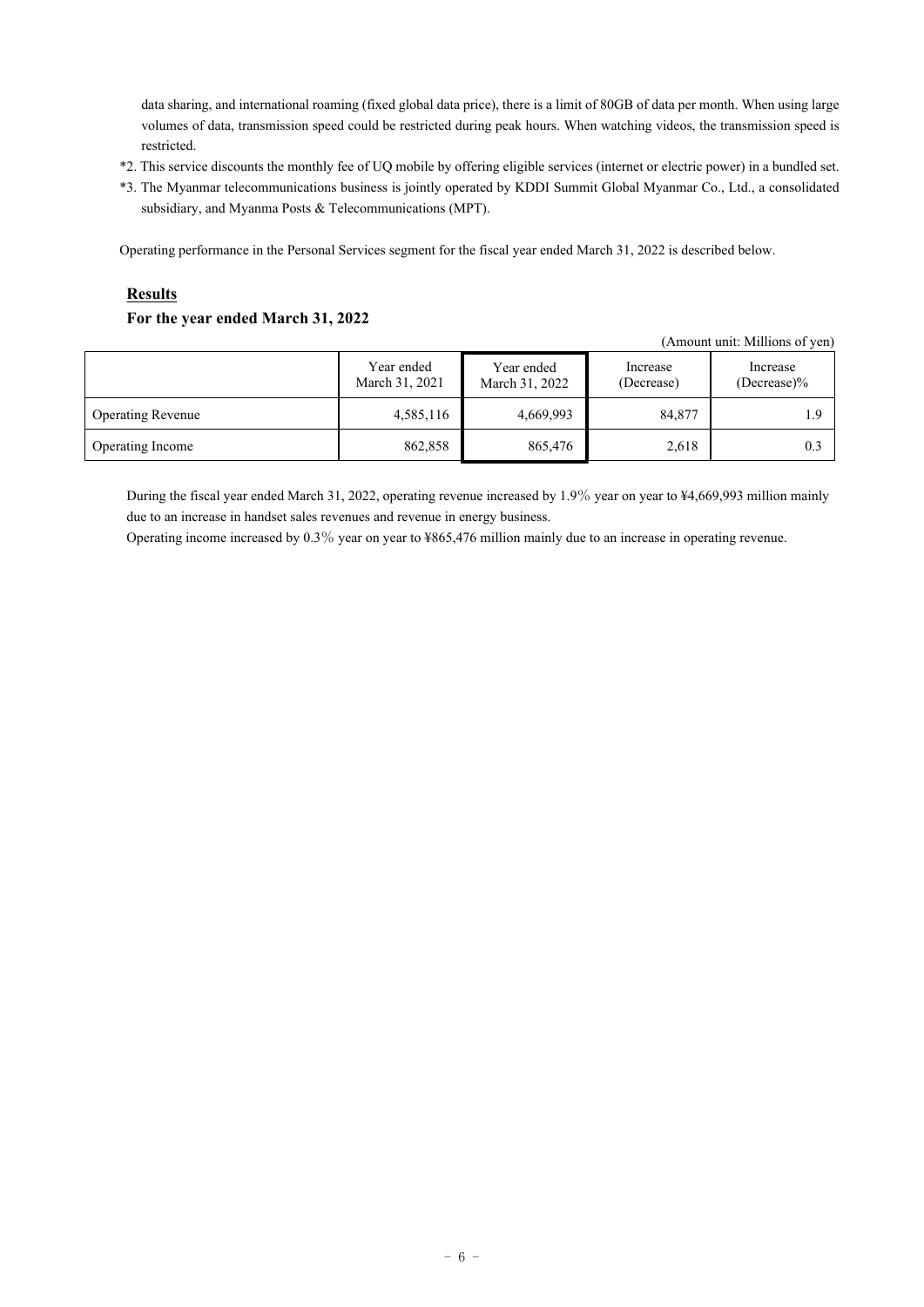### **Business Services**

The Business Services segment mainly provides a wide range of corporate customers in Japan and overseas with a variety of solutions encompassing smartphones and other devices, network and cloud services, and TELEHOUSE brand data center services.

In collaboration with partner companies and using 5G, IoT, and other technology, we support customers' digital transformation by providing one-stop services and solutions that help customers develop and expand their businesses on a global scale. For small and medium-sized corporate customers in Japan, our consolidated subsidiary, the KDDI MATOMETE OFFICE GROUP is building a regional support network offering close contact throughout Japan.

### **Highlights**

- KDDI, LAC Co., Ltd., and Nomura Research Institute, Ltd. began co-creation efforts aimed at promoting cloud-native security\*1 and zero-trust security\*2 from February 2022 to support diversifying corporate activities that utilize the cloud and telecommuting. To safely and securely introduce and utilize corporate cloud services, cyber security measures are essential. In addition, the key to harnessing diversity in workstyles using IT, such as telecommuting, is zero-trust security that uses authentication through multiple devices. To solve these kinds of social issues, the three companies work to develop security solutions in new technological fields through co-creation efforts. We will help develop digital society in Japan by supporting rapidly evolving companies' digital transformation through cyber security.
- In addition to non-stand-alone 5G services provided since 2020, KDDI began offering corporate customers 5G stand-alone (SA) services that combine 5G-only core equipment and 5G base stations from February 2022. The exclusive use of 5-G dedicated technologies to build equipment for 5G SA services enables high-speed, high-volume telecommunications as well as the provision of new functions, such as network slicing. In February 2022, we aired live video using 5G SA for the first time in Japan in cooperation with ABEMA, the new future of TV operated by AbemaTV, Inc. Going forward, KDDI will continue promoting initiatives aimed at creating new services and business use cases for the 5G SA era while supporting the realization of DX for live video and new video experiences.
- Regarding data center business positioned as a growth field, in 2021 KDDI newly establishes TELEHOUSE South in London, which is strong in connectivity and carbon-neutral. In spring 2023, KDDI will pursue business expansion in Southeast Asia through the establishment of TELEHOUSE Bangkok, a name backed by the TELEHOUSE brand with a history of more than 30 years primarily in Europe. We will continue to support the realization of a comfortable digital life by connecting content providers, telecommunications carriers, and end users in Japan and overseas.
- KDDI was awarded first place in overall customer satisfaction in the Large Corporations / Medium-Sized Enterprises Market Segment, for the sixth consecutive year, in J.D. Power Japan's 2021 Business Mobile Phone Service Satisfaction Study.\*3 We were also awarded first place in overall customer satisfaction in the Medium-Sized Enterprises / Small Companies Market Segment for the second consecutive year. KDDI was awarded first place in overall customer satisfaction in the Large Corporations Market Segment, for the third consecutive year, in J.D. Power Japan's 2021 Business Network Service Satisfaction Study.\*4 KDDI was awarded first place in the Business IP Phone & Direct Line Phone Service Satisfaction Study for the ninth consecutive year.\*5 Moving ahead, KDDI will continue promoting the "integration of telecommunications and life design," contributing to corporate customers' business, and creating new experience value as a company contributing to the sustainable growth of society.

Going forward, we will continue to transform our business with the aim of being customers' true first choice of business partner and helping develop and expand the business of corporate customers.

- \*1. Enhancing security using functions enabled by the cloud for applications created on cloud platforms.
- \*2. Enhancing security by acquiring logs and inspecting devices when they access services without trusting any of the internal or external traffic.
- \*3. Source: J.D. Power Japan's 2021 Business Mobile Phone Service Satisfaction Study℠ (Based on responses from 2,482 customers in the Large Corporations and Medium-Sized Enterprises Market Segment and 1,719 customers in the Medium-Sized Enterprises and Small Companies Market Segment. jdpower-japan.com)
- \*4. Source: J.D. Power Japan's 2021 Business Network Service Satisfaction Study℠ (Based on responses from 396 customers in the Large Corporations Market Segment. jdpower-japan.com)
- \*5. Source: J.D. Power Japan's 2021 Business IP Phone & Direct Line Phone Service Satisfaction Study℠ (Based on responses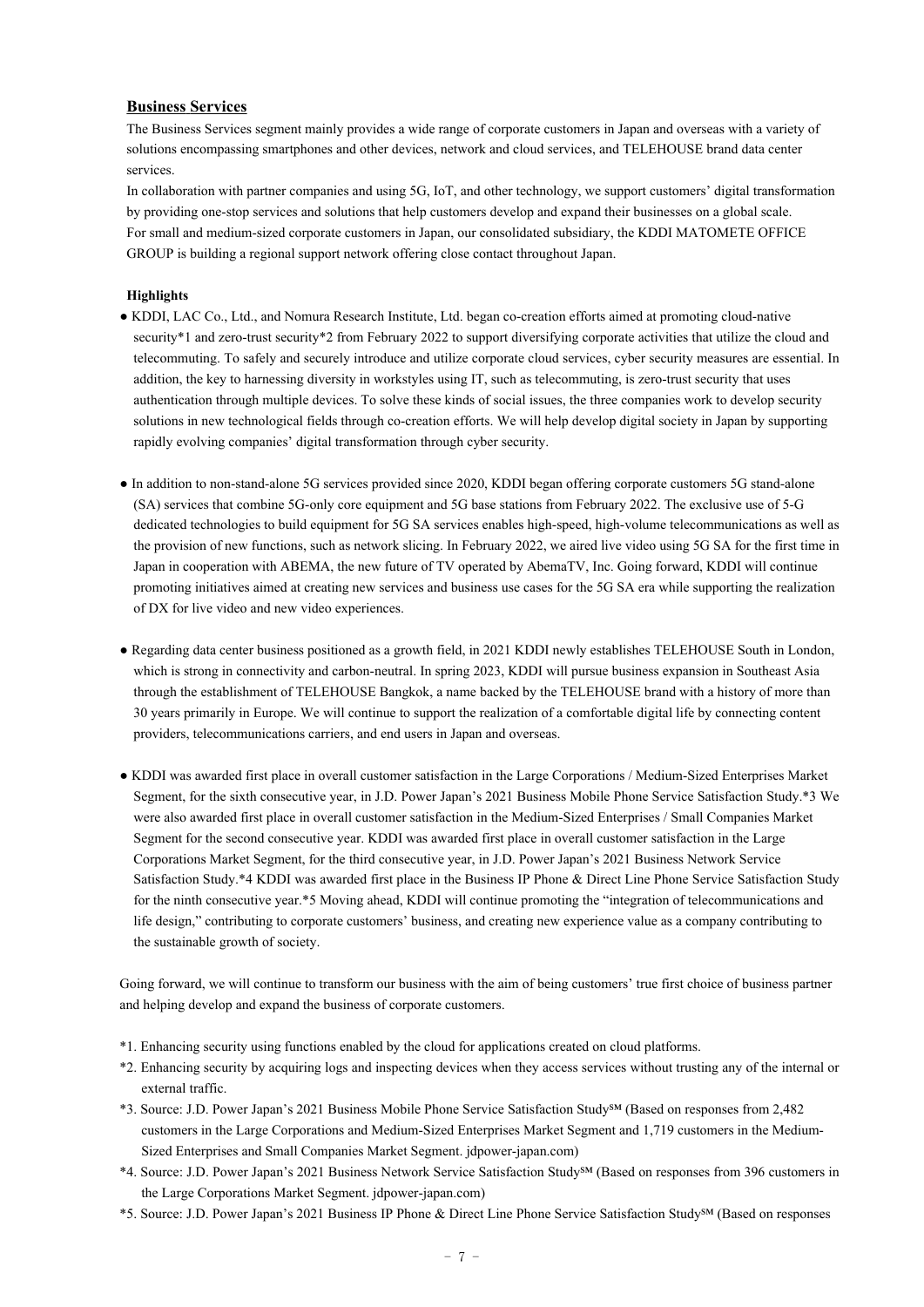from 1,097 customers. jdpower-japan.com)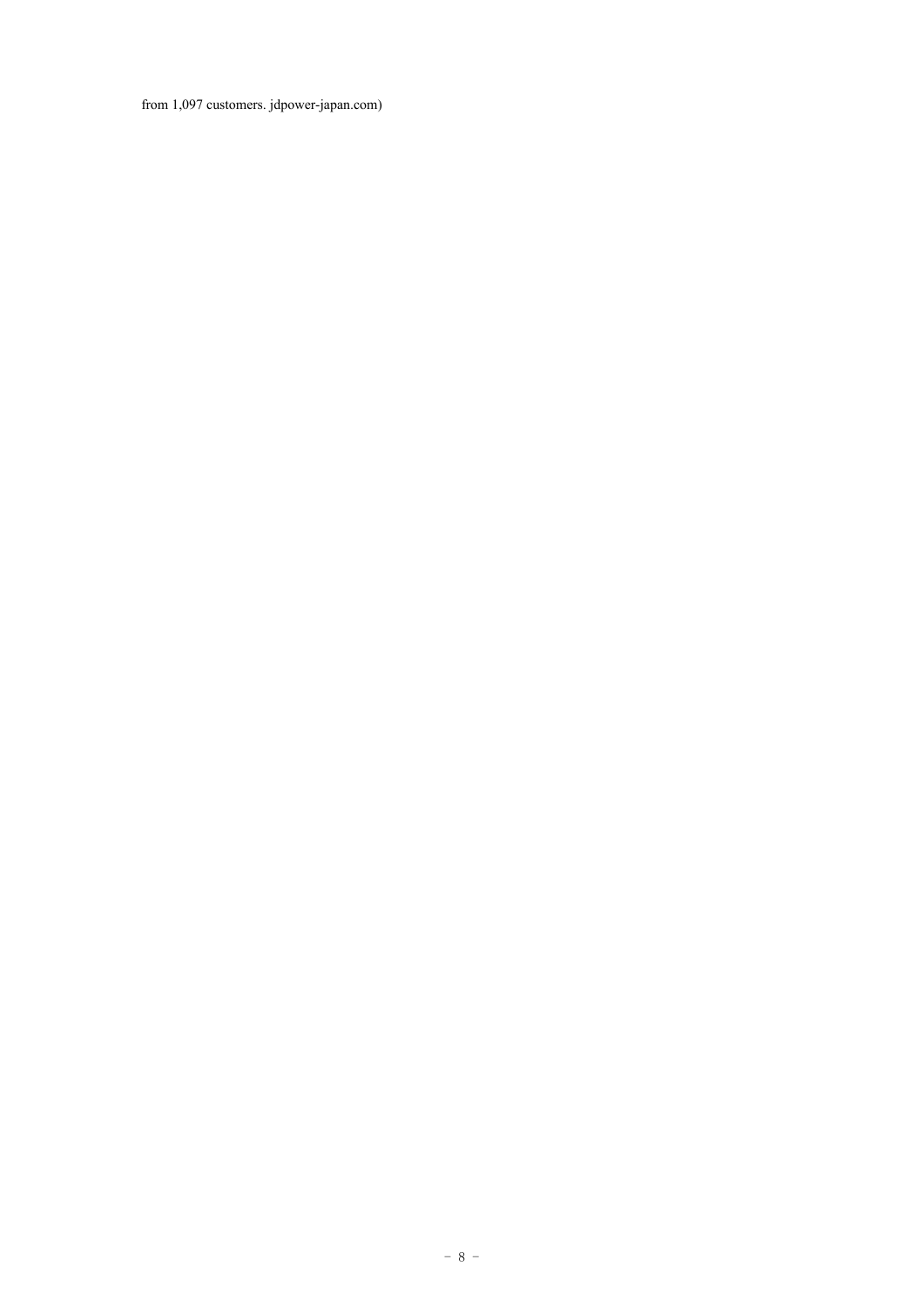Operating performance in the Business Services segment for the fiscal year ended March 31, 2022, is described below.

# **Results**

# **For the year ended March 31, 2022**

|                          |                              |                              |                        | (Amount unit: Millions of yen) |
|--------------------------|------------------------------|------------------------------|------------------------|--------------------------------|
|                          | Year ended<br>March 31, 2021 | Year ended<br>March 31, 2022 | Increase<br>(Decrease) | Increase<br>$(Decrease)\%$     |
| <b>Operating Revenue</b> | 996,629                      | 1,042,644                    | 46,014                 | 4.6                            |
| Operating Income         | 167,486                      | 186,049                      | 18,563                 | 11.1                           |

During the fiscal year ended March 31, 2022, operating revenue increased by 4.6% year on year to ¥1,042,644 mainly due to an increase in revenue in solution business from growth in the NEXT Core Business which comprises corporate DX, business DX, and business base services.

Operating income increased by 11.1% year on year to ¥186,049 million mainly due to an increase in operating revenue.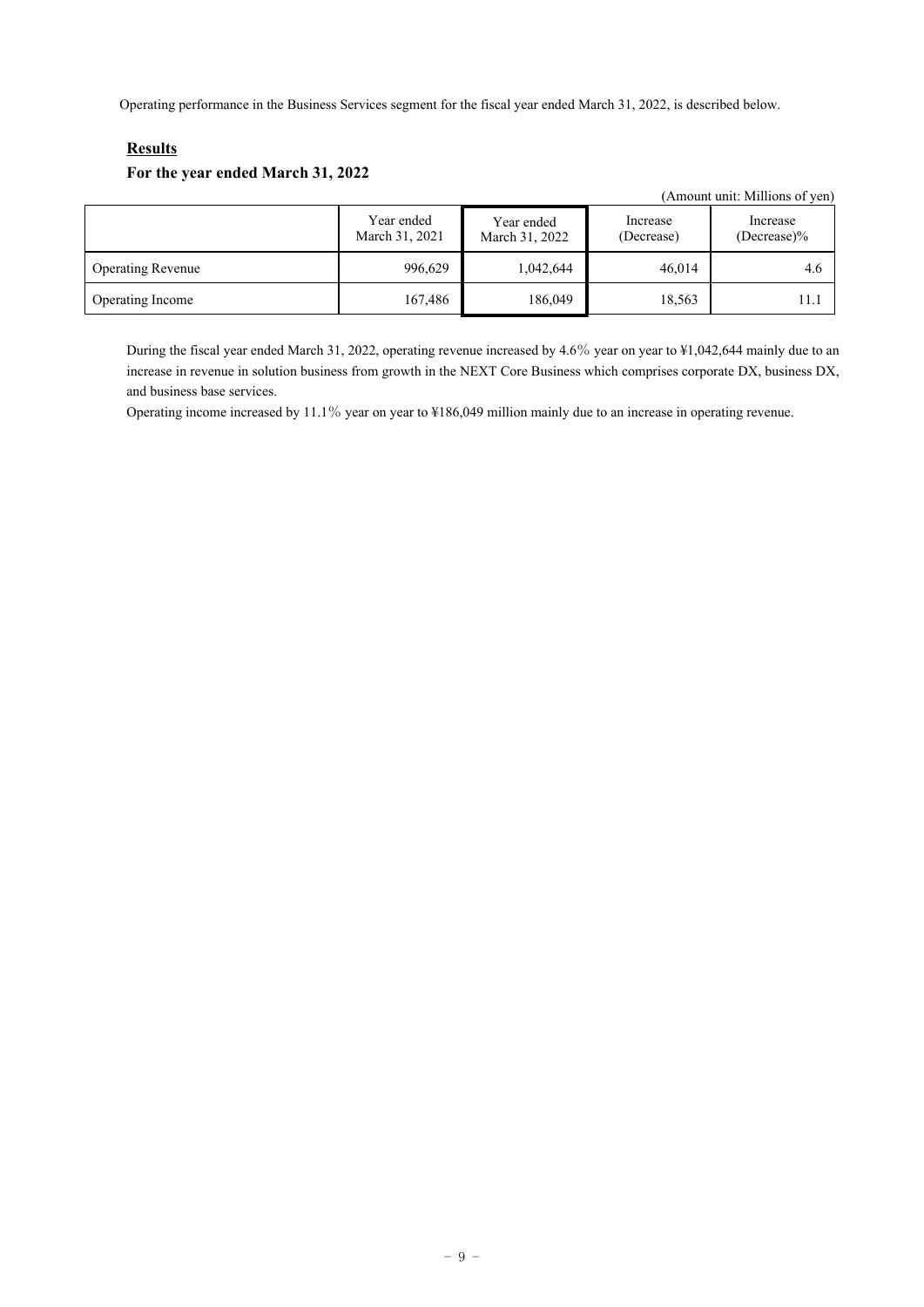# **(2) Overview of Consolidated Financial Position**

|                                                      |                         |                         | (Amount unit: Millions of yen) |
|------------------------------------------------------|-------------------------|-------------------------|--------------------------------|
|                                                      | As of<br>March 31, 2021 | As of<br>March 31, 2022 | Increase<br>(Decrease)         |
| Total assets                                         | 10,535,326              | 11,084,379              | 549,053                        |
| Total liabilities                                    | 5,275,857               | 5,573,715               | 297,858                        |
| Total equity                                         | 5,259,469               | 5,510,663               | 251,194                        |
| Equity attributable to owners of the parent          | 4,759,720               | 4,982,586               | 222,866                        |
| Ratio of equity attributable to owners of the parent | $\frac{0}{0}$           | $\frac{0}{0}$           | $\frac{0}{0}$                  |
| to total assets                                      | 45.2                    | 45.0                    | (0.2)                          |
| Equity attributable to owners of the parent per      | Yen                     | Yen                     | Yen                            |
| share                                                | 2,091.82                | 2,249.27                | 157.45                         |
| Interest-bearing debt                                | 1,645,481               | 1,600,104               | (45,377)                       |

# (Assets)

Total assets increased by ¥549,053 million year on year to ¥11,084,379 million as of March 31, 2022 mainly due to an increase in loans for financial business and property, plant and equipment despite of a decrease in cash and cash equivalents.

# (Liabilities)

Total liabilities increased by ¥297,858 million year on year to ¥5,573,715 million as of March 31, 2022 mainly due to an increase in deposits for financial business and trade and other payables despite of a decrease in income taxes payables.

# (Equity)

Total equity amounted to ¥5,510,663 million mainly due to an increase in equity attributable to owners of the parent from the previous fiscal year-end. As a result, ratio of equity attributable to owners of the parent to total assets increased from 45.2% as of March 31, 2021 to 45.0% as of March 31, 2022.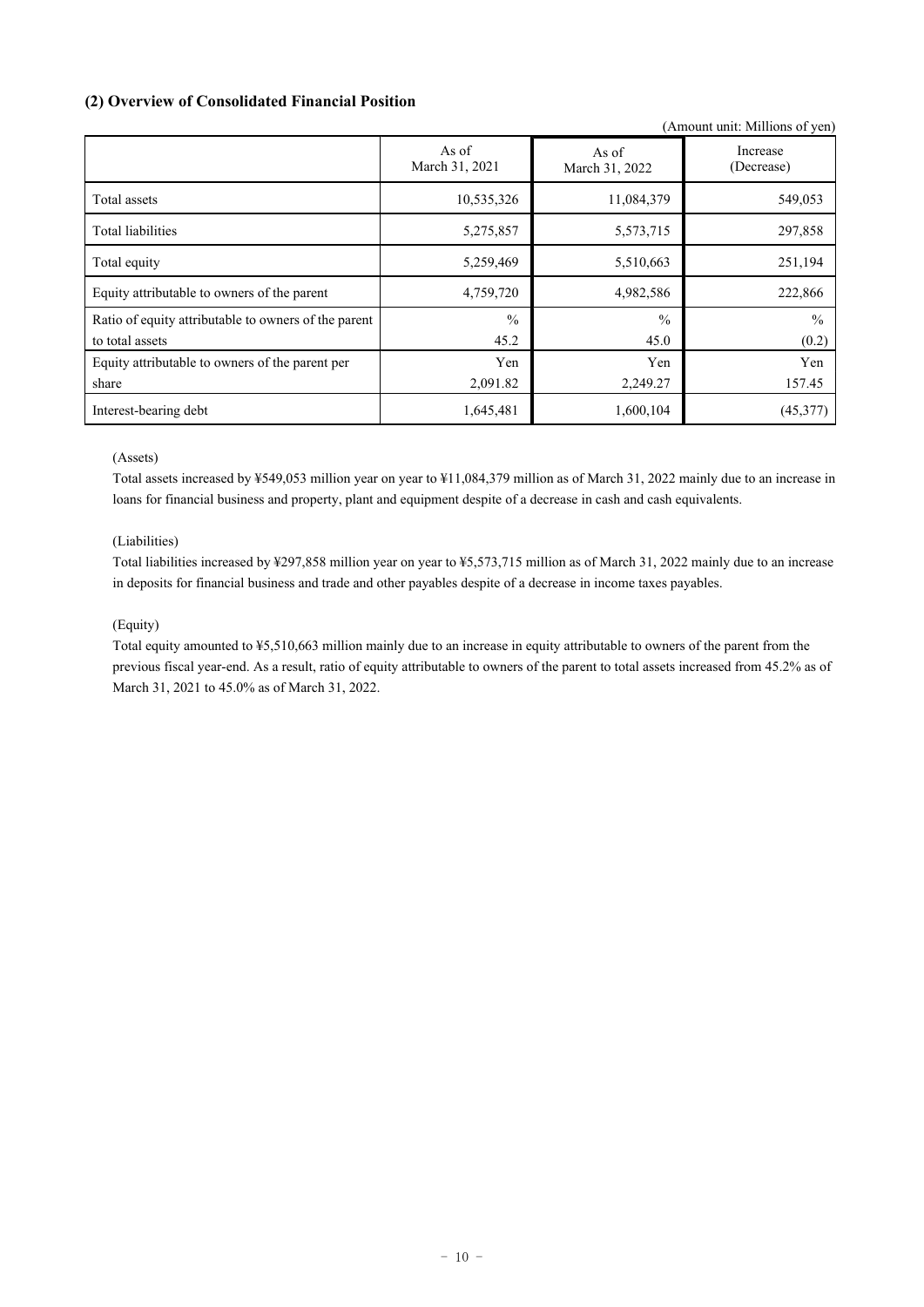# **(3) Overview of Consolidated Cash Flows**

|                                                                 |                              |                              | (Amount unit: Millions of yen) |
|-----------------------------------------------------------------|------------------------------|------------------------------|--------------------------------|
|                                                                 | Year ended<br>March 31, 2021 | Year ended<br>March 31, 2022 | Increase<br>(Decrease)         |
| Net cash provided by (used in) operating activities             | 1,682,166                    | 1,468,648                    | (213,518)                      |
| Net cash provided by (used in) investing activities             | (658, 925)                   | (761, 593)                   | (102, 668)                     |
| Free cash flows (Note)                                          | 1,023,241                    | 707,056                      | (316, 185)                     |
| Net cash provided by (used in) financing activities             | (585, 571)                   | (727, 257)                   | (141,686)                      |
| Effect of exchange rate changes on cash and cash<br>equivalents | 2,930                        | 7,012                        | 4,082                          |
| Net increase (decrease) in cash and cash<br>equivalents         | 440,600                      | (13, 189)                    | (453, 789)                     |
| Cash and cash equivalents at the beginning of the<br>period     | 369,202                      | 809,802                      | 440,600                        |
| Cash and cash equivalents at the end of period                  | 809,802                      | 796,613                      | (13, 189)                      |

(Note) Free cash flows are calculated as the sum of "net cash provided by (used in) operating activities" and "net cash provided by (used in) investing activities."

Net cash provided by operating activities decreased ¥213,518 million year on year to ¥1,468,648 million mainly due to a smaller range of increase in trade and other payables and deposits for financial business.

Net cash used in investing activities increased ¥102,668 million year on year to ¥761,593 million mainly due to an increase in purchases of securities for financial business.

Net cash used in financing activities increased ¥141,686 million year on year to ¥727,257 million mainly due to an increase in payments from purchase of treasury stock.

Reflecting these factors and an increase of ¥7,012 million in the effect of exchange rate changes on cash and cash equivalents, the total amount of cash and cash equivalents as of March 31, 2022, decreased by ¥13,189 million from March 31, 2021 to ¥796,613 million.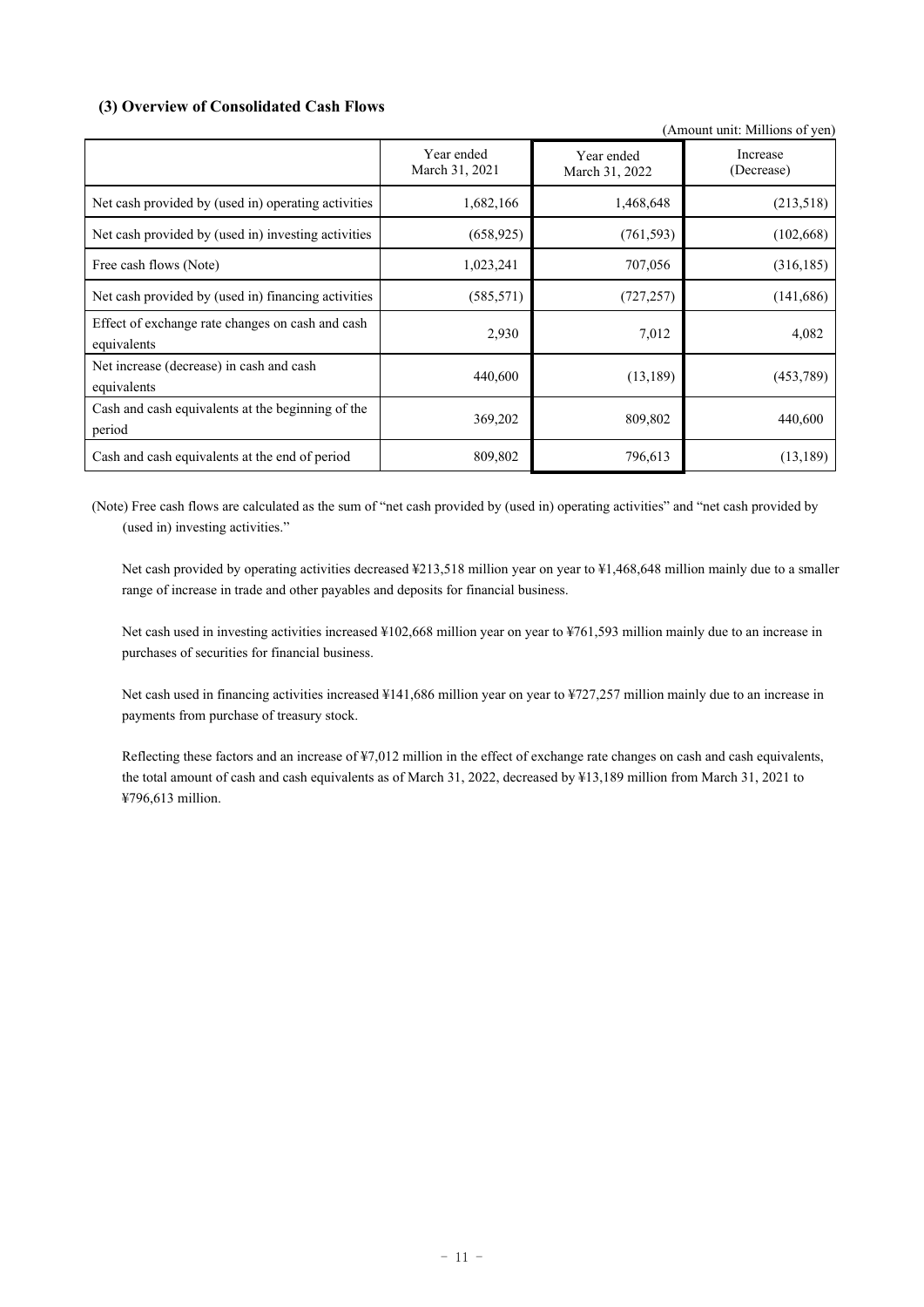#### (Reference) Cash Flows related indicators

|                                                                                 | Year ended<br>March 31, 2018 | Year ended<br>March 31, 2019 | Year ended<br>March 31, 2020   March 31, 2021 | Year ended | Year ended<br>March 31, 2022 |
|---------------------------------------------------------------------------------|------------------------------|------------------------------|-----------------------------------------------|------------|------------------------------|
| Ratio of equity attributable to owners of<br>the parent to total assets $(\% )$ | 57.4                         | 57.1                         | 45.8                                          | 45.2       | 45.0                         |
| Debt repayment period (year)                                                    | 1.1                          | 1.2                          | 1.3                                           | 1.0        | 1.1                          |
| Interest coverage ratio (times)                                                 | 62.3                         | 113.1                        | 161.3                                         | 230.4      | 226.0                        |

Notes

- Ratio of equity attributable to owners of the parent to total assets: Equity attributable to owners of the parent / Total assets
- ・ Debt repayment period: Interest bearing debt / Cash flows
- ・ Interest coverage ratio: Cash flows / Interest payments
- \* Cash flows from operating activities in consolidated statement of cash flows are used for operating cash flows.
- \* Figures for interest-bearing debt cover the amounts of loans and bonds that are recognized in consolidated statement of financial position and liabilities upon which interest is paid. Further, regarding interest payments, the amount of interest expenses paid in consolidated statement of cash flows is used.

## **(4) Outlook for the Year ending March 31, 2023**

Amidst a rapidly changing business environment, including unstable global conditions, soaring resource prices, and diversifying customer needs, the KDDI group will promote 5G, growth in focused areas such as DX, finance, and energy, as well as cost efficiency.

Net sales are expected to increase year-on-year to ¥5,560,000 million. Operating income and net income attributable to owners of the parent are expected to increase to ¥1,100,000 million and ¥688,000 million, respectively.

The KDDI group aims to achieve our financial forecast for the fiscal year ending March 31, 2023, through steady

implementation of our medium-term management strategy (promotion of the satellite growth strategy and strengthening of our management base).

If changes in circumstances necessitate a revision of the earnings forecast, we will promptly disclose the revised forecast.

# **(5) Profit Distribution**

Regarding the return of profits to shareholders as one of the priorities of its business management, the KDDI group has a basic policy of continuing to pay stable dividends while maintaining financial soundness. Under the medium-term management plan ended March 31, 2022, the KDDI group's policy was to maintain a consolidated payout ratio of more than 40%, while taking into account investment for sustainable growth.

Regarding dividend payments for the year ended March 31, 2022, the KDDI group has already paid an interim cash dividend of ¥60.00 per share and plans to pay a year-end cash dividend of ¥65.00 per share. As a result, total dividends for the year of ¥125.00 per share and consolidated payout ratio of 41.7% are planned.

Further, KDDI group's policy will be to maintain consolidated payout ratio of more than 40% in the next 3 fiscal years. For the year ending March 31, 2023, KDDI group plans to pay out ¥65.00 per share for the interim cash dividend and ¥70.00 per share for the year-end cash dividend. As a result, total dividends for the year of ¥135.00 per share and consolidated payout ratio of 42.9% are planned.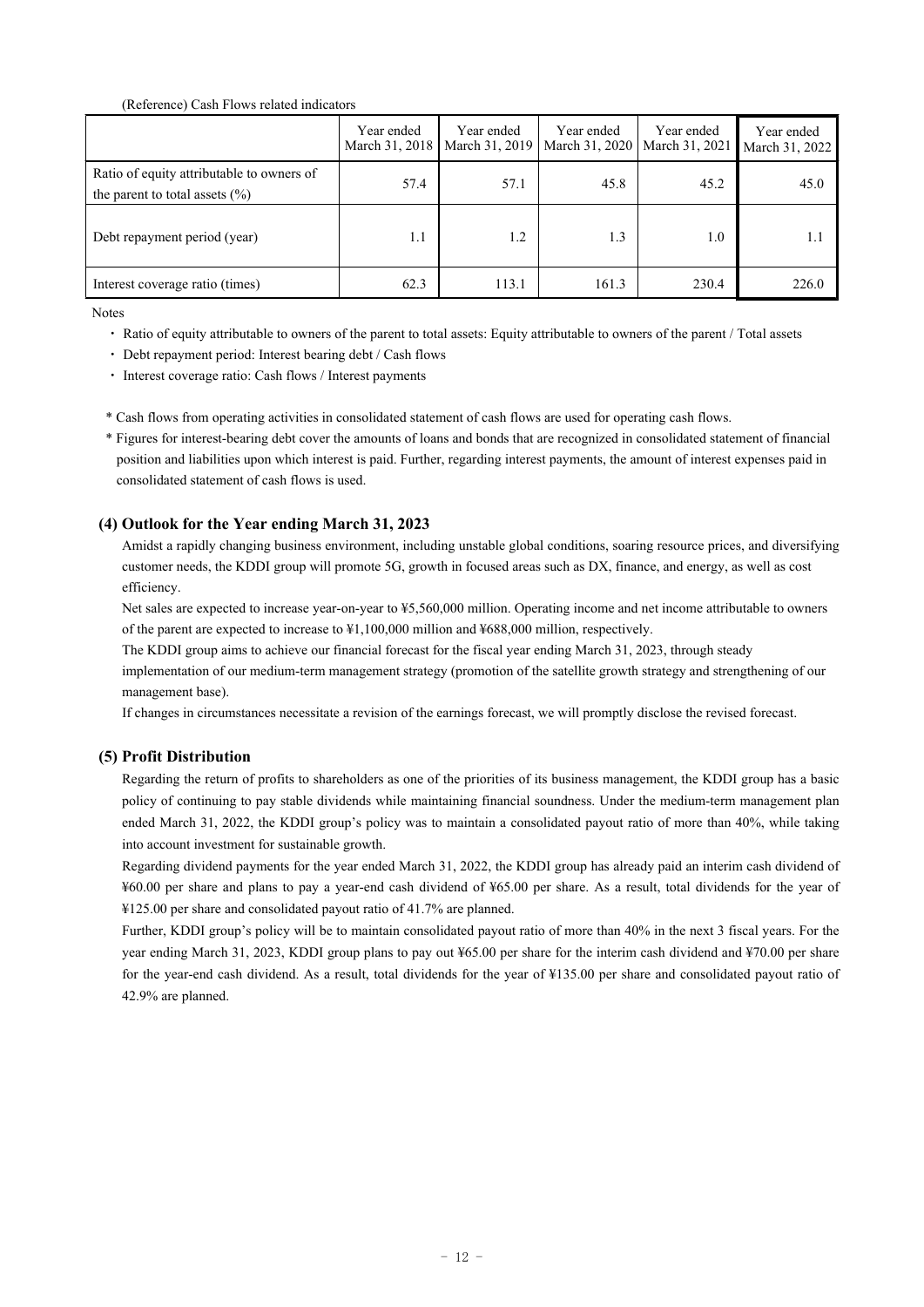# **(6) Business Risks**

As the KDDI Group pursues its business, there are various risks involved. The KDDI Group takes every effort to reduce these risks by preventing and hedging them.

However, there are various uncertainties which could have negative impacts on the KDDI Group's brand image, liability, financial position and/or earnings performance such as;

- subscription growth trends out of line with the KDDI Group expectations due to competition, rival technologies and rapid changes in markets and the operating environment
- breach of obligations regarding communications security and protection of customer privacy (customer's personal information)
- natural disasters accidents, novel coronavirus and power restrictions caused by earthquake, tsunami, typhoon, etc.
- revision or repeal of laws and ordinances governing telecommunications and so forth, together with related government policies
- general legal and regulatory, litigation and patents, personnel retention and training, labor management, retirement benefits, asset-impairment accounting, telecommunications sector consolidation and business restructuring in the KDDI Group

To address the impact of the COVID-19 pandemic, which is likely to be felt for a long time, the KDDI Group has established the Basic COVID-19 Response Policy. In line with this policy, we are actively collaborating on initiatives with national governments of various countries, municipalities, and public organizations as we promote business activities. There are concerns regarding our ability to acquire new customers due to shorter business hours at "au" shops and au Style, a drop in mobile data use due to increased Wi-Fi use at home, the life design business and corporate solution services. It is possible that these factors could impact our business activities and results going forward.

Furthermore, there was a political change in Myanmar, in February 2021. Our consolidated subsidiary KDDI Summit Global Myanmar Co., Ltd. provides electric telecommunication services jointly with the Myanmar Posts & Telecommunications, an organization under the Ministry of Transport and Communications, Myanmar. In light of recent events, it is possible that our business activities will be restricted, and this could have an impact on the Group's business results.

In terms of the use of electricity, the KDDI Group is partially dependent on electricity procured from the wholesale market. Therefore, the Group is prone to being financially impacted by electricity rate fluctuations attributable to such factors as changes in fuel prices and the electricity supply and demand balance. Due to a nationwide surge in electricity demand, the KDDI Group's financial position and/or business performance could be affected by the resulting steep rise in wholesale market prices of electricity.

Although the KDDI Group assumes that the impact of the situation in Ukraine on our group will be insignificant at this time, the uncertain outlook for the future may affect the KDDI Group's operating results depending on the impact on the domestic and foreign economy.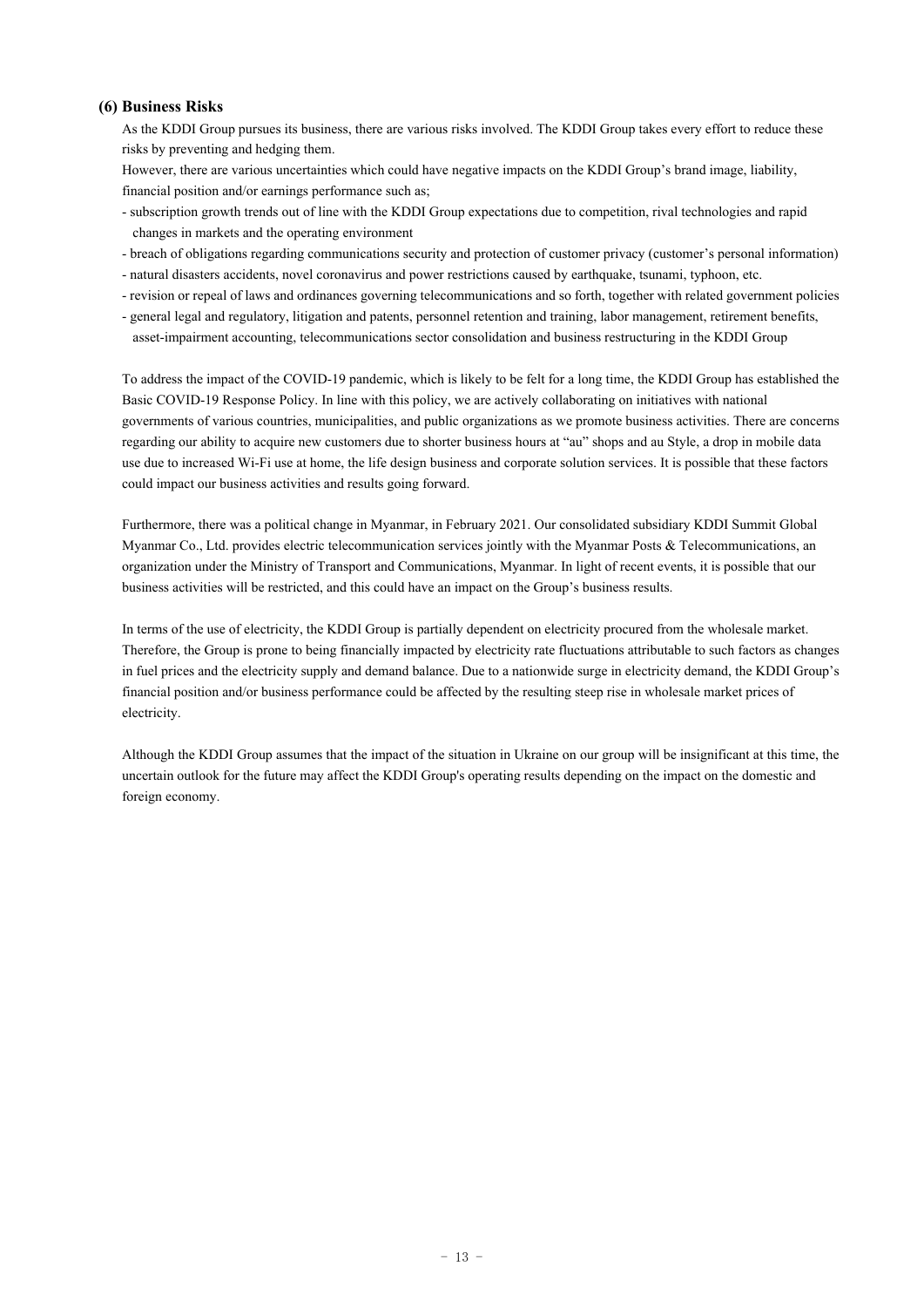# **2. The Status of the Group**

The KDDI Group comprises KDDI, 159 consolidated subsidiaries (Japan: 102 companies, Overseas: 57 companies), and 38 equitymethod affiliates (Japan: 31 companies, Overseas: 7 companies). The KDDI Group's main business lines are "Personal" and "Business".

The status of KDDI, consolidated subsidiaries and equity-method affiliates within the Companies business and their relationships with segments are as shown below.

|                                   | Provision of communications services (mobile and fixed communications) and life design     |                                                            |  |  |  |  |
|-----------------------------------|--------------------------------------------------------------------------------------------|------------------------------------------------------------|--|--|--|--|
| Principal services                | services (commerce, finance, energy, entertainment, education) for individual customers in |                                                            |  |  |  |  |
|                                   | Japan and overseas.                                                                        |                                                            |  |  |  |  |
|                                   | [The parent]                                                                               | <b>KDDI CORPORATION</b>                                    |  |  |  |  |
|                                   | [Consolidated subsidiaries]                                                                | OKINAWA CELLULAR TELEPHONE COMPANY,                        |  |  |  |  |
|                                   |                                                                                            | JCOM., Ltd., UQ Communications Inc., BIGLOBE Inc.,         |  |  |  |  |
|                                   |                                                                                            | AEON Holdings Corporation of Japan, Chubu                  |  |  |  |  |
|                                   |                                                                                            | Telecommunications Co., INC., Wire and Wireless Co., Ltd., |  |  |  |  |
| Major subsidiaries and affiliates |                                                                                            | au Financial Holdings Corporation,                         |  |  |  |  |
|                                   |                                                                                            | Supership Holdings Inc., Jupiter Shop Channel Co., Ltd.,   |  |  |  |  |
|                                   |                                                                                            | Jupiter Entertainment Co., Ltd., ENERES Co., Ltd.          |  |  |  |  |
|                                   |                                                                                            | KDDI Summit Global Myanmar Co., Ltd.,                      |  |  |  |  |
|                                   |                                                                                            | MobiCom Corporation LLC                                    |  |  |  |  |
|                                   | [Equity-method affiliates]                                                                 | KKCompany Inc., Kakaku.com, Inc., au Kabucom               |  |  |  |  |
|                                   |                                                                                            | Securities Co., Ltd.                                       |  |  |  |  |

## <Business>

| Principal services                | Provision of communications services (mobile and fixed communications) and ICT solution and |                                                         |  |  |  |  |
|-----------------------------------|---------------------------------------------------------------------------------------------|---------------------------------------------------------|--|--|--|--|
|                                   | data center services for corporate customers in Japan and overseas.                         |                                                         |  |  |  |  |
|                                   | [The parent]                                                                                | <b>KDDI CORPORATION</b>                                 |  |  |  |  |
|                                   | [Consolidated subsidiaries]                                                                 | Chubu Telecommunications Co., INC., KDDIMATOMETE        |  |  |  |  |
|                                   |                                                                                             | OFFICE CORPORATION, KDDI Evolva Inc., Japan             |  |  |  |  |
|                                   |                                                                                             | Internet Exchange Co., Ltd., KDDI America, Inc., KDDI   |  |  |  |  |
| Major subsidiaries and affiliates |                                                                                             | Europe Limited., KDDI China Corporation, KDDI Asia      |  |  |  |  |
|                                   |                                                                                             | Pacific Pte Ltd, TELEHOUSE International Corporation of |  |  |  |  |
|                                   |                                                                                             | America, TELEHOUSE International Corporation of Europe  |  |  |  |  |
|                                   |                                                                                             | Ltd.,                                                   |  |  |  |  |
|                                   | [Equity-method affiliates]                                                                  | LAC Co., Ltd.                                           |  |  |  |  |

### <Others>

| Principal services                | Network facilities operation and maintenance, ICT research, development and others |                                                       |  |  |  |
|-----------------------------------|------------------------------------------------------------------------------------|-------------------------------------------------------|--|--|--|
|                                   | [The parent]                                                                       | <b>KDDI CORPORATION</b>                               |  |  |  |
|                                   | [Consolidated subsidiaries]                                                        | KDDI Engineering Corporation                          |  |  |  |
| Major subsidiaries and affiliates |                                                                                    | KDDI Research, Inc., KOKUSAI CABLE SHIP Co., Ltd.     |  |  |  |
|                                   |                                                                                    | Japan Telecommunication Engineering Service Co., Ltd. |  |  |  |
|                                   | [Equity-method affiliates]                                                         | Kyocera Communication Systems Co., Ltd.               |  |  |  |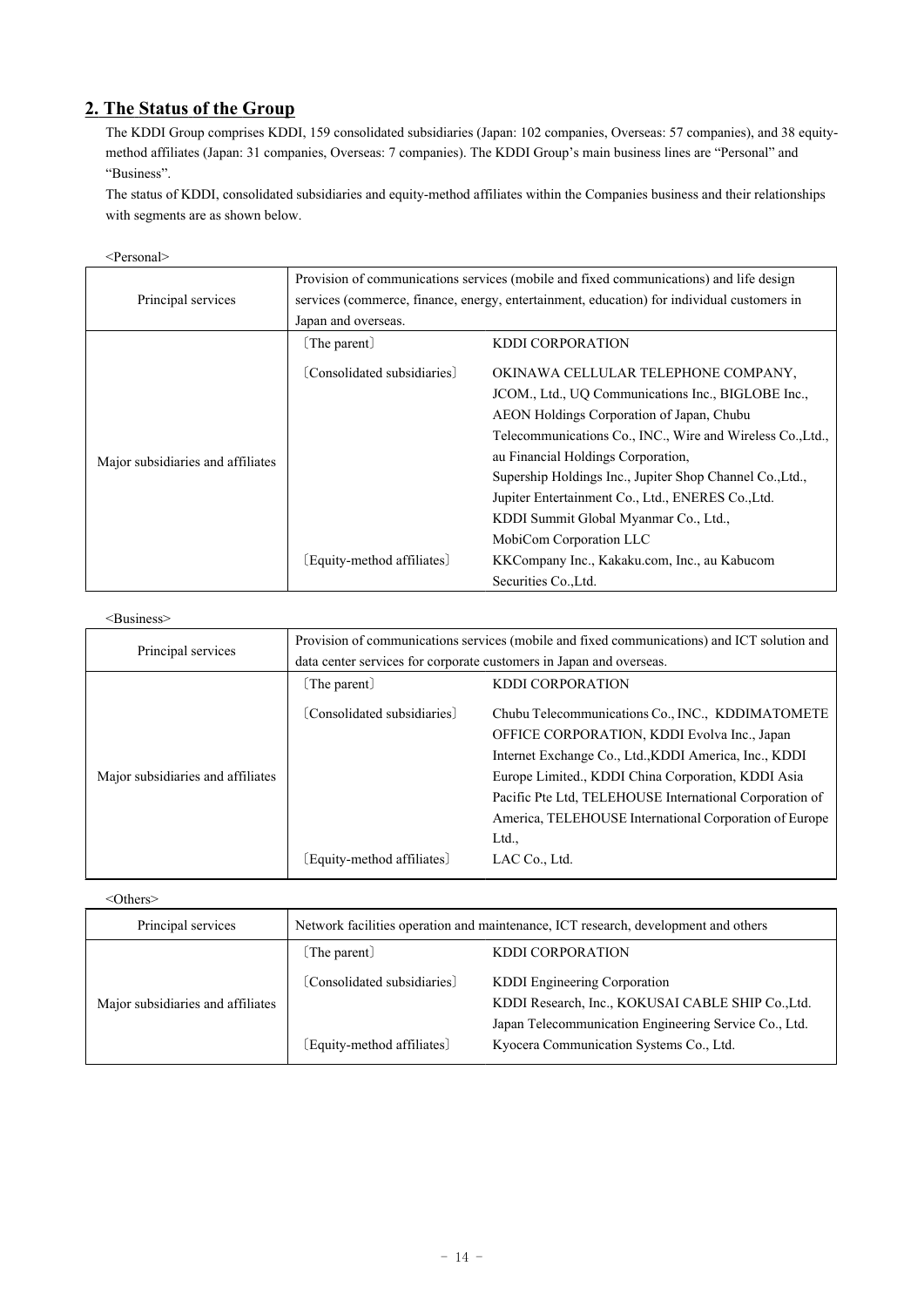# **3. Basic Perspective on Selection of Accounting Standards**

The KDDI Group has adopted IFRS from the year ending March 31, 2016 to facilitate international comparisons of its financial information and enhance disclosure, thereby making the information it supplies more useful to domestic and overseas investors, as well as its various other stakeholders.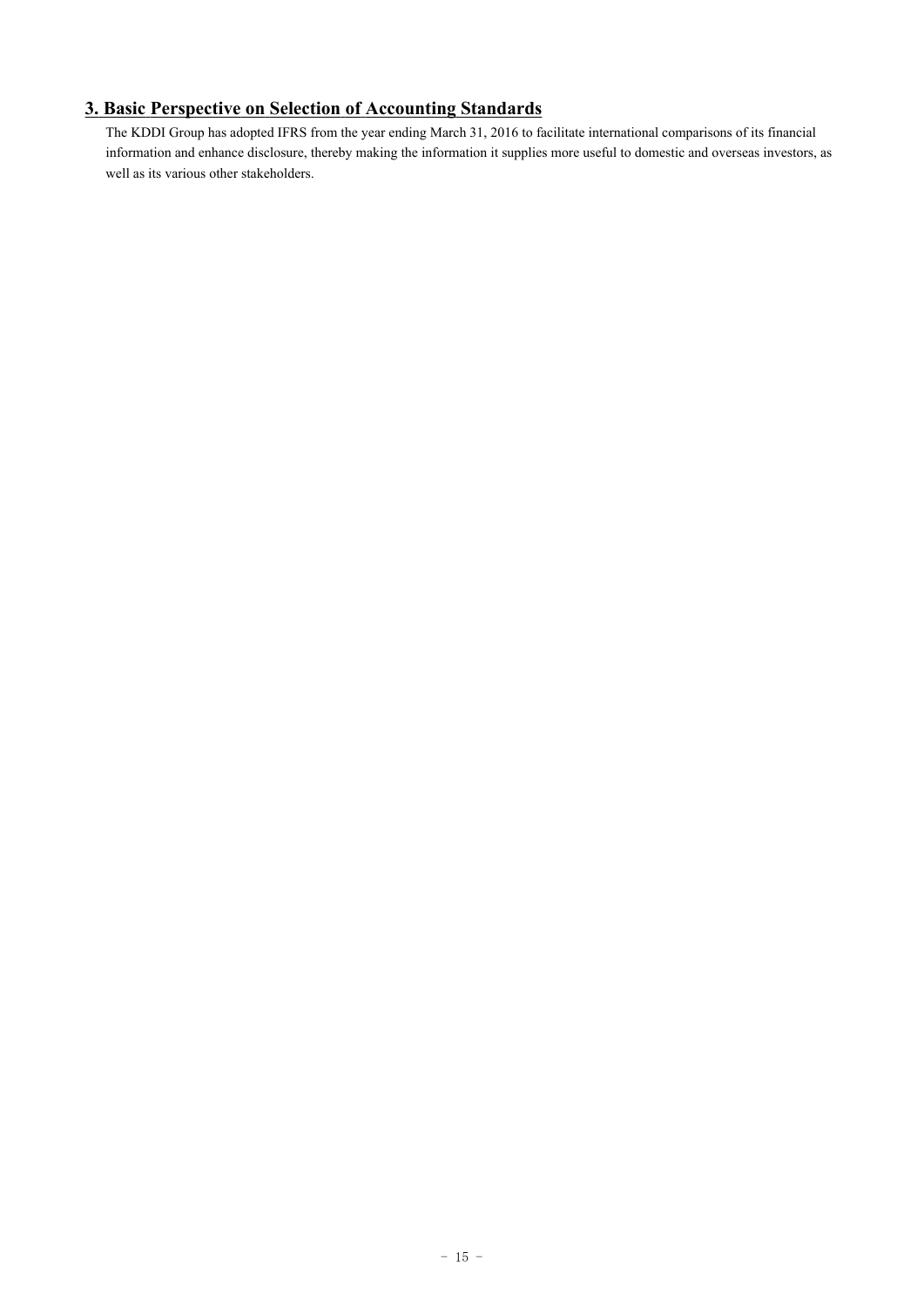# **4. Consolidated Financial Statements and Notes**

# **(1) Consolidated Statement of Financial Position**

|                                                   |                      | (Unit: Millions of yen) |
|---------------------------------------------------|----------------------|-------------------------|
|                                                   | As of March 31, 2021 | As of March 31, 2022    |
| Assets                                            |                      |                         |
| Non-current assets :                              |                      |                         |
| Property, plant and equipment                     | 2,492,985            | 2,585,481               |
| Right-of-use assets                               | 396,772              | 387,669                 |
| Goodwill                                          | 540,420              | 540,962                 |
| Intangible assets                                 | 1,024,831            | 1,025,223               |
| Investments accounted for using the equity method | 233,921              | 244,515                 |
| Long-term loans for financial business            | 1,148,805            | 1,335,111               |
| Securities for financial business                 | 276,065              | 338,285                 |
| Other long-term financial assets                  | 325,201              | 329,268                 |
| Retirement benefit assets                         | 38,364               | 44,720                  |
| Deferred tax assets                               | 11,396               | 12,330                  |
| Contract costs                                    | 466,316              | 548,704                 |
| Other non-current assets                          | 21,321               | 25,083                  |
| Total non-current assets                          | 6,976,398            | 7,417,350               |
| Current assets:                                   |                      |                         |
| Inventories                                       | 69,821               | 74,511                  |
| Trade and other receivables                       | 2,229,435            | 2,311,694               |
| Short-term loans for financial business           | 233,605              | 255,266                 |
| Call loans                                        | 33,846               | 45,064                  |
| Other short-term financial assets                 | 69,955               | 67,154                  |
| Income tax receivables                            | 7,969                | 2,904                   |
| Other current assets                              | 104,496              | 113,822                 |
| Cash and cash equivalents                         | 809,802              | 796,613                 |
| Total current assets                              | 3,558,928            | 3,667,028               |
| Total assets                                      | 10,535,326           | 11,084,379              |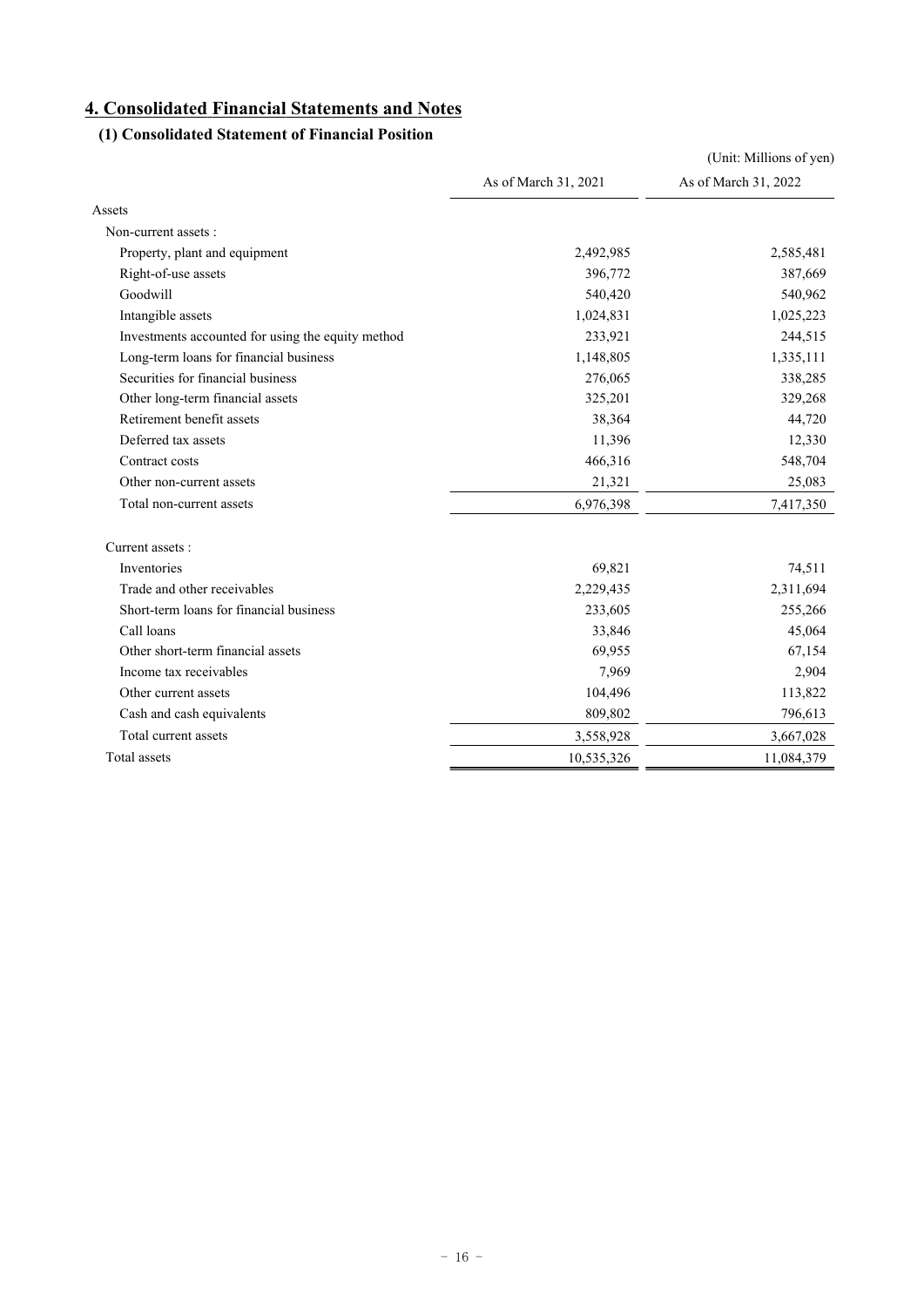|                                                   |                      | (Unit: Millions of yen) |
|---------------------------------------------------|----------------------|-------------------------|
|                                                   | As of March 31, 2021 | As of March 31, 2022    |
| Liabilities and Equity                            |                      |                         |
| Liabilities                                       |                      |                         |
| Non-current liabilities :                         |                      |                         |
| Borrowings and bonds payable                      | 1,151,664            | 921,616                 |
| Long-term deposits for financial business         | 32,850               | 33,240                  |
| Lease liabilities                                 | 288,650              | 279,265                 |
| Other long-term financial liabilities             | 14,172               | 14,198                  |
| Retirement benefit liabilities                    | 12,109               | 12,496                  |
| Deferred tax liabilities                          | 100,071              | 144,776                 |
| Provisions                                        | 77,476               | 70,073                  |
| Contract liabilities                              | 71,669               | 71,083                  |
| Other non-current liabilities                     | 10,813               | 11,015                  |
| Total non-current liabilities                     | 1,759,474            | 1,557,762               |
| Current liabilities :                             |                      |                         |
| Borrowings and bonds payable                      | 92,892               | 286,505                 |
| Trade and other payables                          | 754,345              | 834,496                 |
| Short-term deposits for financial business        | 1,817,240            | 2,184,264               |
| Call money                                        | 115,815              | 141,348                 |
| Lease liabilities                                 | 112,275              | 112,719                 |
| Other short-term financial liabilities            | 1,655                | 2,620                   |
| Income taxes payables                             | 200,886              | 126,874                 |
| Provisions                                        | 38,925               | 25,641                  |
| Contract liabilities                              | 100,889              | 86,091                  |
| Other current liabilities                         | 281,461              | 215,397                 |
| Total current liabilities                         | 3,516,383            | 4,015,953               |
| <b>Total liabilities</b>                          | 5,275,857            | 5,573,715               |
| Equity                                            |                      |                         |
| Equity attributable to owners of the parent       |                      |                         |
| Common stock                                      | 141,852              | 141,852                 |
| Capital surplus                                   | 278,675              | 279,371                 |
| Treasury stock                                    | (86, 719)            | (299, 827)              |
| Retained earnings                                 | 4,409,000            | 4,818,117               |
| Accumulated other comprehensive income            | 16,912               | 43,074                  |
| Total equity attributable to owners of the parent | 4,759,720            | 4,982,586               |
| Non-controlling interests                         | 499,749              | 528,077                 |
| Total equity                                      | 5,259,469            | 5,510,663               |
| Total liabilities and equity                      | 10,535,326           | 11,084,379              |
|                                                   |                      |                         |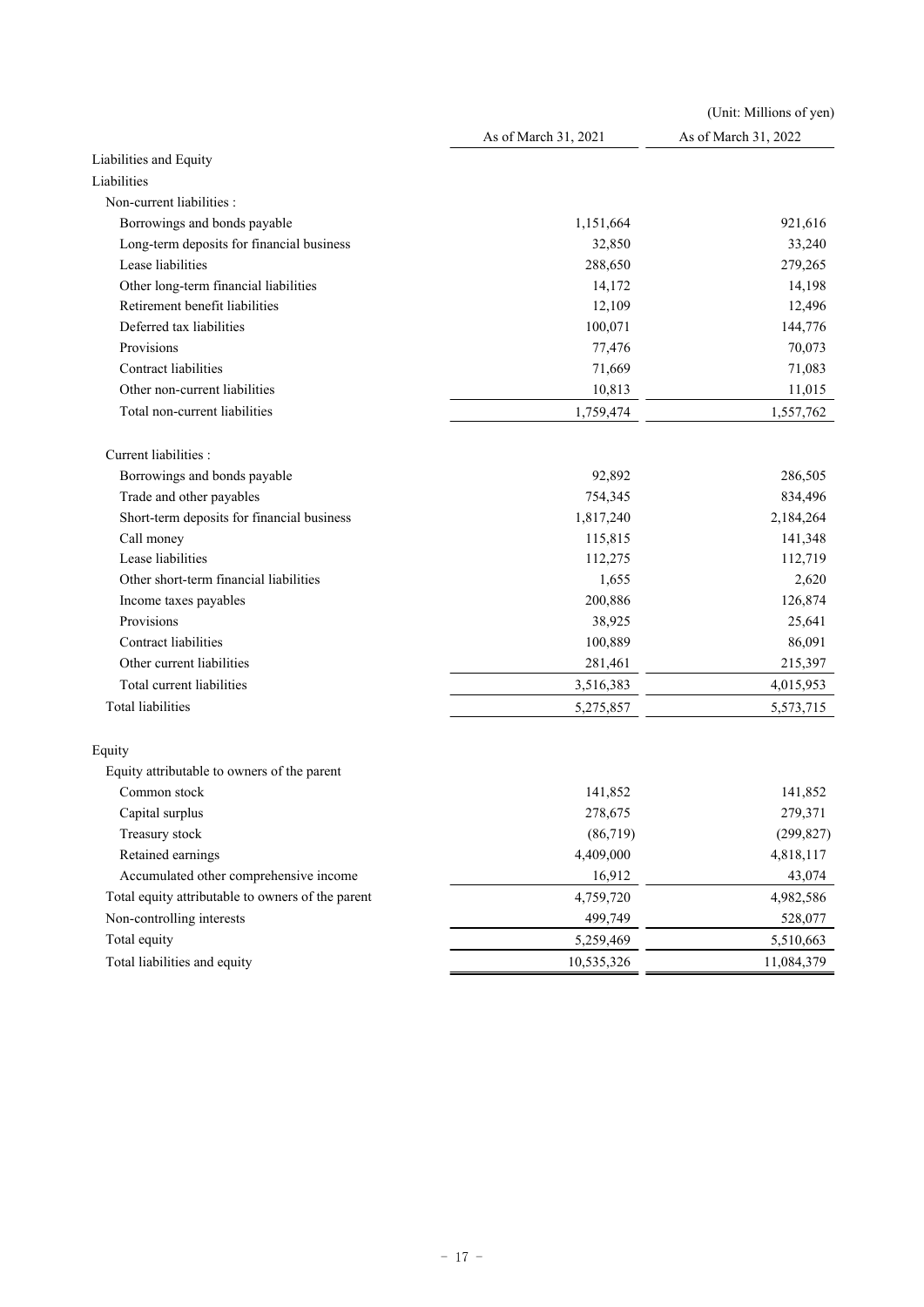# **(2) Consolidated Statement of Income**

|                                                                         |                                      | (Unit: Millions of yen)              |
|-------------------------------------------------------------------------|--------------------------------------|--------------------------------------|
|                                                                         | For the year ended<br>March 31, 2021 | For the year ended<br>March 31, 2022 |
| Operating revenue                                                       | 5,312,599                            | 5,446,708                            |
| Cost of sales                                                           | 2,928,175                            | 2,984,589                            |
| Gross profit                                                            | 2,384,424                            | 2,462,119                            |
| Selling, general and administrative expenses                            | 1,364,234                            | 1,422,539                            |
| Other income                                                            | 17,136                               | 21,001                               |
| Other expense                                                           | 4,815                                | 5,781                                |
| Share of profit of investments accounted for using the equity<br>method | 4,884                                | 5,791                                |
| Operating income                                                        | 1,037,395                            | 1,060,592                            |
| Finance income                                                          | 6,539                                | 10,202                               |
| Finance cost                                                            | 8,311                                | 7,746                                |
| Other non-operating profit and loss                                     | 2,433                                | 1,448                                |
| Profit for the year before income tax                                   | 1,038,056                            | 1,064,497                            |
| Income tax                                                              | 331,451                              | 331,957                              |
| Profit for the year                                                     | 706,605                              | 732,540                              |
| Profit for the year attributable to:                                    |                                      |                                      |
| Owners of the parent                                                    | 651,496                              | 672,486                              |
| Non-controlling interests                                               | 55,109                               | 60,054                               |
| Profit for the year                                                     | 706,605                              | 732,540                              |
| Earnings per share attributable to owners of the parent                 |                                      |                                      |
| Basic earnings per share (yen)                                          | 284.16                               | 300.03                               |
| Diluted earnings per share (yen)                                        | 283.91                               | 299.73                               |
|                                                                         |                                      |                                      |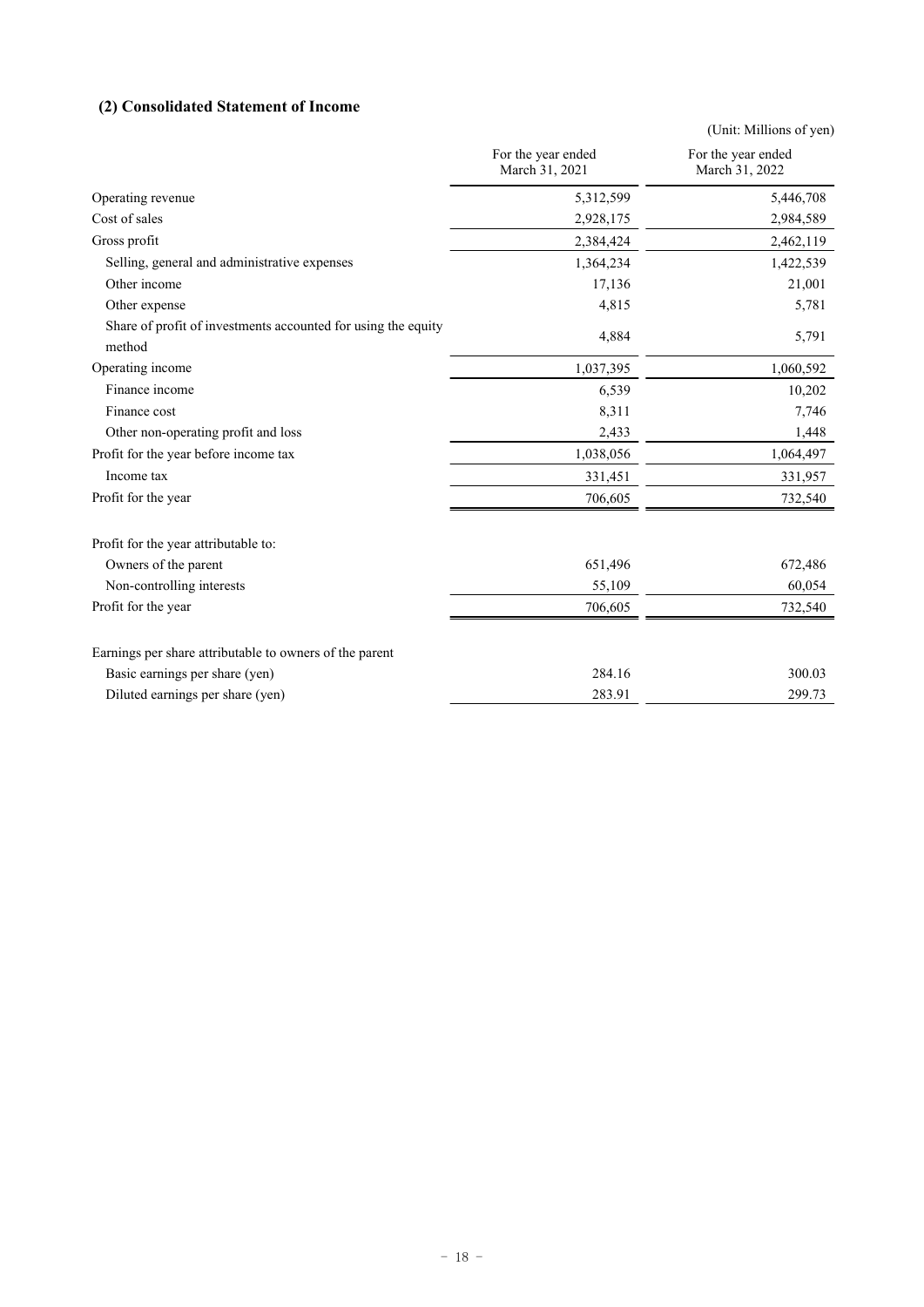# **(3) Consolidated Statement of Comprehensive Income**

| For the year ended<br>For the year ended<br>March 31, 2021<br>March 31, 2022<br>706,605<br>Profit for the year<br>Other comprehensive income<br>Items that will not be transferred subsequently to profit or<br>loss<br>Remeasurements of defined benefit pension plans<br>46,106 | 732,540<br>5,201 |
|-----------------------------------------------------------------------------------------------------------------------------------------------------------------------------------------------------------------------------------------------------------------------------------|------------------|
|                                                                                                                                                                                                                                                                                   |                  |
|                                                                                                                                                                                                                                                                                   |                  |
|                                                                                                                                                                                                                                                                                   |                  |
|                                                                                                                                                                                                                                                                                   |                  |
|                                                                                                                                                                                                                                                                                   |                  |
|                                                                                                                                                                                                                                                                                   |                  |
| Changes measured in fair value of financial assets through<br>26,086<br>other comprehensive income                                                                                                                                                                                | 9,001            |
| Share of other comprehensive income of investments<br>254<br>accounted for using the equity method                                                                                                                                                                                | (6)              |
| Total<br>72,445                                                                                                                                                                                                                                                                   | 14,195           |
| Items that may be subsequently reclassified to profit or loss                                                                                                                                                                                                                     |                  |
| Changes in fair value of cash flow hedge<br>1,436                                                                                                                                                                                                                                 | 2,422            |
| Translation differences on foreign operations<br>15,174                                                                                                                                                                                                                           | 23,891           |
| Share of other comprehensive income of investments<br>(322)<br>accounted for using the equity method                                                                                                                                                                              | 981              |
| Total<br>16,288                                                                                                                                                                                                                                                                   | 27,294           |
| Total other comprehensive income<br>88,733                                                                                                                                                                                                                                        | 41,490           |
| Total comprehensive income for the year<br>795,339                                                                                                                                                                                                                                | 774,029          |
| Total comprehensive income for the year attributable to:                                                                                                                                                                                                                          |                  |
| Owners of the parent<br>736,709                                                                                                                                                                                                                                                   | 706,668          |
| 58,630<br>Non-controlling interests                                                                                                                                                                                                                                               | 67,362           |
| Total<br>795,339                                                                                                                                                                                                                                                                  | 774,029          |

Items in the statement above are presented net of tax.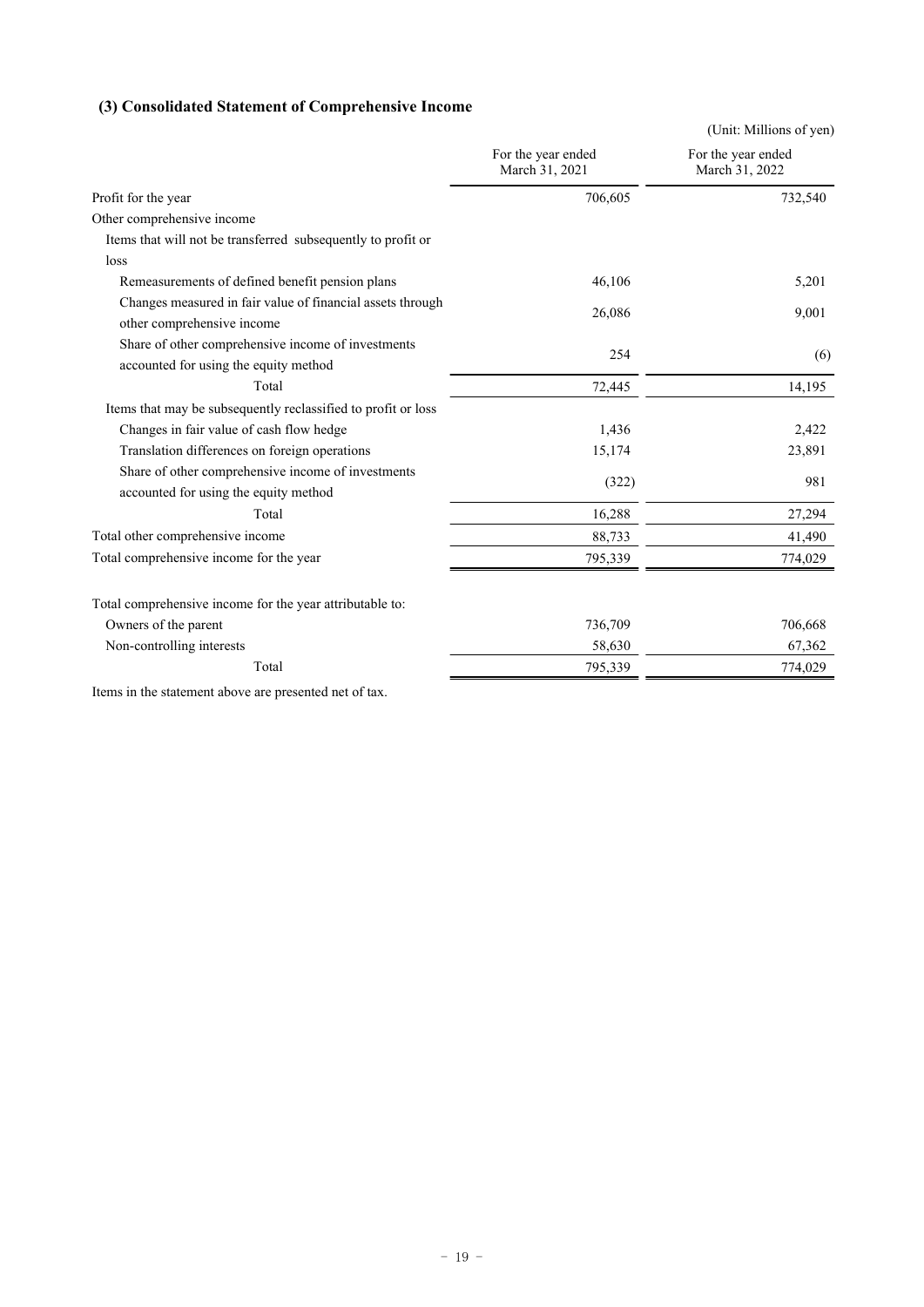# **(4) Consolidated Statement of Changes in Equity**

For the year ended March 31, 2021

(Unit: Millions of yen)

|                                                       | Common<br>stock | Capital<br>surplus | Treasury stock | Retained<br>earnings | Accumulated<br>other<br>comprehensiv<br>e income | Total      | Non-<br>controlling<br>interests | Total equity |
|-------------------------------------------------------|-----------------|--------------------|----------------|----------------------|--------------------------------------------------|------------|----------------------------------|--------------|
| As of April 1, 2020                                   | 141,852         | 280,591            | (156, 550)     | 4,138,195            | (19,665)                                         | 4,384,424  | 474,684                          | 4,859,108    |
| Comprehensive income                                  |                 |                    |                |                      |                                                  |            |                                  |              |
| Profit for the year                                   |                 |                    |                | 651,496              |                                                  | 651,496    | 55,109                           | 706,605      |
| Other comprehensive<br>income                         |                 |                    |                |                      | 85,213                                           | 85,213     | 3,520                            | 88,733       |
| Total comprehensive<br>income                         |                 |                    |                | 651,496              | 85,213                                           | 736,709    | 58,630                           | 795,339      |
| Transactions with owners and                          |                 |                    |                |                      |                                                  |            |                                  |              |
| other transactions                                    |                 |                    |                |                      |                                                  |            |                                  |              |
| Cash dividends                                        |                 |                    |                | (276, 085)           |                                                  | (276,085)  | (31, 336)                        | (307, 421)   |
| Transfer of accumulated                               |                 |                    |                |                      |                                                  |            |                                  |              |
| other comprehensive                                   |                 |                    |                | 48,636               | (48, 636)                                        |            |                                  |              |
| income to retained earnings                           |                 |                    |                |                      |                                                  |            |                                  |              |
| Purchase and disposal of<br>treasury stock            |                 | (3,298)            | (80, 153)      |                      |                                                  | (83, 451)  |                                  | (83, 451)    |
| Retirement of treasury stock                          |                 | (150,000)          | 150,000        |                      |                                                  |            |                                  |              |
| Transfer from retained<br>earnings to capital surplus |                 | 153,242            |                | (153, 242)           |                                                  |            |                                  |              |
| Changes in interests in<br>subsidiaries               |                 | (2,851)            |                |                      |                                                  | (2,851)    | (2,229)                          | (5,080)      |
| Other                                                 |                 | 991                | (17)           |                      |                                                  | 974        |                                  | 974          |
| Total transactions with                               |                 |                    |                |                      |                                                  |            |                                  |              |
| owners and other<br>transactions                      |                 | (1,916)            | 69,830         | (380, 691)           | (48, 636)                                        | (361, 413) | (33, 564)                        | (394, 977)   |
| As of March 31, 2021                                  | 141,852         | 278,675            | (86, 719)      | 4,409,000            | 16,912                                           | 4,759,720  | 499,749                          | 5,259,469    |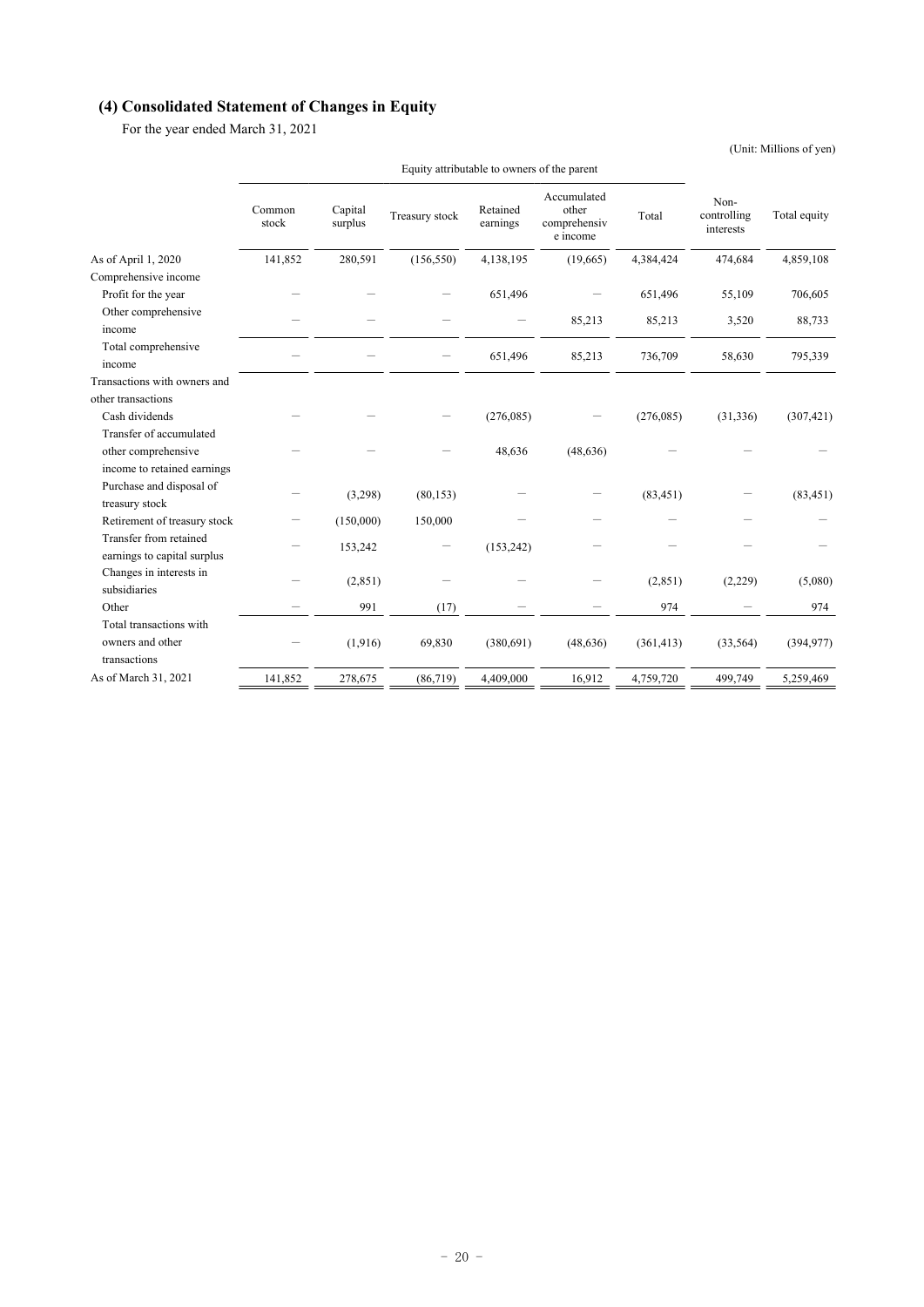# For the year ended March 31, 2022

(Unit: Millions of yen)

|                                            | Common<br>stock | Capital<br>surplus | Treasury stock | Retained<br>earnings | Accumulated<br>other<br>comprehensiv<br>e income | Total      | Non-<br>controlling<br>interests | Total equity |
|--------------------------------------------|-----------------|--------------------|----------------|----------------------|--------------------------------------------------|------------|----------------------------------|--------------|
| As of April 1, 2021                        | 141,852         | 278,675            | (86,719)       | 4,409,000            | 16,912                                           | 4,759,720  | 499,749                          | 5,259,469    |
| Comprehensive income                       |                 |                    |                |                      |                                                  |            |                                  |              |
| Profit for the year                        |                 |                    |                | 672,486              |                                                  | 672,486    | 60,054                           | 732,540      |
| Other comprehensive<br>income              |                 |                    |                |                      | 34,182                                           | 34,182     | 7,308                            | 41,490       |
| Total comprehensive<br>income              |                 |                    |                | 672,486              | 34,182                                           | 706,668    | 67,362                           | 774,029      |
| Transactions with owners and               |                 |                    |                |                      |                                                  |            |                                  |              |
| other transactions                         |                 |                    |                |                      |                                                  |            |                                  |              |
| Cash dividends                             |                 |                    |                | (271, 389)           |                                                  | (271, 389) | (31, 864)                        | (303, 253)   |
| Transfer of accumulated                    |                 |                    |                |                      |                                                  |            |                                  |              |
| other comprehensive                        |                 |                    |                | 8,020                | (8,020)                                          |            |                                  |              |
| income to retained earnings                |                 |                    |                |                      |                                                  |            |                                  |              |
| Purchase and disposal of<br>treasury stock |                 | (60)               | (213,763)      |                      |                                                  | (213, 822) |                                  | (213, 822)   |
| Changes in interests in<br>subsidiaries    |                 | (229)              |                |                      |                                                  | (229)      | (7,170)                          | (7,399)      |
| Other                                      |                 | 984                | 655            |                      |                                                  | 1,639      |                                  | 1,639        |
| Total transactions with                    |                 |                    |                |                      |                                                  |            |                                  |              |
| owners and other                           |                 | 696                | (213, 108)     | (263, 369)           | (8,020)                                          | (483, 801) | (39, 034)                        | (522, 835)   |
| transactions                               |                 |                    |                |                      |                                                  |            |                                  |              |
| As of March 31, 2022                       | 141,852         | 279,371            | (299, 827)     | 4,818,117            | 43,074                                           | 4,982,586  | 528,077                          | 5,510,663    |

Equity attributable to owners of the parent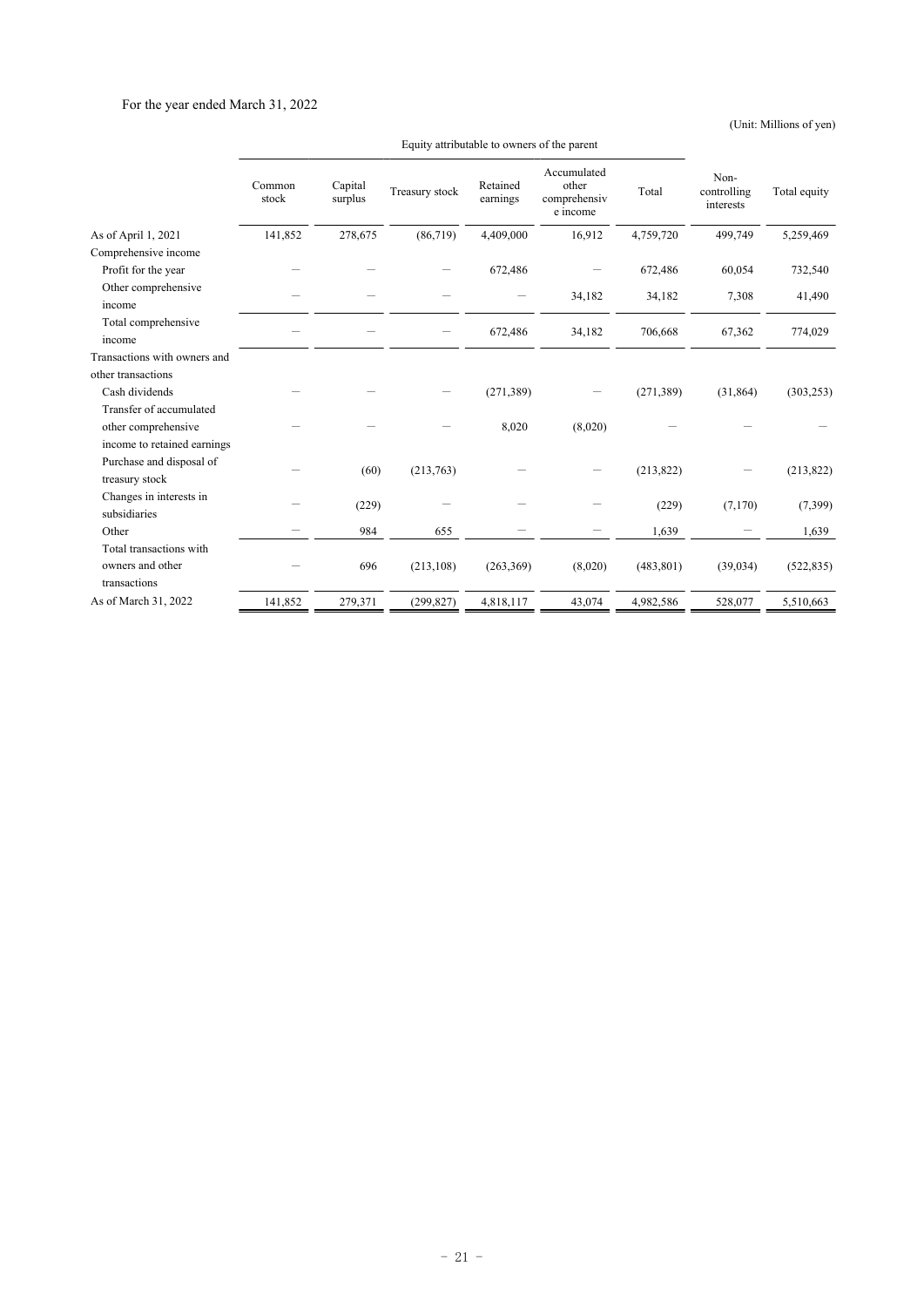# **(5) Consolidated Statement of Cash Flows**

|                                                                                |                                      | (Unit: Millions of yen)              |
|--------------------------------------------------------------------------------|--------------------------------------|--------------------------------------|
|                                                                                | For the year ended<br>March 31, 2021 | For the year ended<br>March 31, 2022 |
| Cash flows from operating activities                                           |                                      |                                      |
| Profit for the year before income tax                                          | 1,038,056                            | 1,064,497                            |
| Depreciation and amortization                                                  | 727,745                              | 728,101                              |
| Impairment loss                                                                | 7,395                                | 2,689                                |
| Share of (profit) loss of investments accounted for using the<br>equity method | (4,884)                              | (5,791)                              |
| Loss (gain) on sales of non-current assets                                     | (2,252)                              | (1,393)                              |
| Interest and dividends income                                                  | (3,710)                              | (7,022)                              |
| Interest expenses                                                              | 6,929                                | 6,681                                |
| (Increase) decrease in trade and other receivables                             | (51, 014)                            | (51,616)                             |
| Increase (decrease) in trade and other payables                                | 75,449                               | 16,403                               |
| (Increase) decrease in loans for financial business                            | (213,740)                            | (207,966)                            |
| Increase (decrease) in deposits for financial business                         | 422,671                              | 367,415                              |
| (Increase) decrease in Call loans                                              | 17,091                               | (11,218)                             |
| Increase (decrease) in Call money                                              | 43,715                               | 25,532                               |
| (Increase) decrease in inventories                                             | 5,495                                | (4,577)                              |
| Increase (decrease) in retirement benefit assets                               | (38, 364)                            | (6,357)                              |
| Increase (decrease) in retirement benefit liabilities                          | (25, 120)                            | 387                                  |
| Other                                                                          | 8,425                                | (84, 111)                            |
| Cash generated from operations                                                 | 2,013,889                            | 1,831,655                            |
| Interest and dividends received                                                | 6,959                                | 10,620                               |
| Interest paid                                                                  | (7,300)                              | (6, 499)                             |
| Income tax paid                                                                | (335, 679)                           | (374, 768)                           |
| Income tax refund                                                              | 4,297                                | 7,641                                |
| Net cash provided by (used in) operating activities                            | 1,682,166                            | 1,468,648                            |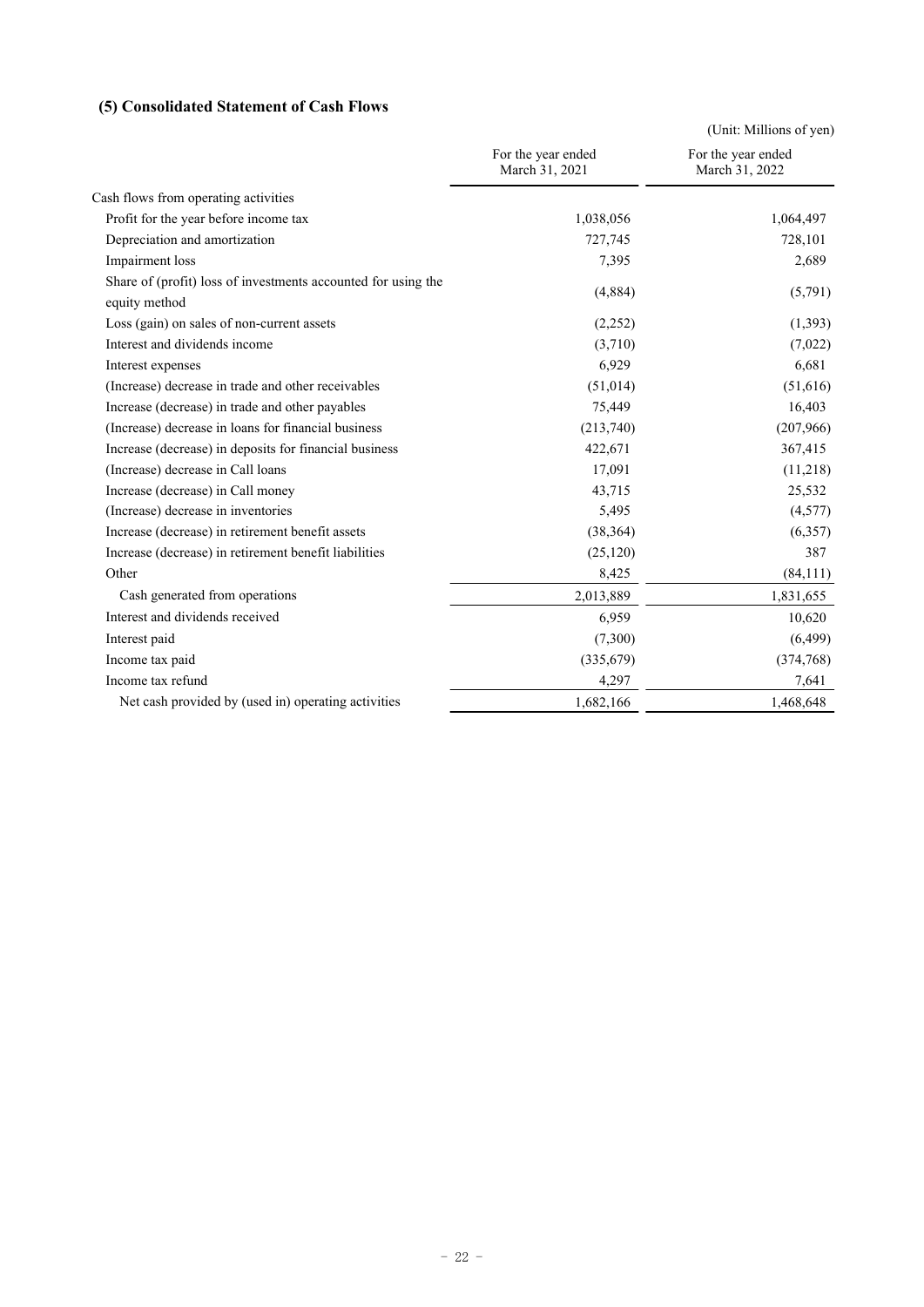|                                                                                                       |                                      | (Unit: Millions of yen)              |
|-------------------------------------------------------------------------------------------------------|--------------------------------------|--------------------------------------|
|                                                                                                       | For the year ended<br>March 31, 2021 | For the year ended<br>March 31, 2022 |
| Cash flows from investing activities                                                                  |                                      |                                      |
| Purchases of property, plant and equipment                                                            | (414, 722)                           | (425, 800)                           |
| Proceeds from sales of property, plant and equipment                                                  | 4,468                                | 2,118                                |
| Purchases of intangible assets                                                                        | (209, 914)                           | (249,767)                            |
| Purchases of securities for financial business                                                        | (146, 519)                           | (339, 393)                           |
| Proceeds from sales and redemption of securities for                                                  |                                      |                                      |
| financial business                                                                                    | 122,038                              | 277,300                              |
| Purchases of other financial assets                                                                   | (18, 774)                            | (12, 822)                            |
| Proceeds from sales and redemption of other financial assets                                          | 4,848                                | 7,165                                |
| Acquisitions of control over subsidiaries                                                             | (428)                                |                                      |
| Purchases of stocks of associates                                                                     | (2, 499)                             | (9, 974)                             |
| Proceeds from sales of stocks of subsidiaries and associates                                          | 3,650                                | 1,595                                |
| Other                                                                                                 | (1,073)                              | (12,015)                             |
| Net cash provided by (used in) investing activities                                                   | (658, 925)                           | (761, 593)                           |
| Cash flows from financing activities                                                                  |                                      |                                      |
| Net increase (decrease) of short-term borrowings                                                      | 19,517                               | 17                                   |
| Proceeds from issuance of bonds and long-term borrowings                                              | 77,500                               |                                      |
| Payments from redemption of bonds and repayments of                                                   |                                      |                                      |
| long-term borrowings                                                                                  | (153,301)                            | (73, 375)                            |
| Repayments of lease liabilities                                                                       | (133, 226)                           | (130, 848)                           |
| Payments from purchase of subsidiaries' equity from non-                                              | (4, 823)                             | (12,619)                             |
| controlling interests                                                                                 |                                      |                                      |
| Proceeds from the partial sales of shares of subsidiaries to                                          |                                      | 6,750                                |
| non-conntolling interests                                                                             | 9                                    | 108                                  |
| Proceeds from stock issuance to non-controlling interests<br>Payments from purchase of treasury stock | (136,087)                            |                                      |
| Proceeds from sale of treasury stock                                                                  | 52,214                               | (213,763)                            |
| Cash dividends paid                                                                                   | (275,993)                            | (271, 362)                           |
| Cash dividends paid to non-controlling interests                                                      | (31, 379)                            | (32, 164)                            |
| Other                                                                                                 |                                      |                                      |
| Net cash provided by (used in) financing activities                                                   | (3)                                  | (1)                                  |
|                                                                                                       | (585, 571)                           | (727, 257)                           |
| Effect of exchange rate changes on cash and cash equivalents                                          | 2,930                                | 7,012                                |
| Net increase (decrease) in cash and cash equivalents                                                  | 440,600                              | (13, 189)                            |
| Cash and cash equivalents at the beginning of the year                                                | 369,202                              | 809,802                              |
| Cash and cash equivalents at the end of the year                                                      | 809,802                              | 796,613                              |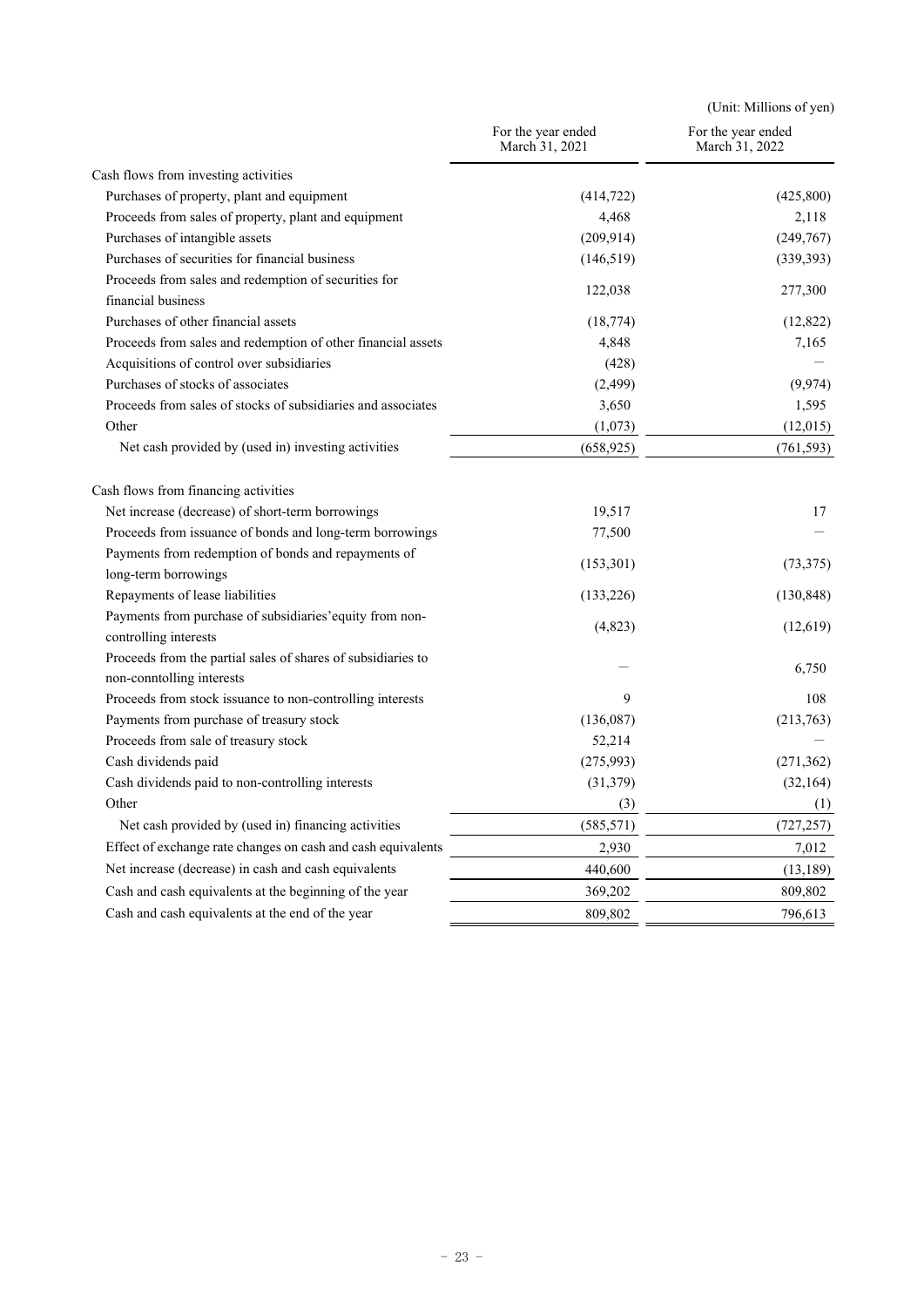# **(6) Going Concern Assumption**

None

# **(7) Notes to Consolidated Financial Statements**

# **1. Reporting entity**

KDDI CORPORATION ("the Company") was established as a limited company in accordance with Japanese Company Act. The location of the Company is Japan and the registered address of its headquarter is 2-3-2, Nishishinjuku, Shinjuku-ku, Tokyo, Japan. The Company's consolidated financial statements as of and for the year ended March 31, 2022 comprise the Company and its consolidated subsidiaries ("the Group") and the Group's interests in associates and joint ventures. The Company is the ultimate parent company of the Group.

The Group's major business and activities are "Personal Services" and "Business Services". For the details, please refer to "(1) Outline of reporting segments" of "4. Segment information."

# **2. Basis of preparation**

(1) Compliance of consolidated financial statements with IFRSs

The Group's consolidated financial statements have been prepared in accordance with IFRSs as prescribed in Article 93 of Ordinance on Consolidated Financial Statements as they satisfy the requirement of a "specific company" set forth in Article 1-2 of Ordinance on Consolidated Financial Statements.

## (2) Basis of measurement

The Group's consolidated financial statements have been prepared under the historical cost basis except for the following significant items on the consolidated statement of financial position:

- ・ Derivative assets and derivative liabilities (measured at fair value)
- ・ Financial assets or financial liabilities at fair value through profit or loss
- ・ Financial assets at fair value through other comprehensive income
- ・ Assets and liabilities related to defined benefit plan (measured at the present value of the defined benefit obligations, net of the fair value of the plan asset)

# (3) Presentation currency and unit of currency

The Group's consolidated financial statements are presented in Japanese yen, which is the currency of the primary economic environment of the Company's business activities ("functional currency"), and are rounded to the nearest million yen.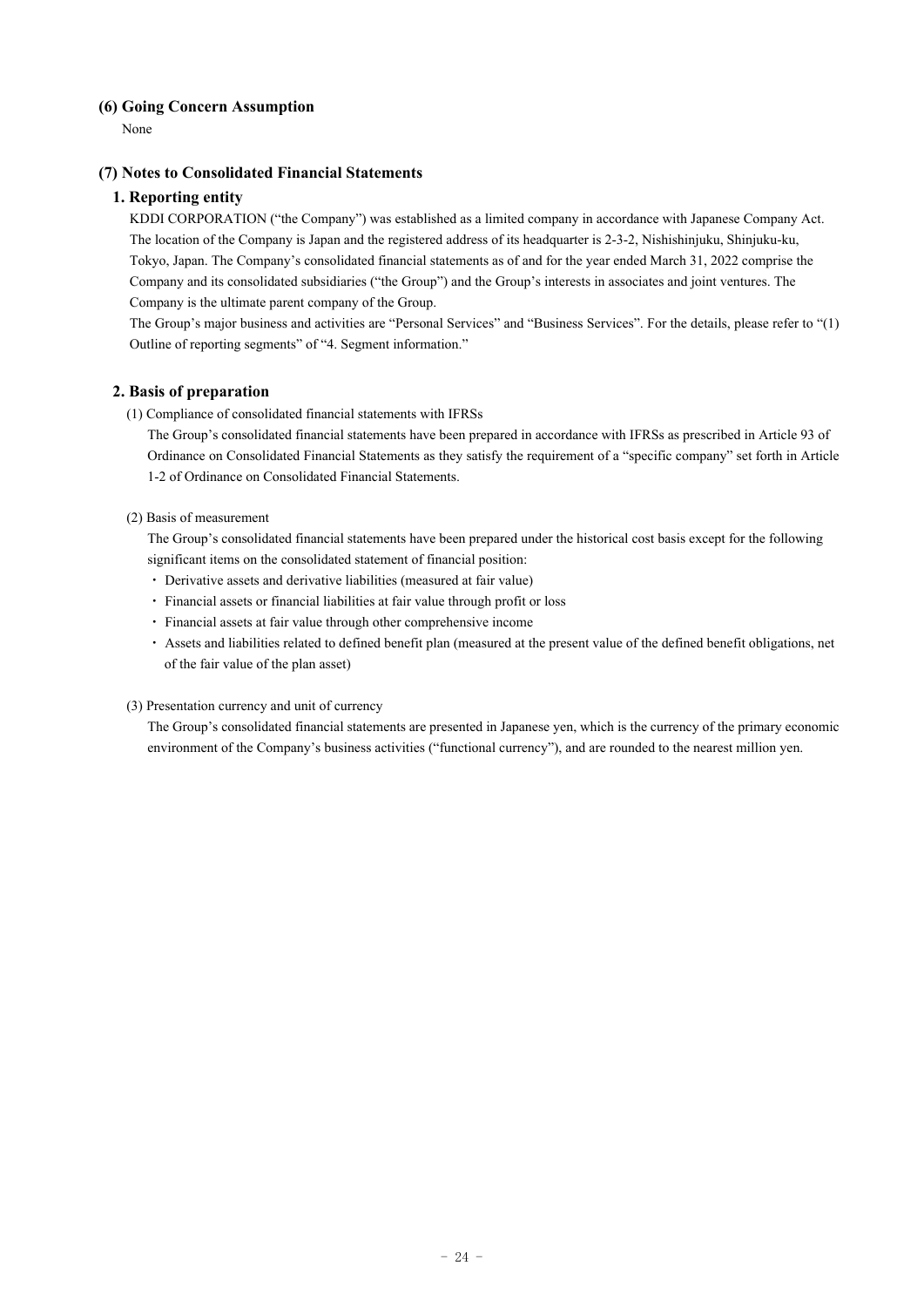#### (4) Use of estimates and judgement

The preparation of consolidated financial statements in accordance with IFRSs requires management to make judgments, estimates and assumptions that affect the application of accounting policies and the reported amounts of assets and liabilities, income and expenses. The estimates and assumptions are based on the management's best judgments, through their evaluation of various factors that were considered reasonable as of the period-end, based on historical experience and by collecting available information. By the nature of the estimates or assumptions, however, actual results may differ from those estimates and assumptions.

The estimates and assumptions are reviewed on an ongoing basis. The effect of adjusting accounting estimates is recognized in the fiscal year in which the estimates are adjusted and in the subsequent fiscal years. Estimates that may have a risk of significant adjustment of carrying amounts of assets and/or liabilities in the subsequent fiscal years and the underlying assumptions are as follows:

In the fiscal year ended March 31, 2021, the Company had previously assumed that the impact of COVID-19 would last at least throughout the entire fiscal year ended March, 2021. However, the business environment surrounding the Company continues to be unpredictable. Based on currently available information and in light of current conditions, the Company has revised its assumptions used for the preparation of its consolidated financial statements for the fiscal year ended March 31, 2022, making accounting estimates that the impact of COVID-19 will continue at least throughout the fiscal year ending March 31, 2023. This change on the consolidated financial statements for the fiscal year under review was immaterial. However, if future circumstances change and it becomes necessary to revise these judgments, it is possible that there could be a significant impact on the consolidated financial results for subsequent fiscal years.

ⅰ. Estimates of useful lives and residual values of property, plant and equipment, intangible assets and right-of-use assets Property, plant and equipment is depreciated primarily using the straight-line method, based on the estimated useful life that reflects the period in which the asset's future economic benefits are expected to be consumed. The depreciation charge for the period could increase if an item of property, plant and equipment becomes obsolete or repurposed in the future and the estimated useful life becomes shorter.

Intangible asset with a finite useful life is amortized on a straight-line basis in principle to reflect the pattern in which the asset's future economic benefits are expected to be consumed by the Group. Estimated useful life of the customer relationships acquired in a business combination is determined based on the cancellation rate. The intangible assets related to the customer relationships are amortized over the useful life. Should actual sales volumes fail to meet initial projected volumes due to changes in the business environment etc., or should actual useful life in the future be less than the original estimate, there is a risk that amortization expenses for the reporting period may increase. The content related to estimates of useful lives and residual values of property, plant and equipment, intangible assets and right-of-use assets are described in "3. Significant accounting policies (5) Property, plant & equipment, (7) Intangible asset and (8) Leases"

ⅱ. Impairment of property, plant and equipment, intangible assets including goodwill and right-of-use assets The Group conducts impairment tests to property, plant and equipment, intangible assets including goodwill and rightof-use assets. Calculations of recoverable amounts used in impairment tests are based on assumptions set using such factors as an asset's useful life, future cash flows, pre-tax discount rates and long-term growth rates. These assumptions are based on the best estimates and judgments made by management. However, these assumptions may be affected by changes in uncertain future economic conditions, which may have a material impact on the consolidated financial statements in future periods.

The method for calculating recoverable amounts is described in "3. Significant accounting policies (9) Impairment of property, plant and equipment, goodwill, intangible assets and right-of-use assets".

### ⅲ. Evaluation of inventories

Inventories are measured at historical cost. However, when the net realizable value ("NRV") at the reporting date falls below the cost, inventories are subsequently measured based on NRV, with the difference in value between the cost and NRV, booked as cost of sales. Slow-moving inventories and those outside the normal operating cycle are calculated at NRV that reflects future demand and market trends. The Group may experience substantial losses in cases where NRV drops as a result of deterioration in the market environment against the forecast.

The content and amount related to evaluation of inventories are described in "3. Significant accounting policies (15) Inventories".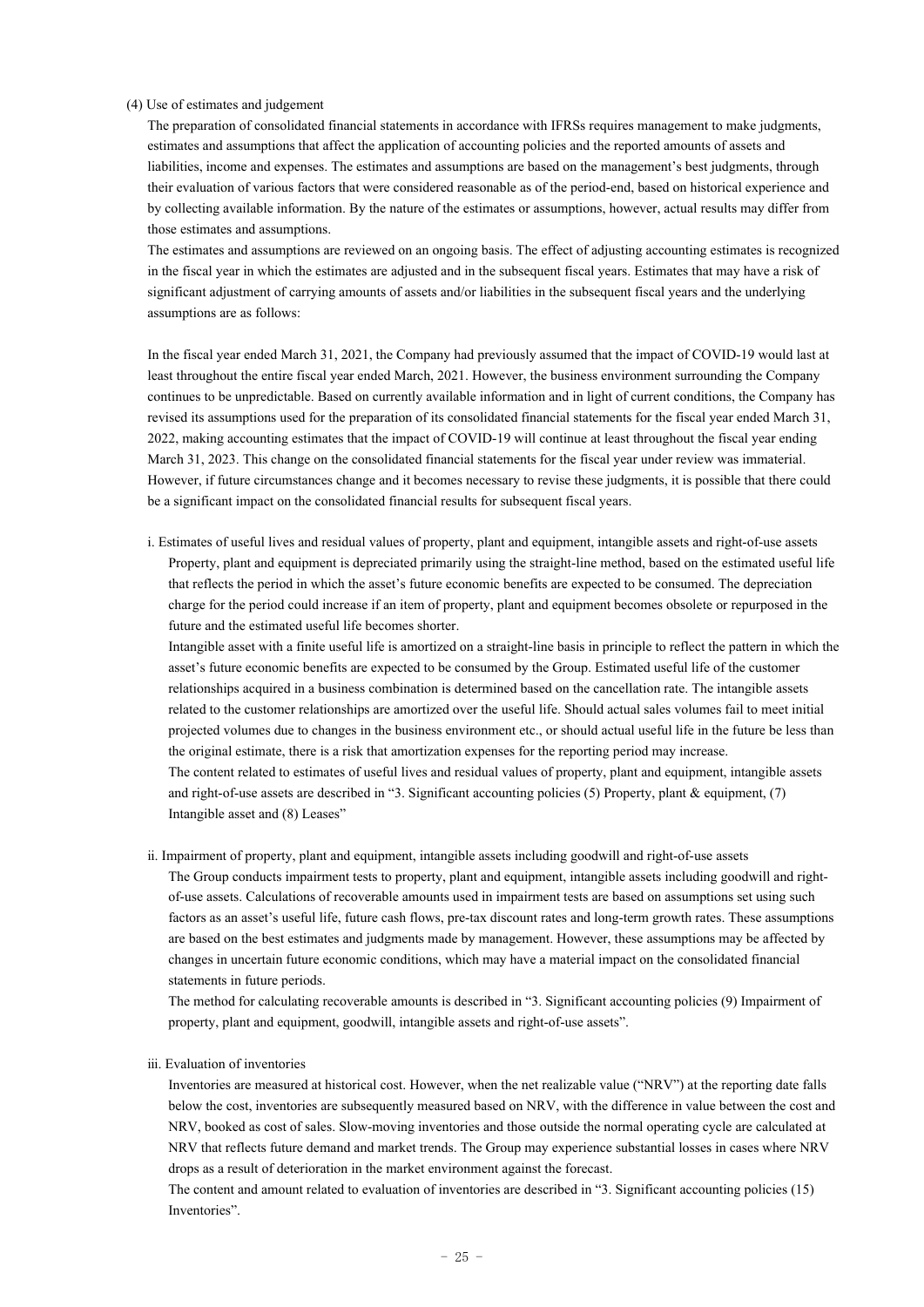#### ⅳ. Recoverability of deferred tax assets

In recognizing deferred tax assets, when judging the possibility of the future taxable income, the Group estimates the timing and amount of future taxable income based on the business plan.

The timing when taxable income arises and the amount of such income may be affected by changes in uncertain future economic conditions. If there are differences between the actual amounts and estimated amounts, this may have a material impact on the consolidated financial statements in future periods.

The content and amount related to deferred tax assets are described in "3. Significant accounting policies (24) Income taxes".

#### ⅴ. Measurement of defined benefit obligations

The Group has in place various post-retirement benefit plans, including defined benefits plans. The present value of defined benefit obligations on each of these plans and the service costs are calculated based on actuarial assumptions. These actuarial assumptions require estimates and judgments on variables, such as discount rates. The Group obtains advice from external pension actuaries with respect to the appropriateness of these actuarial assumptions including these variables.

The actuarial assumptions are determined based on the best estimates and judgments made by management. However, there is the possibility that these assumptions may be affected by changes in uncertain future economic conditions, or by the publication or the amendment of related laws, which may have a material impact on the consolidated financial statements in future periods.

These actuarial assumptions are described in "3. Significant accounting policies (16) Employee benefits".

#### ⅵ. Collectability of trade and other receivables

The Group has estimated the collectability of trade and other receivables based on the credit risk. Fluctuations in credit risk of customer receivables may have a significant effect on the amounts recognized the allowance for receivables on the consolidated financial statements in future periods.

The content and amount related to collectability of trade and other receivables are described in "3. Significant accounting policies (12) Impairment of financial assets".

#### ⅶ. Valuation technique of financial assets at fair value without quoted prices in active markets.

The Group has used valuation techniques to utilize the inputs unobservable in the market when assessing the fair value of certain financial instruments. Unobservable input may be affected by changes in uncertain future economic conditions, which may have a material impact on the consolidated financial statements in future periods if it becomes necessary to review.

The content and amount related to fair value of financial assets are described in "3. Significant accounting policies (11) Financial instruments and (13) Derivatives and hedge accounting".

## ⅷ. Provisions

The Group recognizes provisions, including asset retirement obligations and provisions for point program, in the consolidated statement of financial position. These provisions are recognized based on the best estimates of the expenditures required to settle the obligations, taking into account risks and uncertainty related to the obligations as of the current year end date. Expenditures necessary for settling the obligations are calculated by taking all possible future results into account; however, they may be affected by unexpected events or changes in conditions which may have a material impact on the Group's consolidated financial statements in future periods.

The nature and amount of recognized provisions are stated in "3. Significant accounting policies (17) Provisions".

### (5) Application of new standards and interpretations

The Group doesn't have significant standards and interpretations applied from the fiscal year ended March 31, 2022.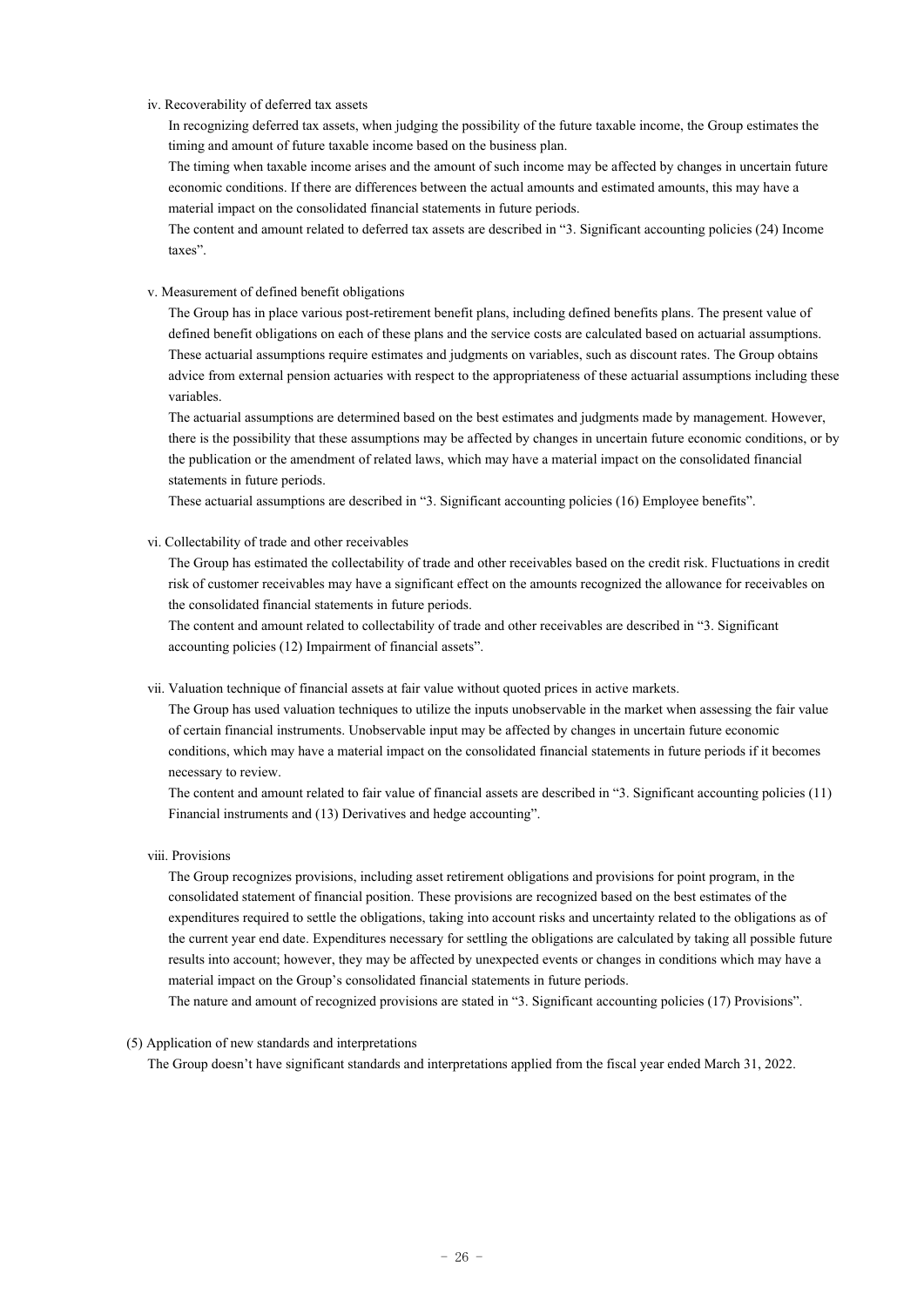# (6) Standards not yet adopted

The following new standards and amendments announced by the approval date of the consolidated financial statements are not mandatory as of March 31, 2022. They have not been early adopted by the Group.

| Standard | The title of Standard | Mandatory adoption<br>(from the fiscal year<br>beginning) | To be adopted by the<br>Group from | Outline of new standards and<br>amendments                                                                                     |
|----------|-----------------------|-----------------------------------------------------------|------------------------------------|--------------------------------------------------------------------------------------------------------------------------------|
| IFRS 17  | Insurance contracts   | January 1, 2023                                           | fiscal year ending                 | IFRS 17 will replace IFRS 4, which                                                                                             |
|          |                       |                                                           | March 31, 2024                     | currently permits a wide variety of                                                                                            |
|          |                       |                                                           |                                    | practices in accounting for insurance                                                                                          |
|          |                       |                                                           |                                    | contracts. IFRS 17 will fundamentally                                                                                          |
|          |                       |                                                           |                                    | change the accounting by all entities                                                                                          |
|          |                       |                                                           |                                    | that issue insurance contracts and                                                                                             |
|          |                       |                                                           |                                    | investment contracts with                                                                                                      |
|          |                       |                                                           |                                    | discretionary participation features.                                                                                          |
|          |                       |                                                           |                                    | Under the IFRS 17 model, entities are                                                                                          |
|          |                       |                                                           |                                    | required to estimate total fulfillment                                                                                         |
|          |                       |                                                           |                                    | cash flows for insurance contracts and                                                                                         |
|          |                       |                                                           |                                    | contractual service margin at initial                                                                                          |
|          |                       |                                                           |                                    | recognition. Fulfillment cash flows                                                                                            |
|          |                       |                                                           |                                    | comprise estimates of future cash                                                                                              |
|          |                       |                                                           |                                    | flows, adjustments reflecting the time                                                                                         |
|          |                       |                                                           |                                    | value of money, and risk adjustments                                                                                           |
|          |                       |                                                           |                                    | for non-financial risk. At the time of                                                                                         |
|          |                       |                                                           |                                    | reporting, fulfillment cash flows are                                                                                          |
|          |                       |                                                           |                                    | remeasured using the latest basis for                                                                                          |
|          |                       |                                                           |                                    | measurement. Unearned income                                                                                                   |
|          |                       |                                                           |                                    | (contractual service margin) is                                                                                                |
|          |                       |                                                           |                                    | recognized over the coverage period.                                                                                           |
|          |                       |                                                           |                                    | All the standards and amendments above will be reflected in the consolidated financial statements for the relevant fiscal vear |

All the standards and amendments above will be reflected in the consolidated financial statements for the relevant fiscal year described above. The Company is currently evaluating the impact of the application and estimate is currently not available.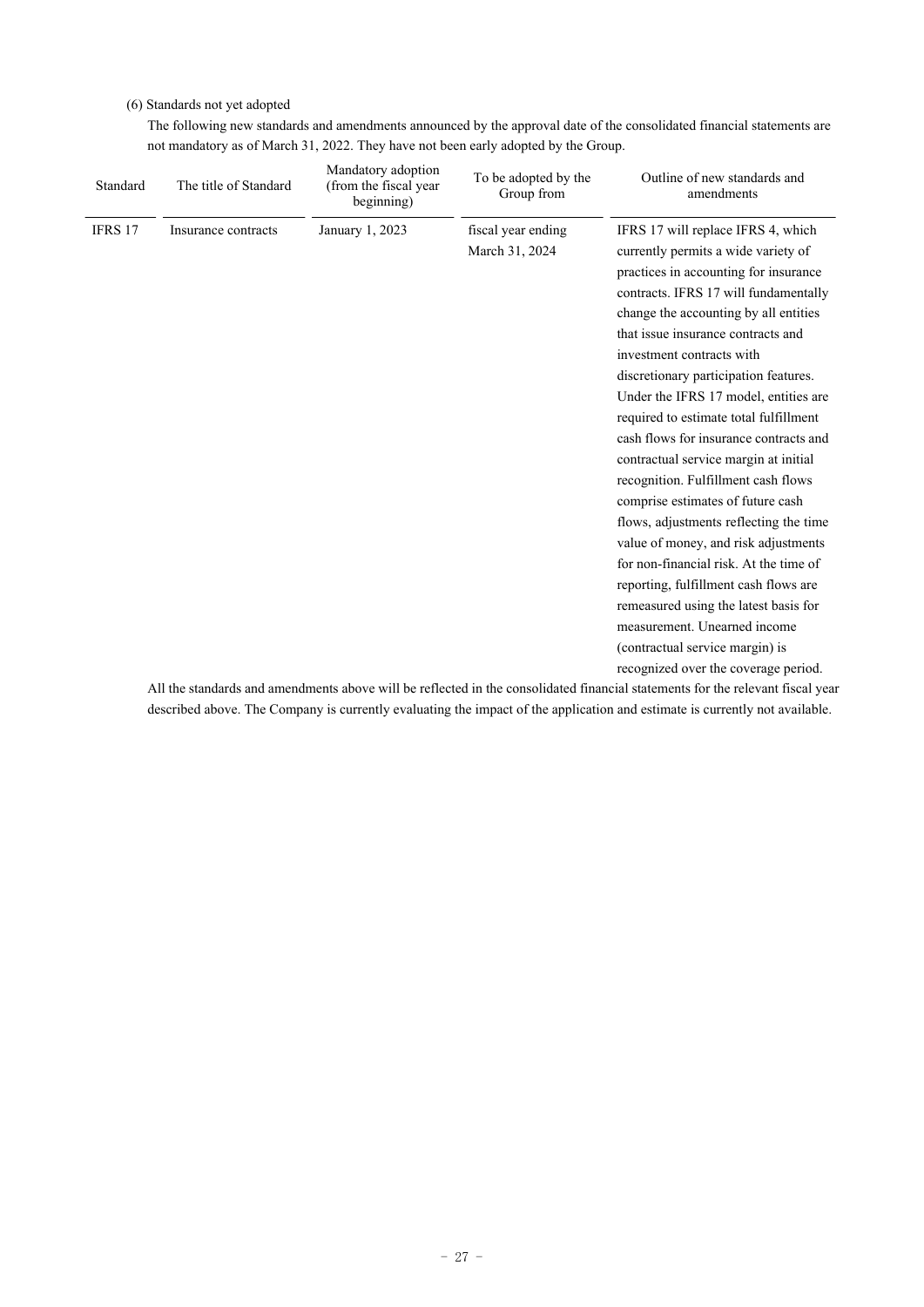# **3. Significant accounting policies**

The principal accounting policies applied in the preparation of these consolidated financial statements are set out below. These policies have been consistently applied to all the reporting periods presented, unless otherwise stated.

#### (1) Basis of consolidation

- i. Subsidiaries
- (a) Consolidation of subsidiaries

Subsidiaries are all entities over which the Group has control. An entity is consolidated as the Group controls it when the Group is exposed to, or has rights to, variable returns from its involvement with the entity and has the ability to affect those returns through its power over the entity. Subsidiaries are consolidated from the date when control is obtained and deconsolidated from the date when control is lost.

Intragroup balances and transactions, and unrealized gain or loss arising from intragroup transactions are eliminated in preparation of the consolidated financial statements.

The accounting policies of subsidiaries have been changed to conform to the Group's accounting policies, when necessary.

#### (b) Changes in ownership interest in a subsidiary that do not result in a change of control

Transactions with non-controlling interests that do not result in loss of control are accounted for by the Group as equity transactions. The difference between fair value of any consideration paid and the proportion acquired of the carrying amount of the subsidiary's net assets is recorded in equity. Gains or losses on disposals to non-controlling interests without losing control are also recorded in equity.

(c) Disposal of a subsidiary

When the Group ceases to have control, any retained interest in the entity is remeasured to its fair value on the date when control is lost, with the changes in the carrying amount recognized in profit or loss. The fair value will be the initial carrying amount when the retained interests are subsequently accounted for as associate, joint venture or financial asset. In addition, any amounts previously recognized in other comprehensive income in respect of that entity are accounted for as if the Group had directly disposed of the related assets or liabilities. This may mean that amounts previously recognized in other comprehensive income are reclassified to profit or loss.

#### (d) Unification of reporting period

The consolidated financial statements include the financial statements of subsidiaries whose closing dates are different from that of the Company.For the preparation of the consolidated financial statements,such subsidiaries prepare financial statements based on the provisional accounts as of the Company's closing date.

ii. Associates

Associates are entities over which the Group does not have control but has significant influence over the financial and operating policies through participation in the decision-making of those policies. Investments in associates are accounted for using the equity method of accounting. Under the equity method, investment in an associate is initially recorded at cost and its amount is adjusted to recognize the Group's share of the profit or loss and other comprehensive income of the associate from the date on which it has significant influence until the date when it ceases to have the significant influence is lost.

If the ownership interest in an associate is reduced but significant influence is retained, only a proportionate share of the amount previously recognized in other comprehensive income is reclassified to profit or loss, where appropriate. When the Company's share of losses in an associate equals or exceeds its carrying amount of interest in the associate, the Group does not recognize further losses, unless it has incurred legal or constructive obligations or made payments on behalf of the associate.

The Group's investment in associates includes goodwill recognized on acquisition. Accordingly, goodwill is not recognized and not tested for impairment separately. Gross amount of investments in associates is tested for impairment as a single asset. Specifically, the Group evaluates whether there is objective evidence which indicates that the investment may be impaired or not on a quarterly basis. When objective evidence that the investments in associates are impaired exists, those investments are tested for impairment.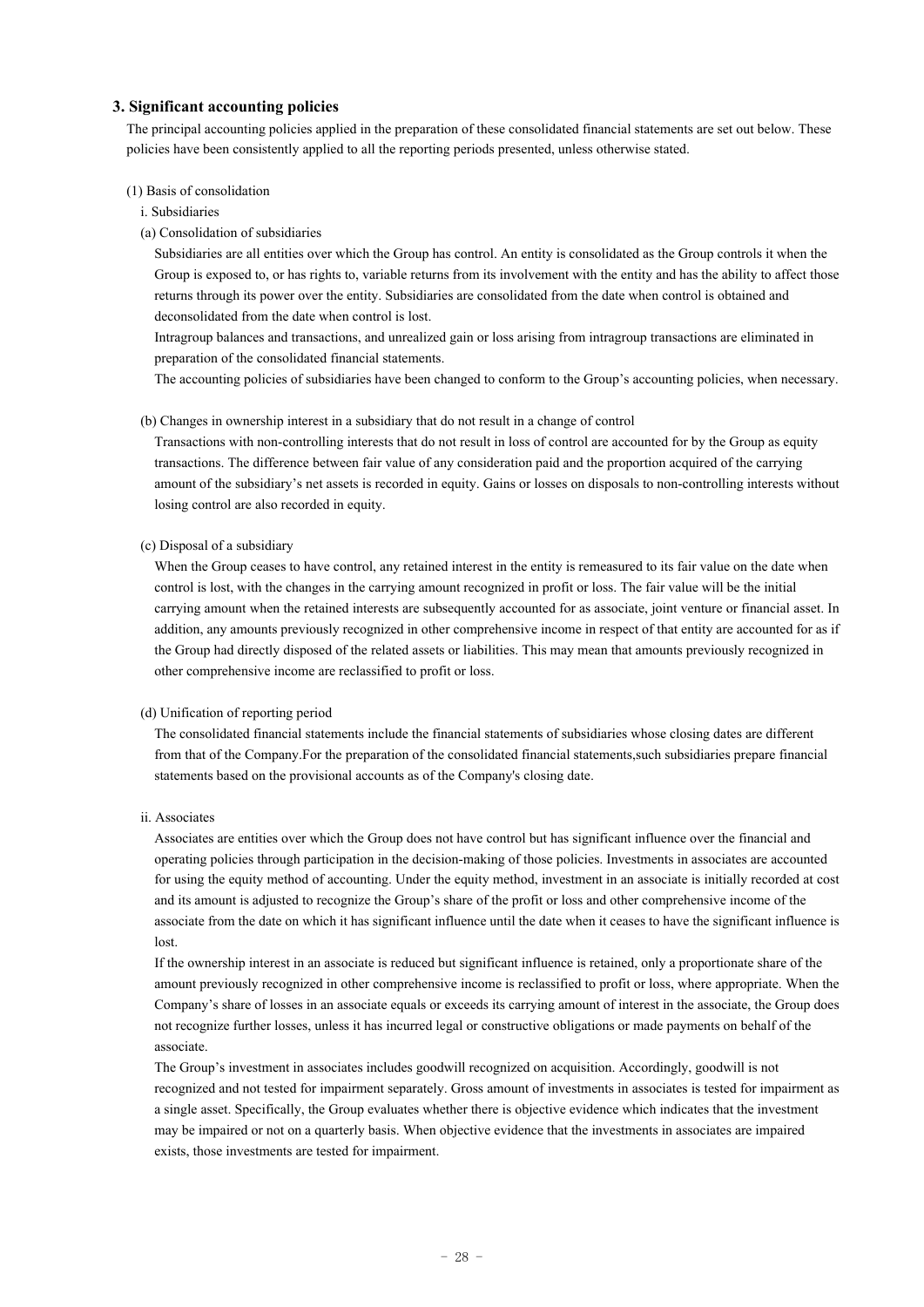Unrealized gains or losses on transactions between the Group and its associates are eliminated to the extent of the Group's interest in the associates. The accounting policies of associates have been changed to conform to the Group's accounting policies, when necessary.

#### iii. Joint arrangements

The Group enters into joint arrangements when the Group has joint control of a business or entity. Joint control is the contractually agreed sharing of control of an arrangement, which exists only when the decisions about the relevant activities that significantly affect the returns of the arrangement require the unanimous consent of the parties sharing control.

For the purpose of accounting, joint arrangements are classified as either joint operations or joint ventures. A joint operation is a joint agreement whereby parties that have joint control of the arrangement have rights to the assets and obligations for the liabilities relating to the arrangement. A joint venture is a joint arrangement whereby the parties that have joint control of the arrangement have rights to the net assets of the arrangement.

When a joint arrangement is classified as a joint operation, the Group's share of the assets, liabilities, revenue and expenses in relation to the arrangement are recorded directly in the financial statements. On the other hand, when a joint arrangement is classified as a joint venture, net assets related to the arrangement are recorded in the financial statements using the equity method.

#### (2) Business combination

The Group accounts for business combinations by applying the acquisition method. Consideration transferred to acquire subsidiaries is the fair values of the assets transferred, the liabilities incurred by former owners of the acquiree and the equity interests issued by the Group. Consideration transferred also includes fair values of any assets or liabilities resulting from a contingent consideration arrangement. Each identifiable asset acquired, liability and contingent liability assumed in a business combination is generally measured at its acquisition-date fair value.

Non-controlling interests are identified separately from those of the Group and are measured as the non-controlling shareholders' proportionate share of the acquiree's identifiable net assets. For each acquisition, the Group recognizes the acquiree's non-controlling interests either at fair value or as the non-controlling interest's proportionate share of the amount recognized for acquiree's identifiable net assets.

Acquisition-related costs, including finder's fees, legal, due-diligence and other professional fees, are charged to expense when incurred.

Where the aggregate amount of consideration transferred, the amount of any non-controlling interest in the acquiree and the acquisition-date fair value of the acquirer's previously held equity interest in the acquiree exceeds the fair value of the identifiable net assets acquired, such excess is recorded as goodwill. Where the aggregate amount of consideration transferred, the amount of any non-controlling interest in the acquiree and the acquisition-date fair value of the acquirer's previously held equity interest in the acquire is less than the fair value of acquired subsidiary's net assets, such difference is recognized directly in profit or loss as a bargain purchase.

If the initial accounting for a business combination is not complete by the end of the reporting period in which the business combination occurs, the Group recognizes in its financial statements provisional amounts for the items for which the accounting is incomplete. Subsequently, the Group retrospectively adjusts the provisional amounts recognized on the date when control is obtained as measurement period adjustments to reflect new information obtained about facts and circumstances that existed as of the date when control is obtained and, if known, would have affected the amounts recognized for the business combination. However, the measurement period shall not exceed one year from the date when control is obtained.

### (3) Segment information

Operating segments are reported in a manner consistent with the internal reporting provided to the chief operating decisionmaker. The chief operating decision-maker is responsible for allocating resources and assessing performance of the operating segments. The board of directors that makes strategic decisions has been identified by the Group as the chief operating decision-maker.

#### (4) Foreign currency translation

### i. Functional currency and presentation currency

Foreign currency transactions of each group company have been translated into their functional currencies at the exchange rate prevailing at the dates of transactions upon preparation of their financial statements. The consolidated financial statements of the Group are presented in Japanese yen, which is the functional currency of the Company.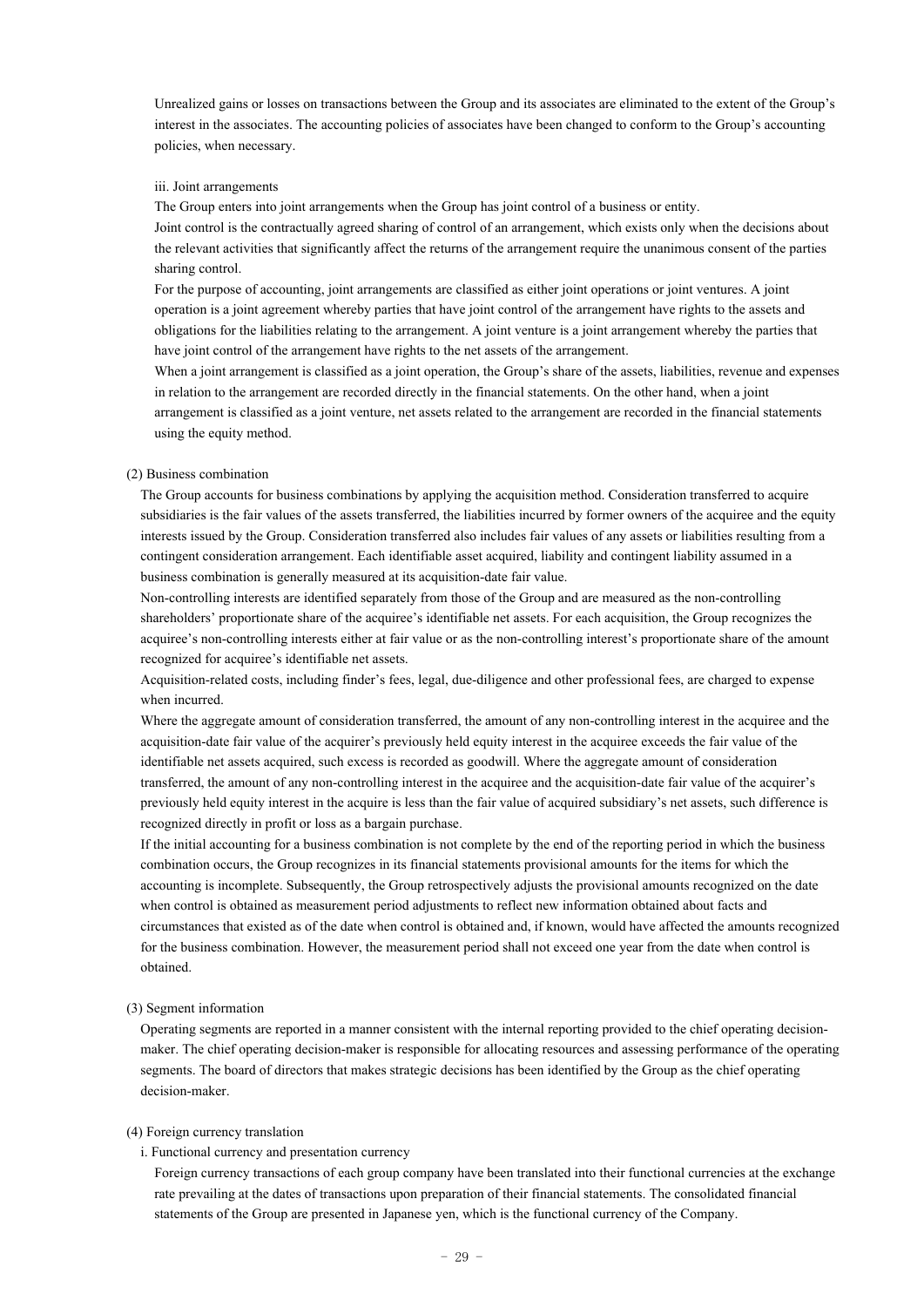### ii. Foreign currency transactions

Foreign currency transactions are translated at the spot exchange rate of the date of transaction or the rate that approximates such exchange rate. Monetary assets and liabilities denominated in foreign currencies are translated at the exchange rate prevailing at the fiscal year end date. Non-monetary items at fair value denominated in foreign currencies are translated at an exchange rate as of the date when their fair values are measured.

Exchange differences arising from the translation and settlement of monetary assets and liabilities denominated in foreign currencies are recognized as profit or loss. However, exchange differences arising from the translation of equity instruments measured through other comprehensive income and qualifying cash flow hedges are recognized as other comprehensive income.

#### iii. Foreign operations

For the purpose of the presentation of the consolidated financial statements, the assets and liabilities of the Group's foreign operations, including goodwill, identified assets and liabilities, and their fair value adjustments resulting from the acquisition of the foreign operations, are translated into presentation currency at the exchange rate prevailing at the fiscal year end date. Income and expenses of foreign operations are translated into Japanese yen, the presentation currency, at the average exchange rate for the period, unless the exchange rates fluctuate significantly during the period. Exchange differences arising from translation of foreign operations' financial statements are recognized as other comprehensive income. In cases of disposition of whole interests of foreign operations, and certain interests involving loss of control or significant influence, exchange differences are accounted for as profit or loss on disposal of foreign operations.

#### (5) Property, plant and equipment

i. Recognition and measurement

Property, plant, and equipment of the Group is measured on a historical cost basis and carried at its cost less accumulated depreciation and impairment losses. The acquisition cost includes costs directly attributable to the acquisition of the asset and the initial estimated costs related to disassembly, retirement and site restoration, as well as borrowing costs eligible for capitalization.

In cases where components of property, plant, and equipment have different useful lives, each component is recorded as a separate property, plant, and equipment item.

Subsequent costs are included in the asset's carrying amount or recognized as a separate asset, as appropriate, only when it is probable that future economic benefits associated with the item will flow to the Group and the cost of the item can be measured reliably. All other repairs and maintenance are recognized as expenses during the financial period in which they are incurred.

#### ii. Depreciation and useful lives

Property, plant and equipment is depreciated mainly using the straight-line method over the estimated useful lives of each component. The depreciable amount is calculated as the cost of an asset less its residual value. Land and construction in progress are not depreciated. In cases where components of property, plant and equipment have different useful lives, each component is recorded as a separate property, plant and equipment item.

The estimated useful lives of major components of property, plant and equipment are as follows:

| Communication equipment       |                 |
|-------------------------------|-----------------|
| Machinery                     | $9 - 15$ years  |
| Antenna equipment             | $10 - 42$ years |
| Toll and local line equipment | $6 - 27$ years  |
| Other equipment               | $9 - 27$ years  |
| Buildings and structures      | $10 - 38$ years |
| Others                        | $5 - 22$ years  |

The depreciation methods, estimated useful lives and residual values are reviewed at the end of each reporting period, and if there are any changes made, those changes are applied prospectively as a change in an accounting estimate.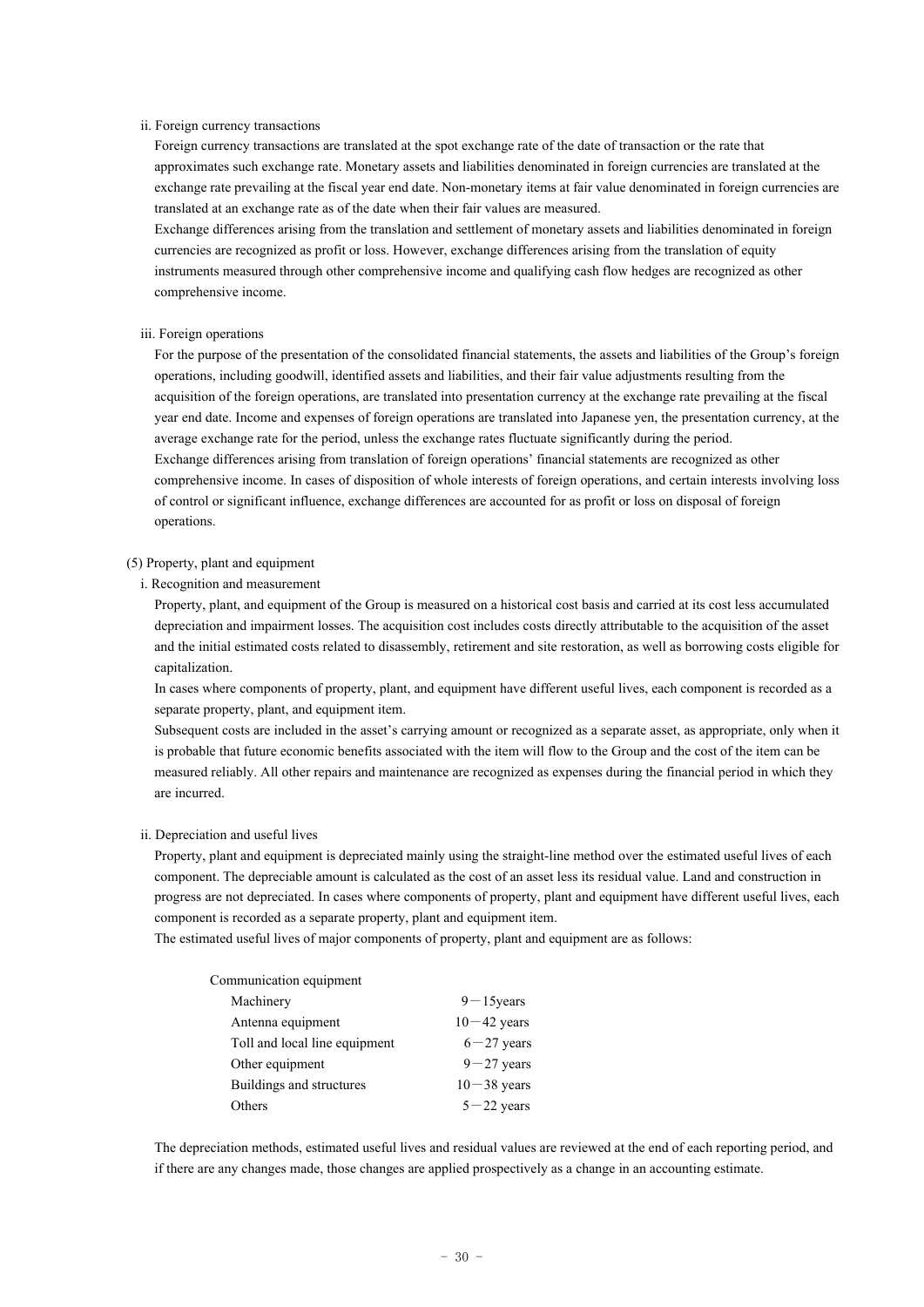#### iii. Derecognition

Property, plant, and equipment is derecognized on disposal. The profit or loss arising from the derecognition of an item of property, plant and equipment is included in profit or loss when the item is derecognized.

#### (6) Goodwill

Goodwill is the excess of the cost of acquisition over the fair value of the Group's share of the identifiable net assets of the acquiree on the date of acquisition.

For the purpose of impairment testing, goodwill acquired in a business combination is allocated to each of the CGUs, or groups of CGUs, that is expected to benefit from the synergies of the combination. Each unit or group of units to which the goodwill is allocated represents the lowest level within the entity at which the goodwill is monitored for internal management purposes.

Goodwill is measured at cost less any accumulated impairment losses. Goodwill is not amortized. Instead, it is tested for impairment annually and if events or changes in circumstances indicate a potential impairment. For the impairment, please refer to " (9) Impairment of property, plant and equipment, goodwill, intangible assets and right-of-use assets."

#### (7) Intangible assets

i. Recognition and measurement

The Group applies the cost method in measuring intangible assets, excluding goodwill. Those assets are carried at its cost less accumulated amortization and impairment losses.

Intangible assets acquired separately are measured at cost at initial recognition. Intangible assets acquired in a business combination are recognized separately from goodwill and are measured at fair value at the acquisition date when such assets meet the definition of intangible asset and are identifiable, and their fair values can be measured reliably. Expenditure on research activities to obtain new science technology or technical knowledge and understanding is recognized as an expense when it is incurred.

Expenditure on development is recognized as intangible asset in the case where the expenditure is able to be measured reliably, product or production process has commercial and technical feasibility, the expenditure probably generates future economic benefits, the Group has intention to complete the development and use or sell the asset, and has enough resources for their activities. In other cases, the expenditure is recognized as expense when it is incurred.

### ii. Depreciation and useful lives

Intangible assets are amortized using the straight-line method over their estimated useful lives. Estimated useful lives of major components of intangible assets are as follows. Intangible assets with indefinite useful lives are not amortized.

| Software                         | 5 years        |
|----------------------------------|----------------|
| Customer relationships           | $4 - 30$ years |
| Assets related to program supply | 22 years       |
| Spectrum migration cost          | $9 - 17$ years |
| Others                           | $5 - 20$ years |

The amortization methods, estimated useful lives are reviewed at the end of each reporting period, and if there are any changes made, those changes are applied prospectively as a change in an accounting estimate.

## (8) Lease

At the inception of the lease, our group determines whether the lease includes a lease or lease. Whether or not the contract includes a lease is determined based on whether or not the right to control the use of the identified asset is transferred to the consideration and exchange for a certain period of time.

When a lease or lease is included, the lease asset is initially recognized at the amount calculated by adding or subtracting the initial direct cost to the initial use of the lease liability. Lease liabilities are initially recognized at the present value of lease payments that are not paid at the inception of the lease.

Right-of-use assets are depreciated using the straight-line method over the period from the inception of the lease to the end of the useful life of the assets or the end of the lease term, whichever is earlier.

Lease liabilities are subsequently measured at an amount that reflects the interest rate on the lease liability, the lease payments made and, where applicable, the review of the lease liability or any change in the terms of the lease.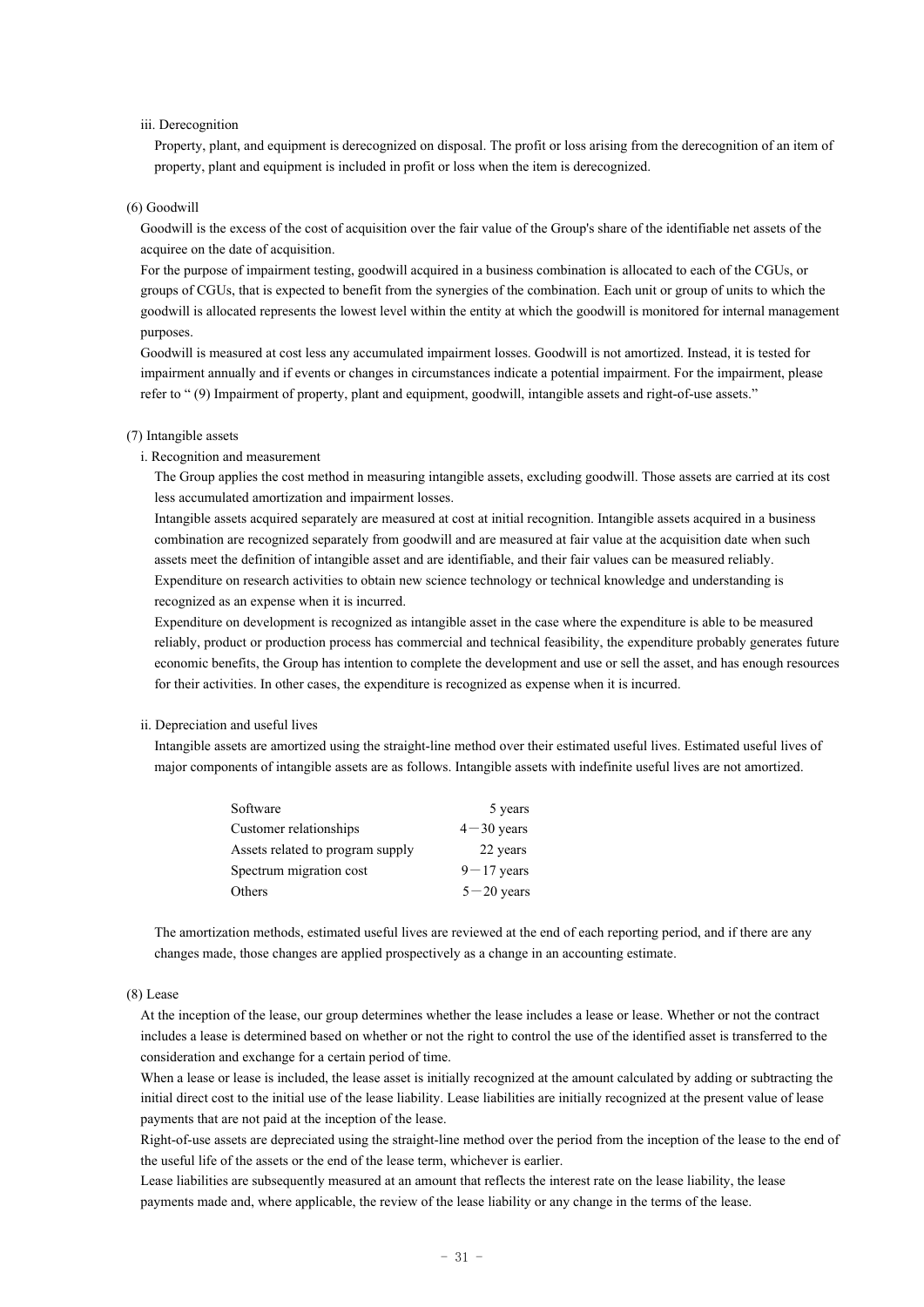(9) Impairment of property, plant and equipment, goodwill, intangible assets and right-of-use assets

At the end of each reporting period, the Group determines whether there is any indication that carrying amounts of property, plant and equipment, identifiable intangible assets and right-of-use assets may be impaired. If any indication exists, the recoverable amount of the asset or the cash-generating unit to which the asset belongs is estimated. For goodwill and intangible assets with indefinite useful lives, the impairment test is undertaken annually or more frequently if events or circumstances indicate that they might be impaired. A cash-generating unit is the smallest group of assets that generates cash inflows that are largely independent of the cash inflows from other assets or groups of assets.

The recoverable amount is the higher of fair value less costs of disposal or value in use. In assessing value in use, the estimated future cash flows are discounted to their present value using a pretax discount rate that reflects the time value of money and the risks specific to the asset.

When the impairment test shows that the recoverable amount of the cash-generating unit is less than its carrying amount, the impairment loss is allocated first to reduce the carrying amount of any goodwill allocated to the cash-generating unit or group of units, and then to the other assets of the unit or group of units pro rata on the basis of the carrying amount of each asset in the unit or group of units. Any impairment loss for goodwill is recognized in profit or loss and is not reversed in subsequent periods.

For assets other than goodwill, the Group determines at the end of each reporting period whether there is any indication that an impairment loss recognized in prior years has decreased or extinguished. An impairment loss is reversed when there is an indication that the impairment loss may be reversed and there has been a change in the estimates used to determine an asset's recoverable amount. When an impairment loss recognized is reversed, carrying amount of the asset or cash-generating unit is increased to its updated estimated recoverable amount. A reversal of an impairment loss is recognized, to the extent the increased carrying amount does not exceed the lower of the recoverable amount or the carrying amount (net of depreciation and amortization) that would have been determined had no impairment loss been recognized. A reversal of an impairment loss is recognized as other income.

### (10) Non-current assets held for sale or disposal group

An asset or group of assets of which the carrying amount is expected to be recovered primarily through a sales transaction rather than through continuing use is classified into "Assets held for sale." To qualify for classification as "non-current assets held for sale", the sale of a non-current asset must be highly probable and it must be available for immediate sale in its present condition. Also, management must be committed to a plan to sell the asset in which the sale is to be completed within one year from the date of classification

When the Group is committed to a sale plan involving loss of control of a subsidiary, and the criteria set out above are met, all assets and liabilities of the subsidiary are classified as held for sale, regardless of whether the Group will retain a noncontrolling interest in its former subsidiary after the sale

Assets held for sale is measured at the lower of its "carrying amount" and "fair value less cost to sell." Property, plant and equipment and intangible assets classified as "assets held for sale" are not depreciated or amortized.

#### (11) Financial instruments

i. Financial assets

### (a) Recognition and measurement of financial assets

The Group recognizes a financial asset when it becomes a party to the contractual provisions of the instrument. The Group initially recognizes trade and other receivables on the date of transaction. At initial recognition, the Group measures a financial asset at its fair value plus, in the case of financial asset not measured at fair value through profit or loss, transaction costs that are directly attributable to the acquisition of the financial asset. Transaction cost of a financial asset measured at fair value through profit or loss is recognized as profit or loss.

## (b) Classification of non-derivative financial assets

Classification and measurement model of non-derivative financial assets are summarized as follows. The Group classifies financial assets at initial recognition as financial assets measured at amortized cost, equity instruments measured at fair value through other comprehensive income or financial assets measured at fair value through profit or loss.

# (i) Financial assets measured at amortized cost

- A financial asset that meets both the following condition is classified as a financial asset measured at amortized cost.
- ・ The financial asset is held within the Group's business model whose objective is to hold assets in order to collect contractual cash flows.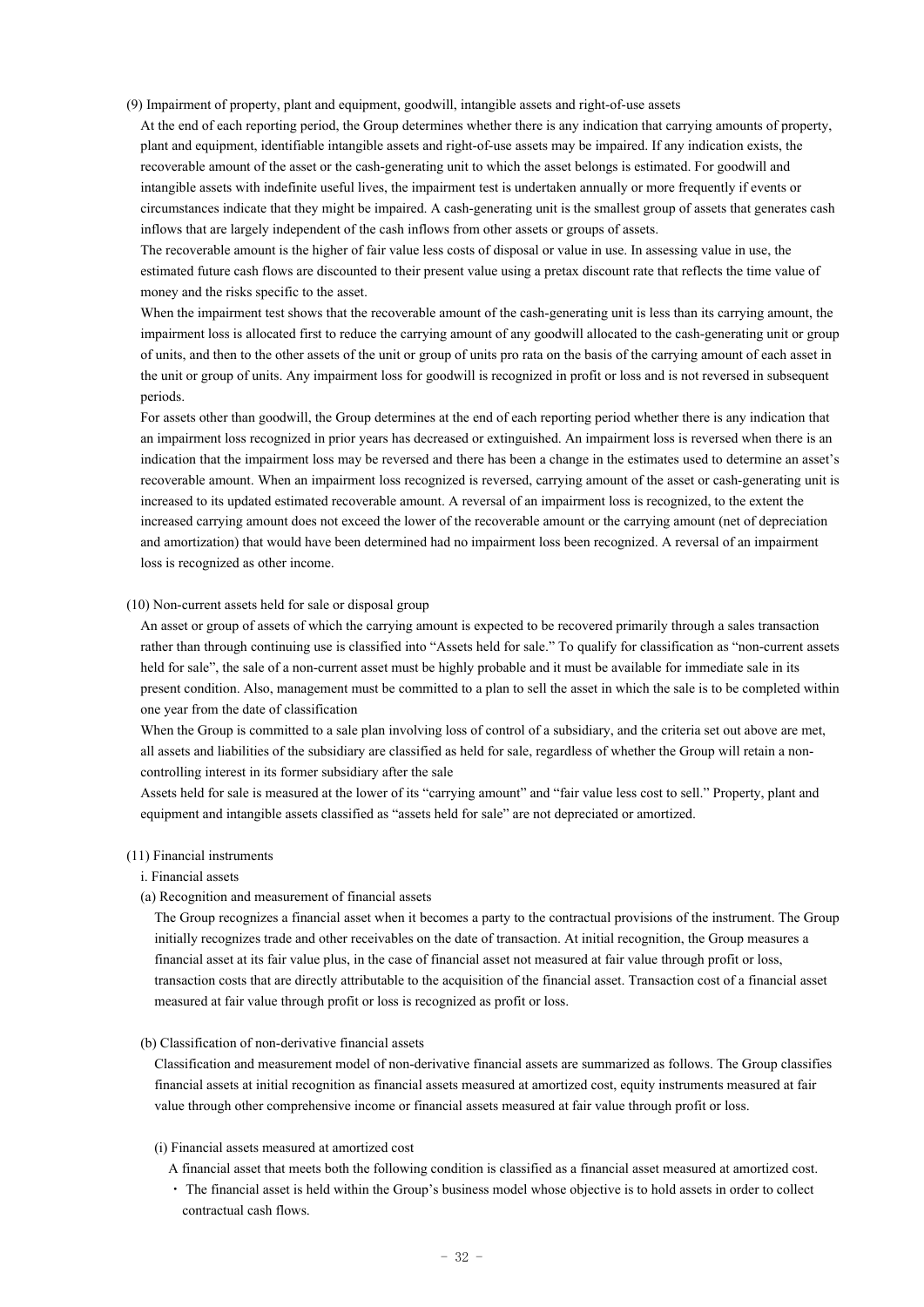・ The contractual terms of the financial asset give rise on specified dates to cash flows that are solely payments of principal and interest on the principal amount outstanding.

A financial asset measured at amortized cost is initially recognized at fair value plus transaction cost directly attributable to the asset. After initial recognition, carrying amount of the financial asset measured at amortized cost is determined using the effective interest method, net of impairment loss, if necessary.

### (ii) Equity instruments measured at fair value through other comprehensive income

The Group makes an irrevocable election to recognize changes in fair value of investments in equity instruments through other comprehensive income, not through profit or loss. A gain or loss from fair value changes will be shown in other comprehensive income and will not be reclassified subsequently to profit or loss.

An equity instrument measured at fair value through other comprehensive income is recognized initially at fair value plus transaction cost directly attributable to the asset. After initial recognition, the asset is measured at fair value with changes in fair value included as "financial asset at fair value through other comprehensive income" in other comprehensive income. Accumulated gains or losses recognized through other comprehensive income are directly transferred to retained earnings when equity instrument is derecognized or its fair value substantially decreased. Dividends are recognized in profit or loss.

### (iii) Financial assets measured at fair value through profit or loss

When any of the above-mentioned conditions for classification of financial assets is not met, a financial asset is classified as "at fair value through profit or loss" and measured at fair value with changes in fair value recognized in profit or loss.

A financial asset measured at fair value through profit or loss is recognized initially at fair value and its transaction cost is recognized in profit or loss when incurred. A gain or loss on a financial asset measured at fair value through profit or loss is recognized in profit or loss.

The Group does not designate any debt instrument as at fair value through profit or loss to remove or significantly reduce an accounting mismatch.

### (c) Derecognition of financial assets

The Group derecognizes its financial asset if the contractual rights to the cash flows from the investment expire, or the Group transfers substantially all the risks and rewards of ownership of the financial asset. Any interests in transferred financial assets that are created or continuously retained by the Group are recognized as a separate asset or liability.

#### ⅱ. Non-derivative financial liabilities

(a) Recognition and measurement of financial liabilities

The Group recognizes financial debt when the Group becomes a party to the contractual provisions of the instruments. The measurement of financial debt is explained in (b) Classification of financial liabilities.

### (b) Classification of financial liabilities

Financial liabilities measured at amortized cost

A financial liability other than those measured at fair value through profit or loss is classified as a financial liability measured at amortized cost. A financial liability at amortized cost is initially measured at fair value less transaction cost directly attributable to the issuance of the financial liability. After initial recognition, the financial liability is measured at amortized cost based on the effective interest rate method.

### (c) Derecognition of financial liabilities

The Group derecognizes a financial liability when the financial liability is distinguished, i.e. when the contractual obligation is discharged or cancelled or expired.

#### iii. Presentation of financial assets and liabilities

Financial assets and liabilities are offset and the net amount is presented in the consolidated statement of financial position only when the Group currently has a legally enforceable right to set off the recognized amounts and intends either to settle on a net basis, or to realize the asset and settle the liability simultaneously.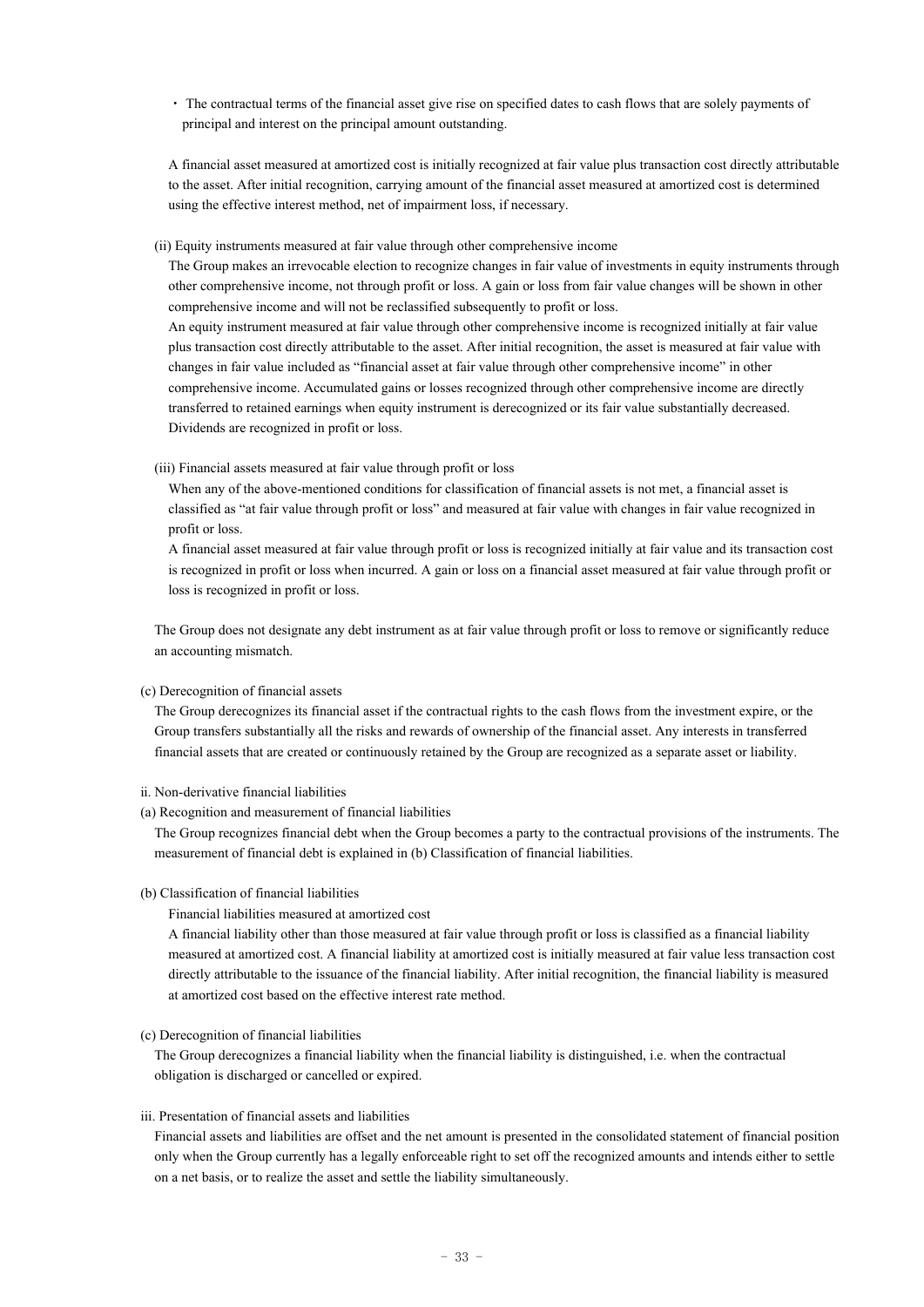#### (12) Impairment of financial assets

The Group recognizes 12-month expected credit loss as provision for doubtful receivables (non-trade receivables) when there is no significant increase in the credit risk since initial recognition. When there is a significant increase in credit risk since initial recognition, expected credit losses for such remaining life of the financial assets are recognized as provision for doubtful receivables. Whether credit risk is significantly increased or not is determined based on the changes in default risk. To determine if there is a change in default risk, following factors are considered. However, the Group always measures provision for trade receivables which do not include any material financial component at an amount equal to lifetime expected credit losses.

- External credit rating of the financial asset
- Downgrade of internal credit rating
- Operating results, such as decrease in sales, decrease in working capital, asset deterioration and increase in leverage
- Reduced financial support from the parent company or associated companies
- Delinquencies (Overdue information)

Expected credit losses are measured based on the discounted present value of the differences between the contractual cash flows and the cash flows expected to be received.

#### (13) Derivatives and hedge accounting

Derivatives are initially recognized at fair value as on the date on which the derivative contracts are entered into. After initial recognition, derivatives are remeasured at fair value at the end of each reporting period.

The Group utilizes derivatives consisting of exchange contracts, foreign exchange swaps and interest swaps to reduce foreign currency risk and interest rate risk etc.

The method of recognizing the resulting gain or loss depends on whether the derivative is designated as a hedging instrument, and if so, the nature of the item being hedged.

The Group designates derivatives as cash flow hedge (hedges to the exposure to variability in cash flows that is attributable to a particular risk associated with a recognized asset or liability or a highly probable forecast transaction).

At the inception of the transaction, the Group documents the relationship between the hedging instrument and the hedged item, along with their risk management objectives and strategies to conduct various hedge transactions.

At the inception of the hedge and on an ongoing basis, the Group assess whether the derivative used in hedging transaction is highly effective in offsetting changes in cash flows of the hedged item.

Specially, when the Group assesses whether the hedge relationship is effective, the Group assess whether all of the following requirements are met:

- (i) There is an economic relationship between the hedged item and the hedging instrument
- (ii) The effect of credit risk does not dominate the value changes that result from that economic relationship;
- (iii) The hedge ratio of the hedging relationship is the same as that resulting from the quantity of the hedged item that the entity actually hedges and the quantity of the hedging instrument that the entity actually uses to hedge that quantity of hedged item.

Hedge effectiveness is assessed on an ongoing basis and about whether the hedging criteria described above are met. The effective portion of changes in the fair value of derivatives that are designated and qualify as cash flow hedges is recognized in other comprehensive income. The ineffective portion is recognized in profit or loss. Cumulative profit or loss recognized through other comprehensive income is transferred to profit or loss on the same period that the cash flows of hedged items affects profit or loss.

If a hedging relationship ceases to meet the hedge effectiveness requirement relating to the hedge ratio but the risk management objective for that designated hedging relationship remains the same, an entity should adjust the hedge ratio of the hedging relationship so that it meets the qualifying criteria again (rebalancing).

After rebalancing, in cases where no longer meet the requirements of hedge accounting or hedging instruments are expired, sold, terminated or exercised, hedge accounting will be discontinued.

In the case that the hedge accounting is discontinued, the cumulative profit or loss on the hedging instrument that has been recognized in other comprehensive income when the hedge was effective will remain in other comprehensive income until the forecast transaction occurs.When forecast transactions are no longer expected to arise, accumulated amount of profits or losses recorded in equity is transferred to profit or loss.

Aggregated fair values of hedging instrument derivatives whose maturities are over 12 months are classified as non-current assets or liabilities, and those whose maturities are less than 12 months are classified as current assets or liabilities.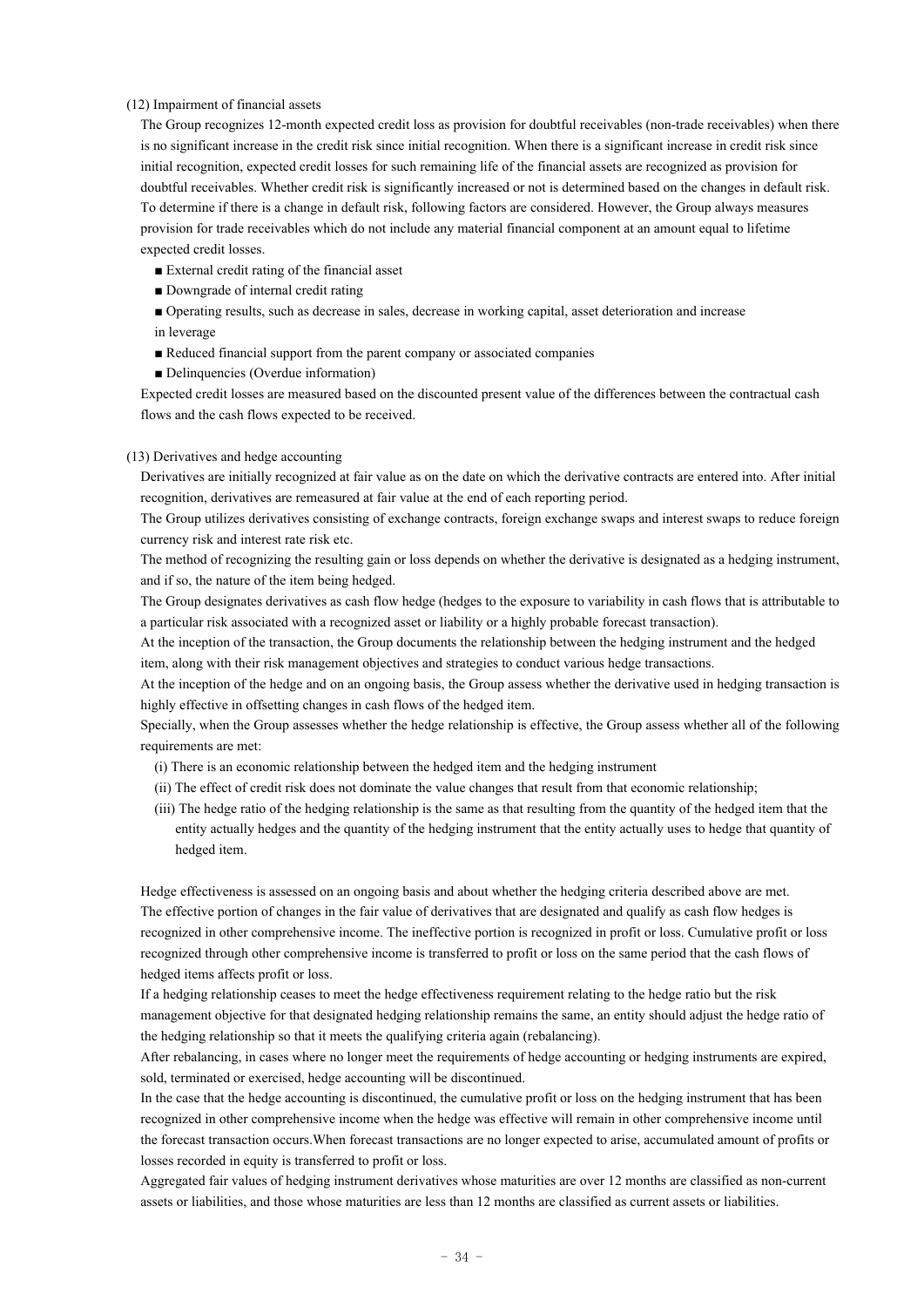#### (14) Cash and cash equivalents

In the consolidated statement of cash flows, cash and cash equivalents consist of cash, demand deposits and short-term investments with maturities of three months or less that are readily convertible to cash and subject to insignificant risk of change in value and bank overdrafts. In the consolidated statement of financial position, bank overdrafts are shown within in current liabilities.

### (15) Inventories

Inventories mainly consist of mobile handsets and materials / work in progress related to construction. Inventories are measured at the lower of cost and net realizable value. The cost is generally calculated using the moving average method and comprise all costs of purchase and other costs incurred in bringing the inventories to their present location and condition. Net realizable value represents the estimated selling price in the ordinary course of business less any estimated cost to sell.

## (16) Employee benefits

## i. Post-employment benefits

The Group has adopted a defined benefit plan and a defined contribution plan as post-employment benefit plans for its employees.

#### (a) Defined benefit plans

The asset or liability recognized on the consolidated statement of financial position in relation to the defined benefit pension plans (defined benefit asset or liability) is the present value of the defined benefit obligation less fair value of the plan assets at the end of the reporting period. The defined benefit obligation is determined annually by independent actuaries using the projected unit credit method. The discount rates are on the basis of the market yields of high-quality corporate bonds at the end of the reporting period, that are denominated in the currency in which the benefit will be paid, which is corresponding to estimated timing and amount of future benefits are to be paid.

Defined benefit cost includes service cost, net interest on the net defined benefit liability (asset), and remeasurements of the net defined benefit liability (asset). Service cost and net interest are recognized in profit or loss. Net interest is determined using the discount rate described above. The remeasurements comprise actuarial gains and losses and the return on plan assets (excluding amounts included in net interest). Actuarial gains and losses are recognized immediately in other comprehensive income when incurred, and past service costs are recognized as profit or loss.

The Group recognizes remeasurements of all the net defined benefit liability (asset) resulting from its defined benefit plans in other comprehensive income and reclassifies them immediately to retained earnings.

#### (b) Defined contribution plans

Contribution to the defined contribution plans are recognized as expenses for the period over which employees provide services.

In addition, certain subsidiaries of the Group participate in multi-employer pension plans, and recognize the payments made during the fiscal year as profit or loss and contribution payable as a liability.

#### ii. Short-term employee benefits

Short-term employee benefits are measured at the amounts expected to be paid when the liabilities are settled and recognized as an expense. Bonus and paid annual leave accruals are recognized as a liability in the amount estimated to be paid under these plans, when the Group has legal or constructive obligations to pay them and reliable estimates of the obligation can be made.

# (17) Provisions

Provisions are recognized when the Group has legal or constructive obligations as a result of past events, it is probable that outflows of economic benefits will be required to settle the obligations, and reliable estimates of the obligation can be made. To determine the amount of a provision, the estimated future cash flows are discounted using a pretax discount rate that reflects the time value of money and the risks specific to the liability where necessary. Unwinding of the discount over time is recognized in finance cost.

### (18) Share-based payment

i. Stock options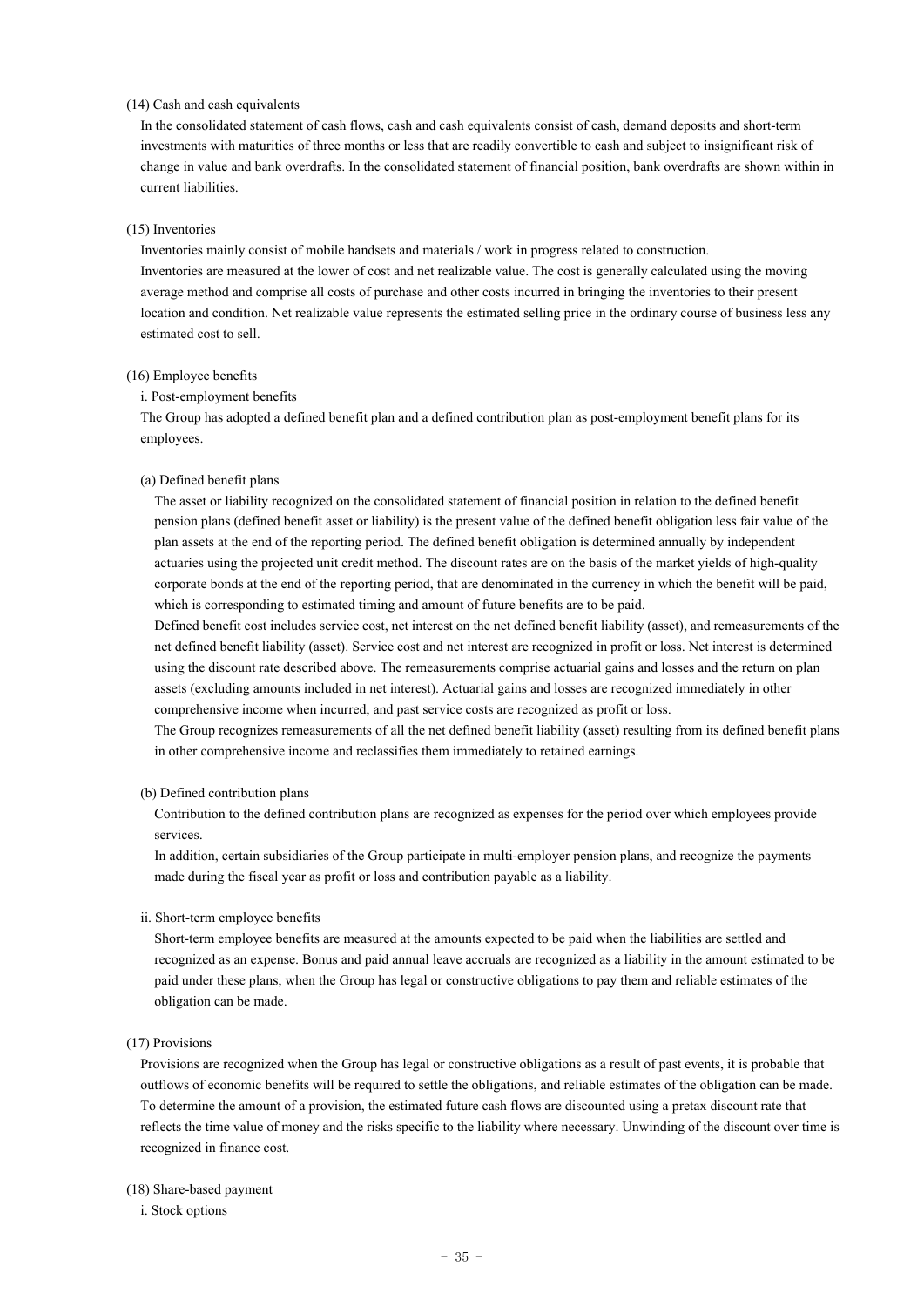The Group has equity-settled stock option plans as incentive plans for its directors and employees. Stock options are measured at fair value at the grant date, which is calculated using the Black-Scholes or other models. The fair value of stock options at the grant date is recognized as an expense over the vesting period, based on the estimated number of stock options that are expected to vest, with corresponding amount recognized as increase in equity.

#### ii. Executive compensation BIP trust and stock-granting ESOP trust

The Group has introduced the executive compensation BIP (Board Incentive Plan) trust and a stock-granting ESOP (Employee Stock Ownership Plan) trust. These plans are accounted for as equity-settled share based payment and the shares of the Company held by the trust are included in treasury stock. The fair value of the shares of the Company at the grant date is recognized as expenses over the period from the grant date to the vesting date, with a corresponding increase in capital surplus. The fair value of the shares of the Company granted is determined by adjusting the market value, taking into account the expected dividend yield of the shares.

#### (19) Equity

### i. Common stock

Common stocks are classified as equity. Proceeds from the Company's issuance of common stocks are included in common stock and capital surplus and its direct issue costs are deducted from capital surplus.

#### ii. Treasury stock

When the Group acquires treasury stocks, the consideration paid, net of direct transaction costs and tax, is recognized as a deduction from equity. When the Group sells treasury stocks, differences between the carrying amount and the consideration received upon sale are recognized as capital surplus.

#### (20) Revenue

#### i. Mobile telecommunications services

The Group generates revenue mainly from its mobile telecommunications services (including UQ mobile and MVNO services) and sale of mobile handsets. The Group enters into mobile telecommunications service agreements directly with customers or indirectly through distributors, and sells mobile handsets to its distributors.

Revenue from the mobile telecommunications services primarily consists of basic monthly charges and communication fees ("the mobile telecommunication service fees"), and commission fees such as activation fees. Revenue from the mobile telecommunication service fees and commission fees are recognized on a flat-rate basis and on a measured-rate basis when the services are provided to the customers, which is when the service is provided to the customer in accordance with contract and the performance obligation is fulfilled. Discounts of communication charges are deducted from the mobile telecommunications service fees on a monthly basis.

Furthermore, the consideration for transactions related to revenue from mobile telecommunications services is received within approximately one month of the billing date.

Revenue from the sale of mobile handsets comprises proceeds from the sale of mobile handsets and accessories to customers or distributors.

The business flows of the above transactions consist of "indirect sales," wherein the Company sells mobile handsets to distributors and enters into communications service contracts with customers through those distributors, and "direct sales," wherein the Company and certain subsidiaries of the Company sell mobile handsets to customers and enter into communications service contracts directly with the customers. Revenue in each case is recognized as described below.

Revenue from the sale of mobile handsets is received within approximately one month following the sale to the distributor or other vendor.

#### 1) Indirect sales

As the distributor has the primary obligation and inventory risk for the mobile handsets, the Group sells to the distributors, the Group considers distributors as the principals in each transaction. Revenue from the sale of mobile handsets is recognized when mobile handsets are delivered to distributors, which is when control over the mobile handsets is transferred to the distributor and the performance obligation is fulfilled. Certain commission fees paid to distributors are deducted from revenue from the sale of mobile handsets.

#### 2) Direct sales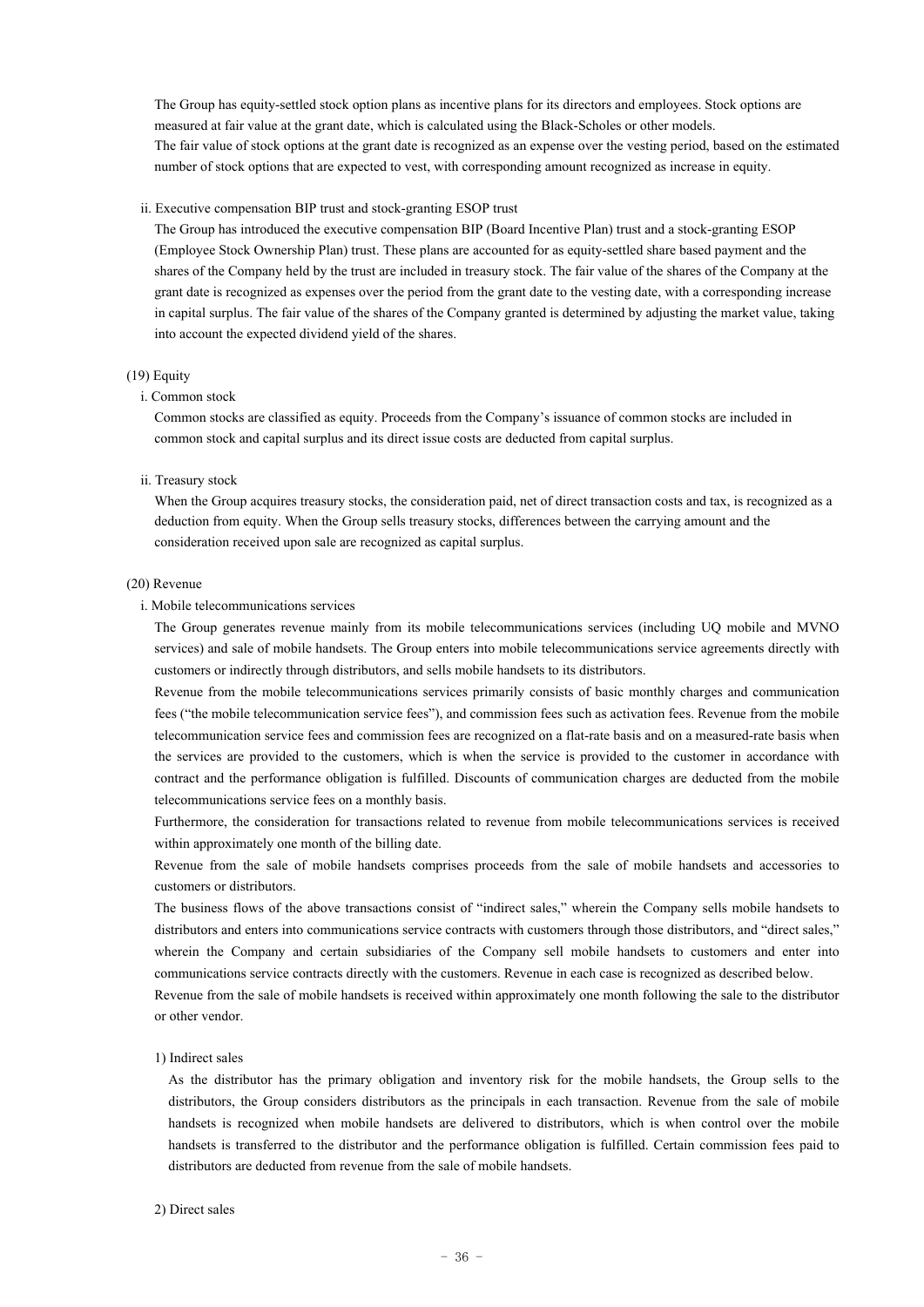In direct sales transactions, revenue from the sale of mobile handsets and revenue from service fees, including mobile telecommunications service fees, are considered to be bundled. Therefore, contracts that are concluded for a bundled transaction are treated as a single contract for accounting purposes. The total amount of the transaction allocated to revenue from the sale of mobile handsets and mobile telecommunications service fees is based on the proportion of each component's independent sales value. The amount allocated to mobile handset sales is recognized as revenue at the time of sale, which is when the performance obligation is determined to have been fulfilled. The amount allocated to mobile telecommunications service fees is recognized as revenue when the service is provided to the customer, which is when the performance obligation is determined to have been fulfilled.

In both direct and indirect sales, activation fees and handset model exchange fees are deferred as contract liabilities upon entering into the contract. They are not recognized as a separate performance obligation, but combined with mobile telecommunications services. They are recognized as revenue over the period when material renewal options exist. The consideration of these transactions is received in advance, when the contract is signed.

Points granted to customers through the customer loyalty program are allocated to transaction prices based on the independent sales values of benefits to be exchanged based on the estimated point utilization rate, which reflects points that will expire due to future cancellation or other factors. The points are recognized as revenue when the customers utilize those points and take control of the goods or services, which is when the performance obligation is considered fulfilled.

#### ii. Fixed-line telecommunications services (including the CATV business)

Revenue from fixed-line telecommunications services primarily consists of revenues from voice communications, data transmission, FTTH services, CATV services and related installation fees.

The above revenue, excluding installation fee revenue, is recognized when the service is provided, which is when the service is provided to the customer in accordance with contact and the performance obligation is fulfilled. Installation fee revenue is recognized over the estimated average contract period based on the percentage remaining.

The consideration for these transactions is received within approximately one month of the billing date.

#### iii. Value-added services

Revenue from content services mainly comprises revenue from information fees, revenue from commission on transfer of receivables, revenue through advertising businesses, agency fees on content services, and revenue from the energy business, etc.

Revenue from information fees comprises the revenue from membership fees for the content provided to customers on websites that the Group operates or that the Group jointly operates with other entities and the performance obligation is fulfilled over the period in which the service is provided. Revenue from commission on transfer of receivables comprises the revenue from fees for transferring the receivables of content providers from customers as the agent of content providers together with the telecommunication fees and the performance obligation is fulfilled when the receivables was transferred from content providers to the Group. Electric power revenue comprises the revenue generated from electric power retail services and the performance obligation is fulfilled when the Group provides the services.

These revenues are recognized over the period in which the service is provided based on the nature of each contract since the performance obligations identified based on the contract with customer are fulfilled over time or when the Group provides the service.

The Group may act as an agent in a transaction. To report revenue from such transactions, the Group determines whether it should present the gross amount of the consideration received from customers, or the net amount of the consideration received from customers less payments paid to a third party. The Group evaluates whether the Group has the primary obligation for providing the goods and services under the arrangement or contract, the inventory risk, latitude in establishing prices, and the credit risk. However, the presentation being on a gross basis or a net basis does not affect profit for the year. The Group considers itself an agent for commission on transfer of receivables, advertisement services and certain content services described above because it earns only commission income based on pre-determined rates, does not have the authority to set prices and solely provides a platform for its customers to perform content-related services. The Group thus does not control the service before control is transferred to the customer. Therefore, revenue from these services is presented on a net basis.

The consideration for these transactions is received within approximately one to three months after the performance obligation has been fulfilled.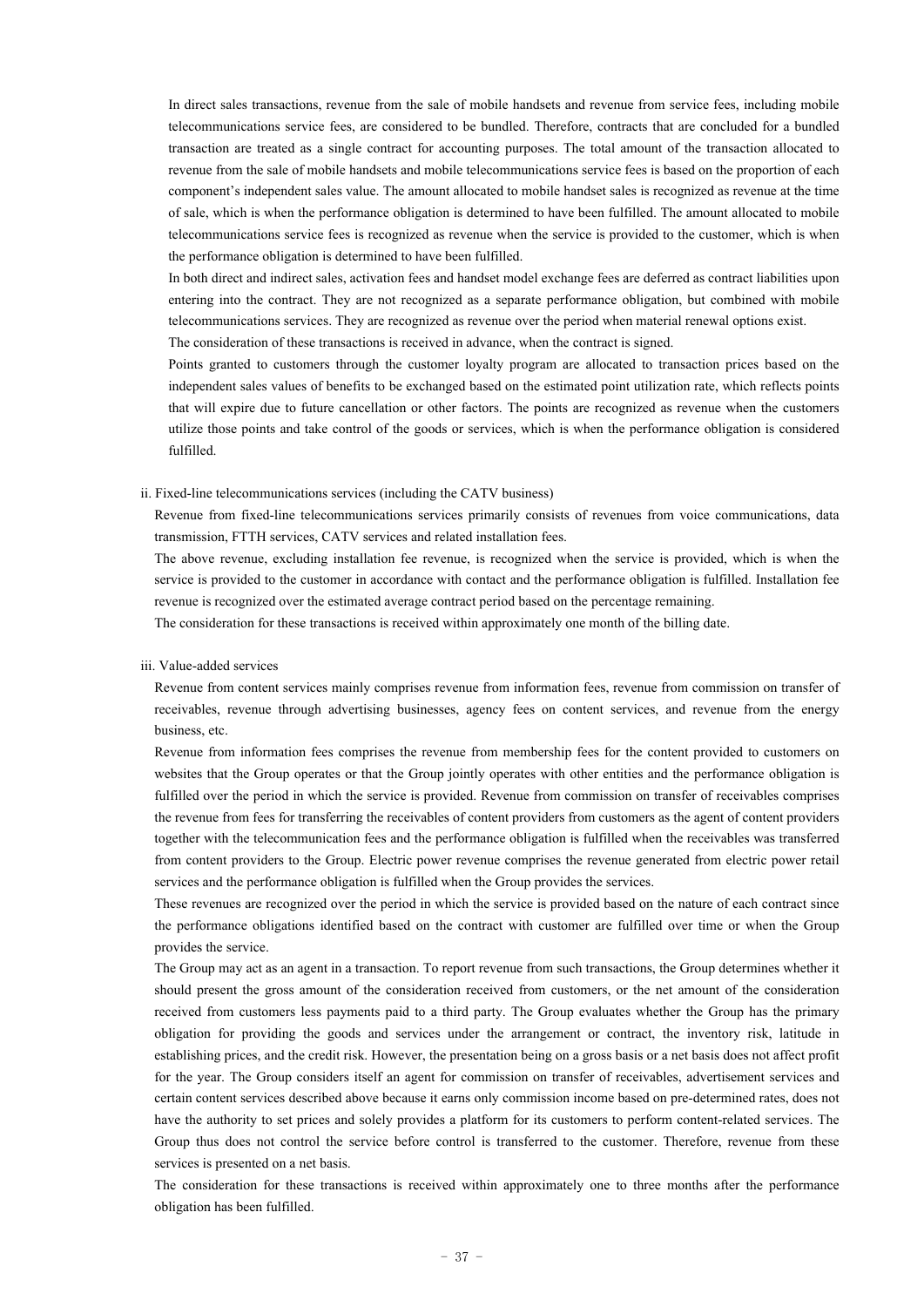#### iv. Solution services

Revenue from solution services primarily consists of revenues from equipment sales, engineering and management services ("the solution service income"). The solution service income is recognized based on the consideration received from the customers when the goods or the services are provided to the customers and the performance obligation is fulfilled.

Payment for any performance obligation is received within approximately one month of the billing date.

#### v. Global services

Global services mainly comprise solution services, data center services and mobile telephone services.

Revenue from data center services comprise the service charges the Group receives for using space, electricity, networks or other amenities at its self-operated data centers in locations around the world. In general, contracts cover more than one year, and revenue is recognized for the period over which the services are provided.

The consideration for these transactions is billed before the performance obligation is fulfilled and is received within approximately one month of billing.

Revenue from mobile telephone services comprises revenue from mobile handsets and mobile telecommunication services. Revenue from the sale of mobile handsets is recognized at the time of sale of the handsets, when the performance obligation is determined to have been fulfilled. Revenue from mobile telecommunication services is recognized at the time the services are provided to the customer, when the performance obligation is determined to have been fulfilled.

### (21) Finance income and costs

Finance income mainly comprises interest income, dividend income, exchange gains and changes in fair value of financial assets at fair value through profit or loss. Interest income is recognized using the effective interest method. Dividend income is recognized when the right to receive payment (shareholders' right) is established.

Finance costs mainly comprise interest expense, exchange losses and changes in fair value of financial assets at fair value through profit or loss. Interest expense is recognized using the effective interest method.

#### (22) Other non-operating profit and loss

Other non-operating profit and loss includes gain and loss on investment activities. Specifically, gain and loss on step acquisitions, gain and loss on sales of stocks of subsidiaries and associates and gain and loss on deemed disposal are included.

#### (23) Borrowing costs

Borrowing costs directly attributable to the acquisition and construction of a qualifying asset, which takes a substantial period of time before it is ready for its intended use or sale, are capitalized as part of the cost of such asset. All other borrowing costs are recognized as expenses in the period they incurred.

#### (24) Income taxes

Income taxes are composed of current and deferred taxes and recognized in profit or loss, except for taxes related to items that are recognized directly in equity or in other comprehensive income.

Current tax is measured at the amount expected to be paid to or recovered from the taxation authorities on the current year's taxable income, plus adjustments to the amount paid in prior years. To determine the current tax amount, the Group uses the tax rates and tax laws that have been enacted or substantively enacted by the end of the fiscal year in the countries in which the Group operates and earns taxable income or losses.

Deferred tax assets and liabilities are, using asset and liability method, recognized on temporary differences between the carrying amounts of assets and liabilities on the consolidated financial statements and their tax basis, and tax loss carryforwards and tax credits. However, no deferred tax assets and liabilities are recognized on following temporary differences:

- Taxable temporary differences arising from the initial recognition of goodwill;
- Temporary differences arising from the initial recognition of assets and liabilities related to transactions other than business combination, that affects neither the accounting profit nor the taxable profit (loss); and
- Taxable temporary differences associated with investments in subsidiaries and associates, where the Group is able to control the timing of the reversal of the temporary difference and it is probable that the temporary difference will not reverse in the foreseeable future.

Deferred tax assets are recognized on all deductible temporary differences, unused tax loss carryforwards and tax credits to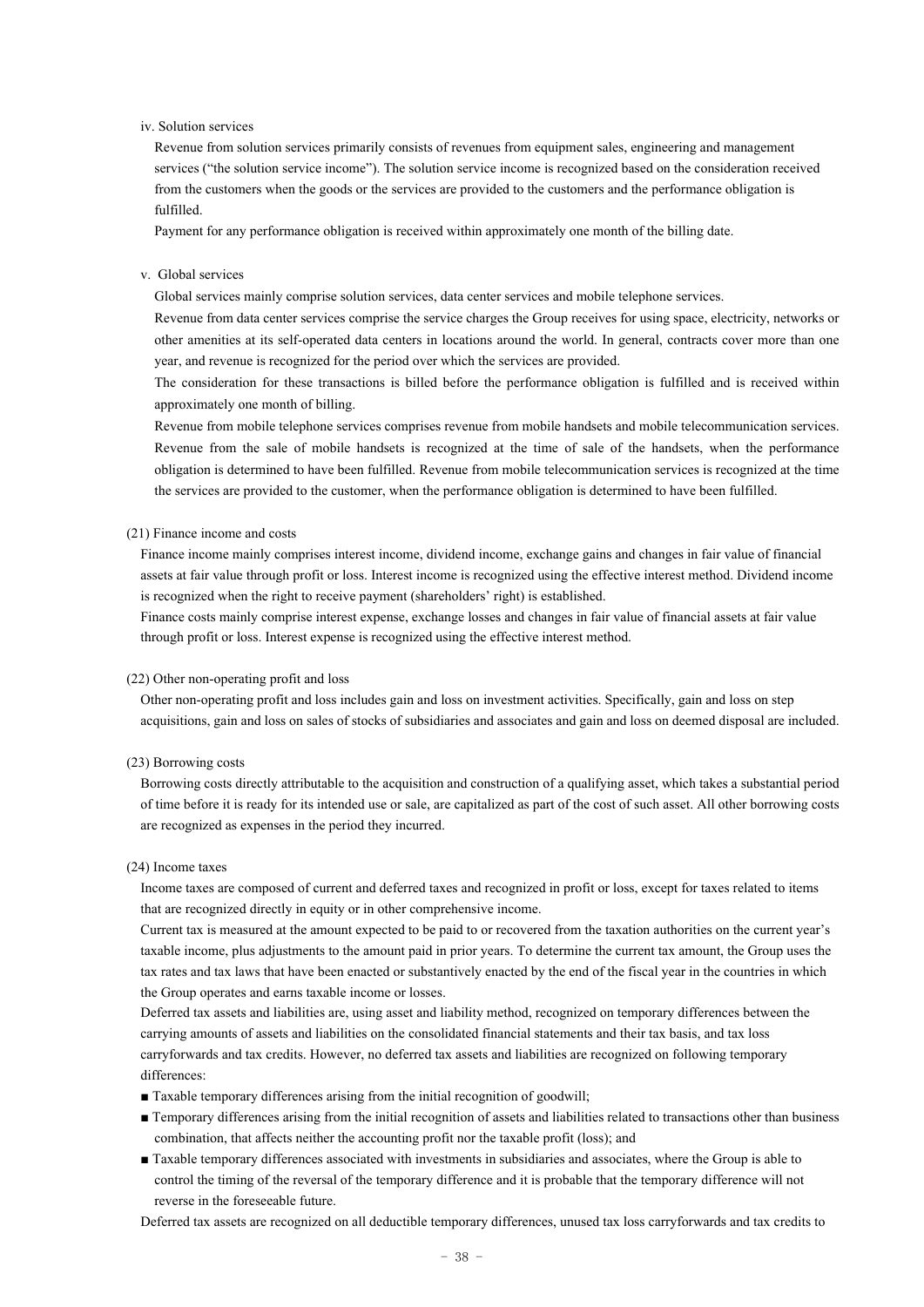the extent that it is probable that taxable profit will be available against which the deductible temporary differences etc. can be utilized. Deferred tax liabilities are recognized on taxable temporary differences. Carrying amount of deferred tax assets is reviewed at the end of each reporting period and reduced to the extent that it is no longer probable that sufficient taxable profit will be available to realize all or part of the benefit of the deferred tax assets.

Deferred tax assets and liabilities are measured at the tax rates that are expected to apply in the period when the temporary differences will reverse, based on tax laws that have been enacted or substantively enacted by the end of reporting period. Deferred tax assets and deferred tax liabilities are offset when there is a legally enforceable right to offset current tax assets against current tax liabilities, and income taxes are levied by the same taxation authority on the same taxable entity.

### (25) Dividends

For the purpose of the consolidated financial statements, dividends to owners of the parent company are recognized as a liability for the period over which the dividends are approved by the owners of the parent company.

## (26) Earnings per share

The Group discloses basic and diluted earnings per share (attributable to owners of the parent) related to common stock. Basic earnings per share is calculated by dividing profit for the year attributable to common stockholders of the parent by the weighted average number of common stocks outstanding during the reporting period, adjusted for the number of treasury stocks acquired.

For the purpose of calculating diluted earnings per share, net profit attributable to owners of the parent and the weighted average number of common stocks outstanding, adjusted for the number of treasury stocks, are further adjusted based on the assumption that all dilutive potential common stocks are fully converted. Potential common stocks of the Group are related to BIP trust and ESOP trust.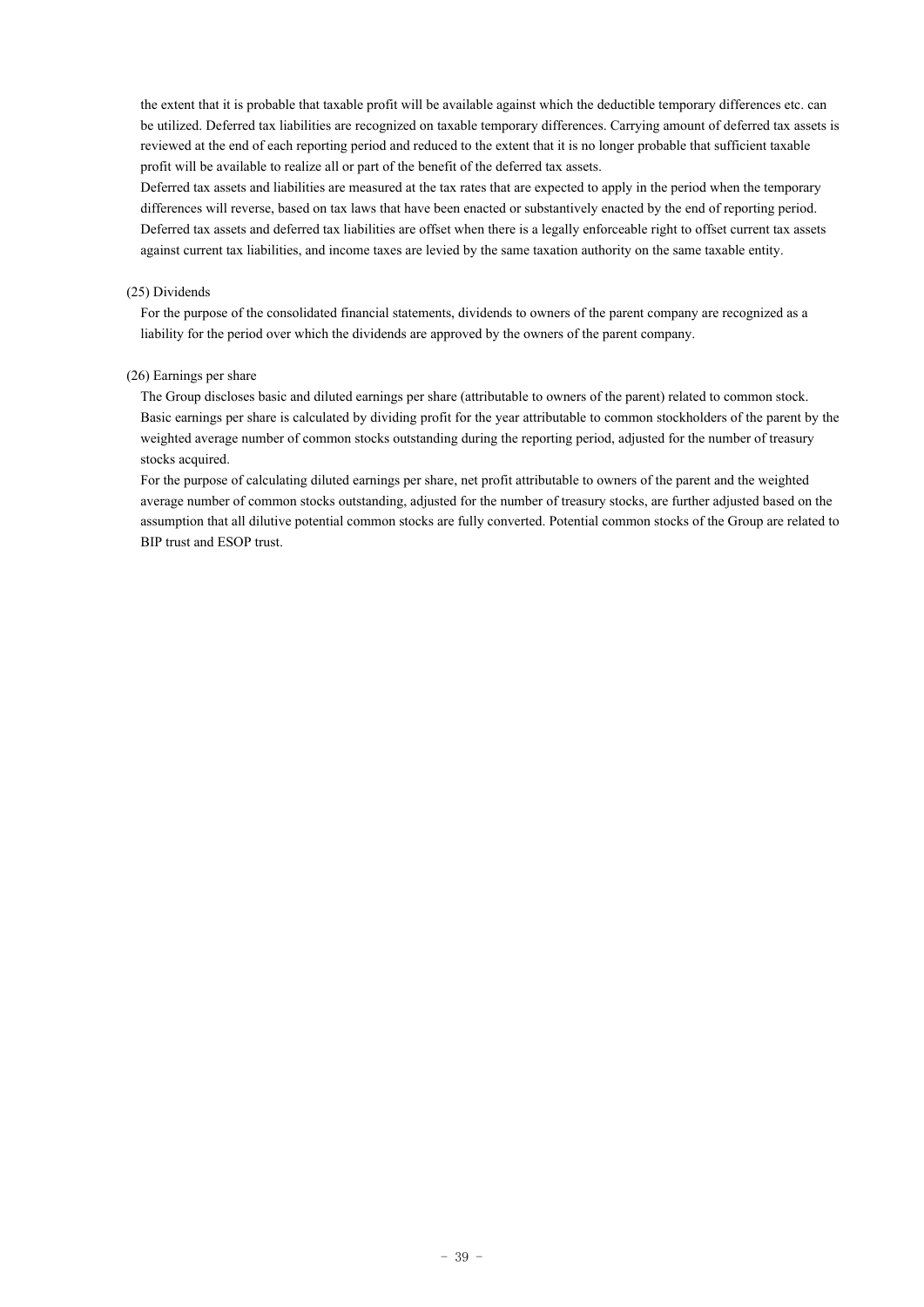# **4. Segment information**

## (1) Outline of reporting segments

The reporting segments of the Group are units of the Group of which separate financial information is available, and which are periodically monitored for the board of directors to determine the allocation of the business resources and evaluate the performance results.

The Group has the two reportable segments of Personal Services and Business Services as well as operating segments.

The Personal Services segment provides services to individual customers.

In Japan, KDDI aims to provide new experience value by expanding and coordinating various life design services, including those related to commerce, finance, energy, entertainment, education, and healthcare, while focusing on conventional telecommunications services, such as those related to smartphones, cell phones, FTTH, and CATV. We dynamically provide services attuned to customer needs and market conditions through a multi-brand strategy that encompasses "au," "UQ mobile," and "povo." In the life design domain, we provide financial, energy and commerce services focused on the customer contact points of "au PAY" and "au Smart Pass." We aim to expand the "au Economic Zone" going forward by enhancing these customer points and circulating reward points.

Overseas, we use know-how cultivated in Japan to actively provide telecommunications and life design services to individual customers, especially those in Myanmar, Mongolia, and other Asian regions.

The Business Services segment mainly provides a wide range of corporate customers in Japan and overseas with a variety of solutions encompassing smartphones and other devices, network and cloud services, and TELEHOUSE brand data center services.

In collaboration with partner companies and using 5G, IoT, and other technology, we support customers' digital transformation by providing one-stop services and solutions that help customers develop and expand their businesses on a global scale.

For small and medium-sized corporate customers in Japan, our consolidated subsidiary, the KDDI MATOMETE OFFICE GROUP is building a regional support network offering close contact throughout Japan.

The reportable segments for some subsidiary companies were changed due to organization change in the fiscal year ended March 31,2022. Accordingly, the segment information for the fiscal year ended March 31,2021 is presented based on the segment classification after this change.

(2) Calculation method of revenue, income or loss, assets and other items by reporting segment

Accounting treatment of reported business segments is consistent with "3. Significant accounting policies".

Income of the reporting segments is based on the operating income.

Inter segment transaction price is determined by taking into consideration the price by arm's length transactions or gross costs after price negotiation.

Assets and liabilities are not allocated to reporting segments.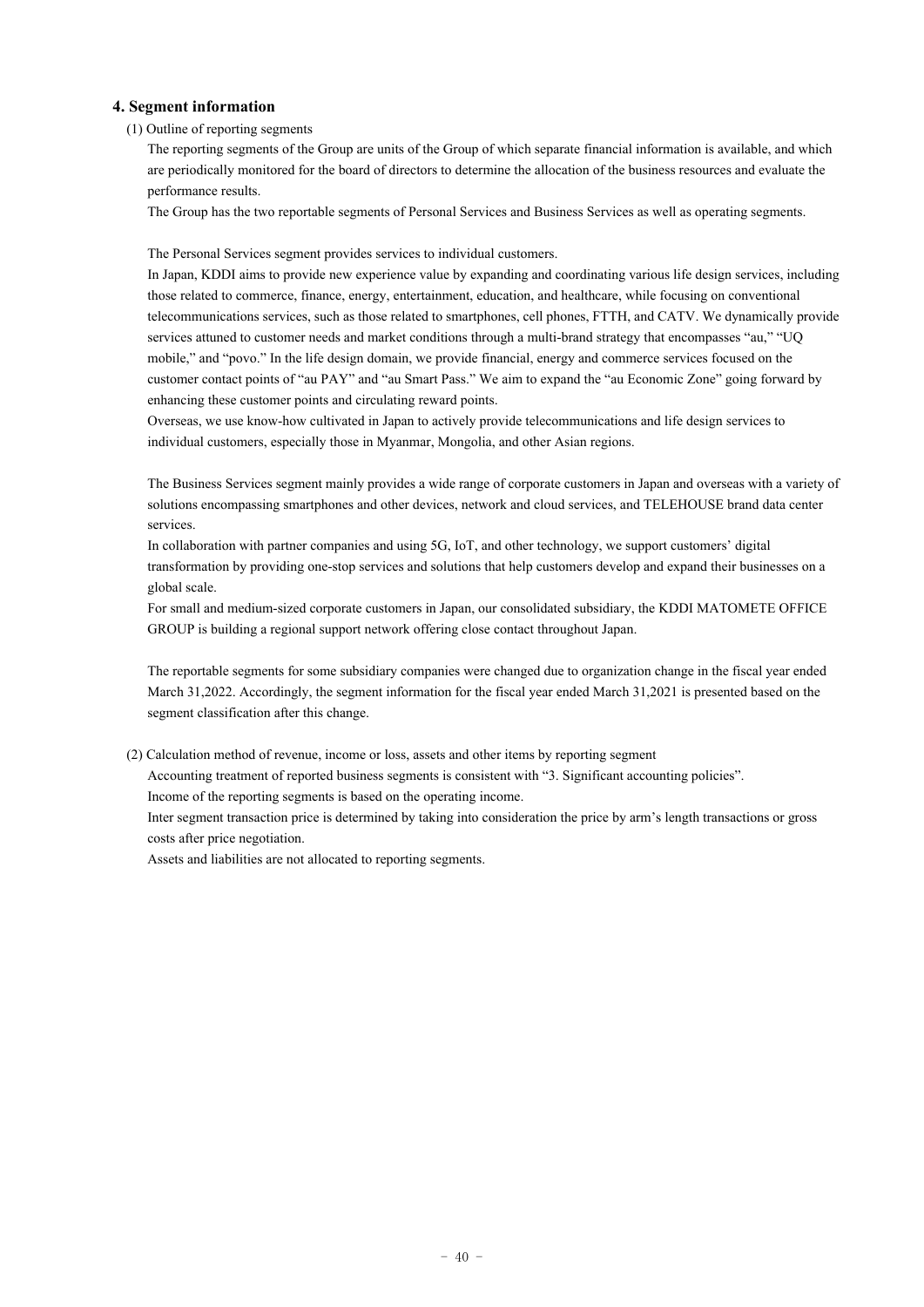# (3) Information related to the amount of revenue, income or loss and other items by reporting segment

# The Group's segment information is as follows:

For the year ended March 31, 2021

|                                       |                   |                 |                   |        |                        |                                             | (Unit: Millions of yen) |
|---------------------------------------|-------------------|-----------------|-------------------|--------|------------------------|---------------------------------------------|-------------------------|
|                                       | Reporting segment |                 | Other<br>(Note 1) | Total  | Adjustment<br>(Note 2) | Amounts on the<br>consolidated<br>financial |                         |
|                                       | Personal          | <b>Business</b> | Sub-total         |        |                        |                                             | statements              |
| Revenue                               |                   |                 |                   |        |                        |                                             |                         |
| Revenue from external<br>customers    | 4,506,412         | 784,876         | 5,291,288         | 21,312 | 5,312,599              |                                             | 5,312,599               |
| Inter-segment revenue<br>or transfers | 78,704            | 211,754         | 290,458           | 51,791 | 342,249                | (342, 249)                                  |                         |
| Total                                 | 4,585,116         | 996,629         | 5,581,745         | 73,103 | 5,654,849              | (342, 249)                                  | 5,312,599               |
| Segment income (loss)                 | 862,858           | 167,486         | 1,030,343         | 6,545  | 1,036,888              | 507                                         | 1,037,395               |
| Finance income and                    |                   |                 |                   |        |                        |                                             | (1,772)                 |
| finance cost (Net)                    |                   |                 |                   |        |                        |                                             |                         |
| Other non-operating profit            |                   |                 |                   |        |                        |                                             | 2,433                   |
| and loss                              |                   |                 |                   |        |                        |                                             |                         |
| Profit for the year before            |                   |                 |                   |        |                        |                                             | 1,038,056               |
| income tax                            |                   |                 |                   |        |                        |                                             |                         |
| Other items                           |                   |                 |                   |        |                        |                                             |                         |
| Depreciation and<br>amortization      | 643,732           | 85,342          | 729,074           | 1,964  | 731,038                | (3,600)                                     | 727,438                 |
| Impairment loss                       | 6,730             | 659             | 7,389             | 6      | 7,395                  |                                             | 7,395                   |
| Share of profit of                    |                   |                 |                   |        |                        |                                             |                         |
| investment accounted                  |                   | 62              |                   |        |                        |                                             |                         |
| for using the equity                  | 2,593             |                 | 2,655             | 2,229  | 4,884                  |                                             | 4,884                   |
| method                                |                   |                 |                   |        |                        |                                             |                         |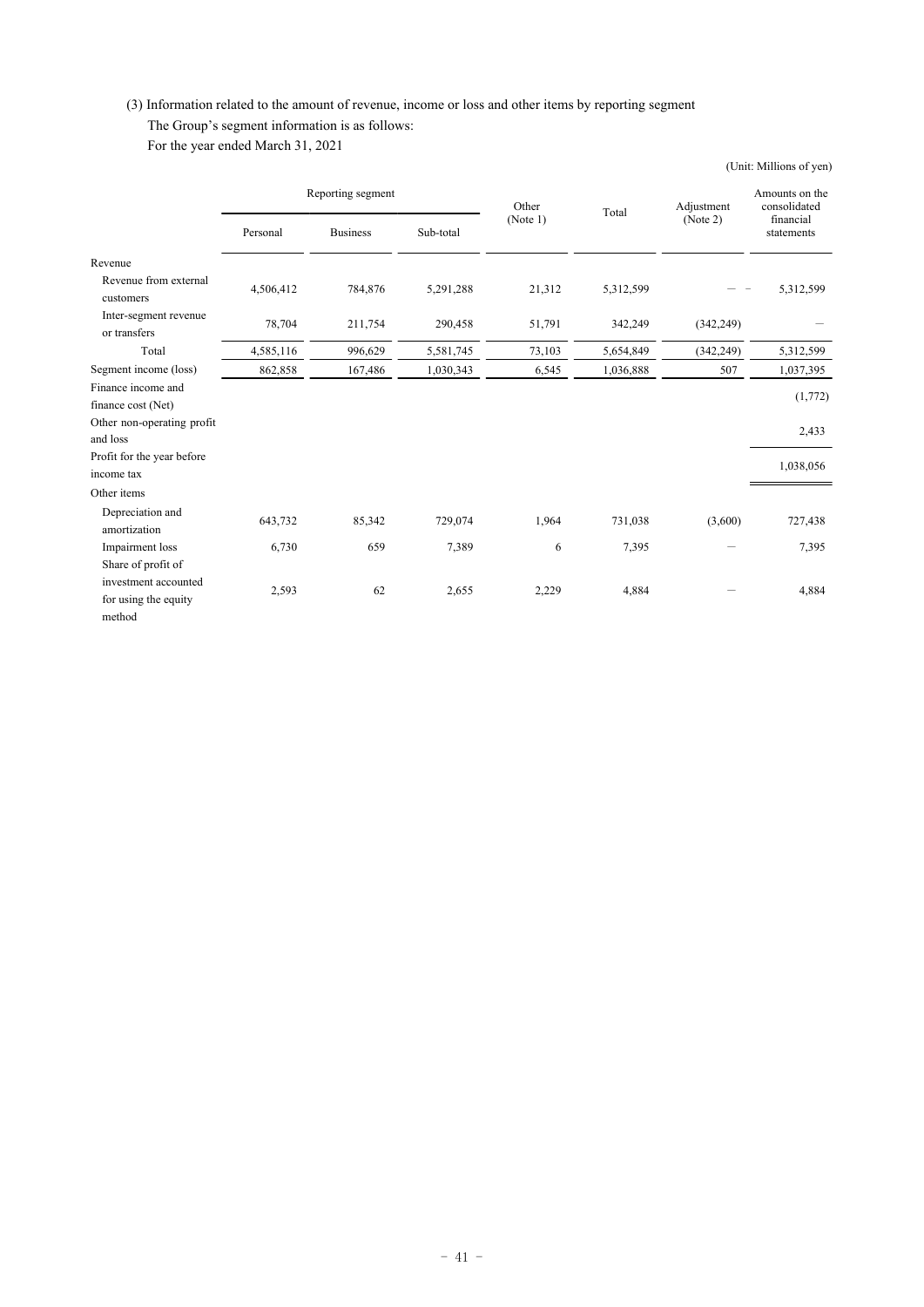## For the year ended March 31, 2022

(Unit: Millions of yen)

|                                          | Reporting segment |                 | Other     | Total    | Adjustment | Amounts on the<br>consolidated |                         |
|------------------------------------------|-------------------|-----------------|-----------|----------|------------|--------------------------------|-------------------------|
|                                          | Personal          | <b>Business</b> | Sub-total | (Note 1) |            | (Note 2)                       | financial<br>statements |
| Revenue                                  |                   |                 |           |          |            |                                |                         |
| Revenue from external<br>customers       | 4,597,313         | 828,038         | 5,425,351 | 21,357   | 5,446,708  |                                | 5,446,708               |
| Inter-segment revenue<br>or transfers    | 72,680            | 214,606         | 287,286   | 62,758   | 350,043    | (350, 043)                     |                         |
| Total                                    | 4,669,993         | 1,042,644       | 5,712,637 | 84,114   | 5,796,751  | (350, 043)                     | 5,446,708               |
| Segment income (loss)                    | 865,476           | 186,049         | 1,051,525 | 10,229   | 1,061,754  | (1,162)                        | 1,060,592               |
| Finance income and<br>finance cost (Net) |                   |                 |           |          |            |                                | 2,457                   |
| Other non-operating profit<br>and loss   |                   |                 |           |          |            |                                | 1,448                   |
| Profit for the year before<br>income tax |                   |                 |           |          |            |                                | 1,064,497               |
| Other items                              |                   |                 |           |          |            |                                |                         |
| Depreciation and<br>amortization         | 644,442           | 85,169          | 729,611   | 2,006    | 731,617    | (3,838)                        | 727,779                 |
| Impairment loss                          | 1,998             | 676             | 2,674     | 15       | 2,689      |                                | 2,689                   |
| Share of profit of                       |                   |                 |           |          |            |                                |                         |
| investment accounted                     | 3,600             | 464             | 4,063     | 1,728    | 5,791      |                                | 5,791                   |
| for using the equity                     |                   |                 |           |          |            |                                |                         |
| method                                   |                   |                 |           |          |            |                                |                         |

(Note 1) "Other" is a segment not included in reporting segments, and includes construction and maintenance of facilities, and research and development of leading-edge technology.

(Note 2) Adjustment of segment income shows the elimination of inter-segment transactions.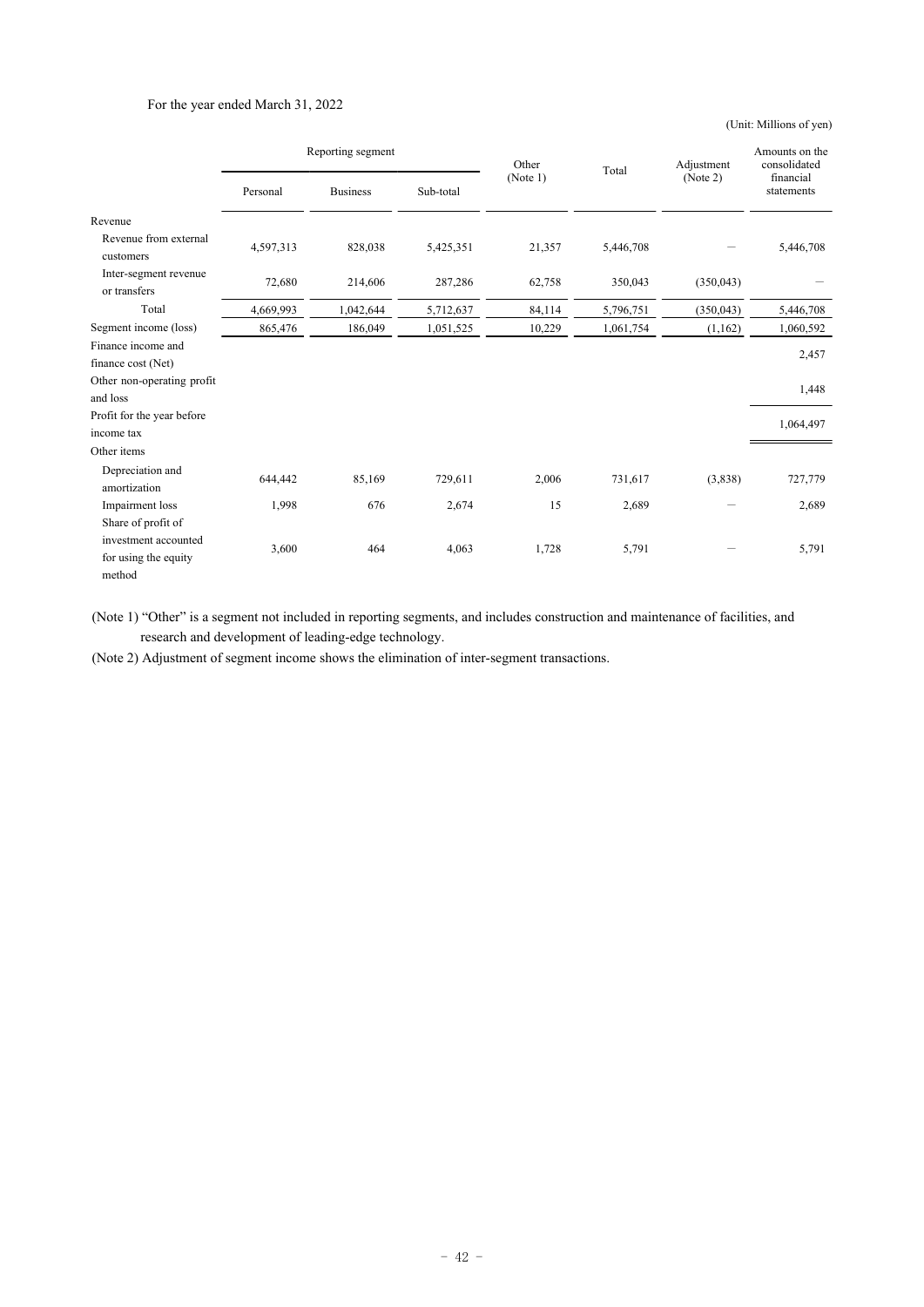# **5. Per share information**

# (1) Basic earnings per share

Basic earnings per share and its calculation basis are as follows:

|                                                                               | For the year ended<br>March 31, 2021 | For the year ended<br>March 31, 2022 |
|-------------------------------------------------------------------------------|--------------------------------------|--------------------------------------|
| Profit for the year attributable to owners of the parent<br>(Millions of yen) | 651.496                              | 672,486                              |
| Number of weighted average common stocks outstanding<br>(Thousands of shares) | 2,292,738                            | 2,241,430                            |
| Basic earnings per share (Yen)                                                | 284.16                               | 300.03                               |

(2) Diluted earnings per share

Diluted earnings per share and its calculation basis are as follows:

|                                                          |                                      | (Unit: Millions of yen)              |
|----------------------------------------------------------|--------------------------------------|--------------------------------------|
|                                                          | For the year ended<br>March 31, 2021 | For the year ended<br>March 31, 2022 |
| Profit for the year attributable to owners of the parent | 651.496                              | 672,486                              |
| Adjustment of profit                                     |                                      |                                      |
| Profit used in calculation of diluted earnings per share | 651,496                              | 672,486                              |

|                                                                     |                                      | (Unit: Thousands of shares)          |
|---------------------------------------------------------------------|--------------------------------------|--------------------------------------|
|                                                                     | For the year ended<br>March 31, 2021 | For the year ended<br>March 31, 2022 |
| Number of weighted average common stocks outstanding                | 2,292,738                            | 2,241,430                            |
| Effect of dilutive potential common stocks                          |                                      |                                      |
| BIP trust and ESOP trust                                            | 1,967                                | 2,214                                |
| Number of diluted weighted average common stocks during<br>the year | 2,294,705                            | 2,243,645                            |
|                                                                     | For the year ended<br>March 31, 2021 | For the year ended<br>March 31, 2022 |
| Diluted earnings per share (Yen)                                    | 283.91                               | 299.73                               |

(Note) In the calculation of basic earnings per share and diluted earnings per share, the Company's stocks owned by the executive compensation BIP trust and a stock-granting ESOP trust are included in treasury stock. Therefore, the number of those stocks is deducted in calculating the number of common stocks outstanding at the end of the year and weighted average common stocks outstanding during the year.